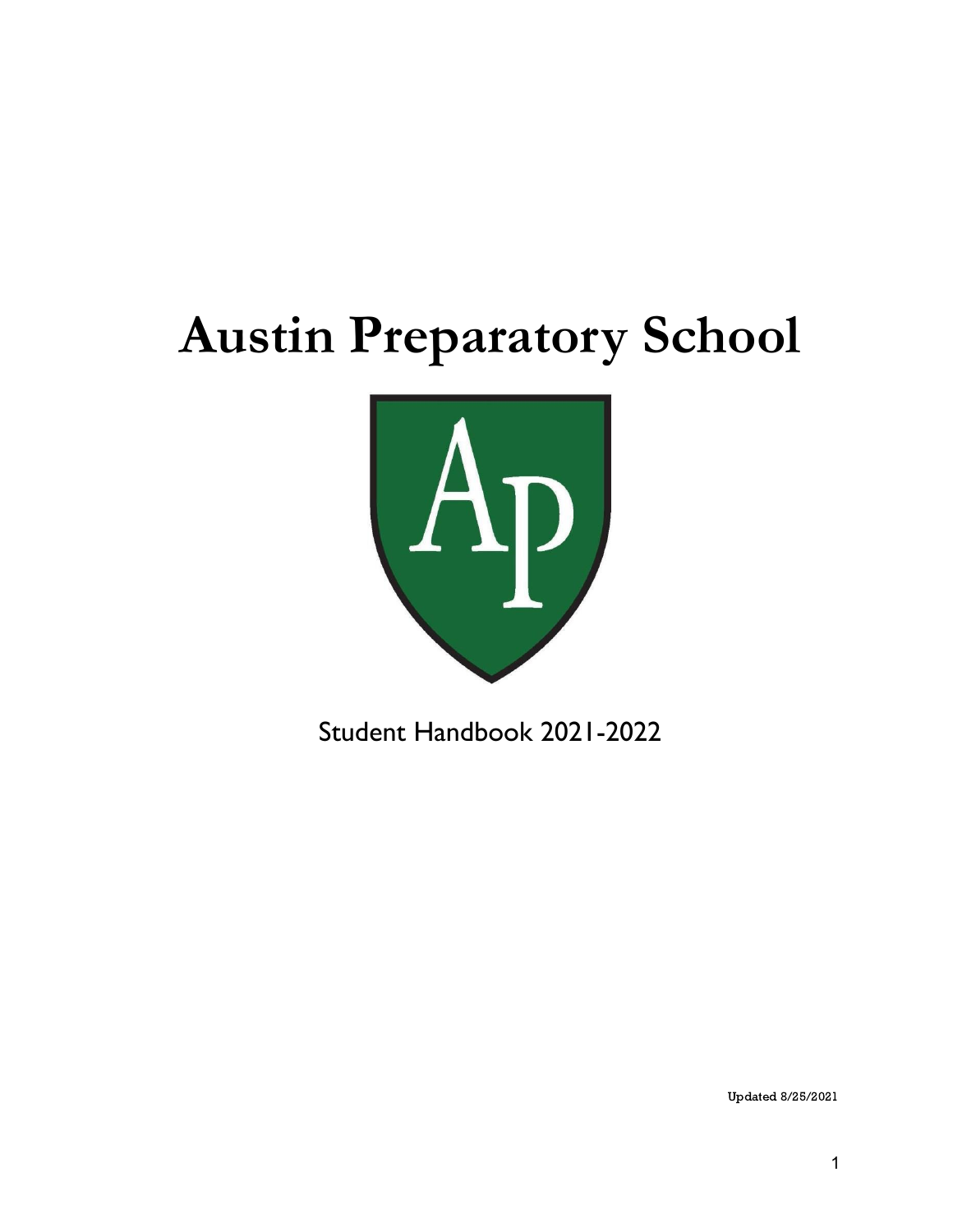## TABLE OF CONTENTS

- Mission Statement
- Philosophy and Goals
- Purpose of the Student Handbook
- Nondiscrimination
- Accreditation and Affiliation
- Community Expectations
- Academics
- Discipline
- Attendance
- Uniform
- Respect for Truth
- Respect for Self
- Respect for Others
- Harassment, Discrimination, Hazing, and Bullying
- Respect for Community
- Respect for Authority
- Major Offenses
- 28 Community Covenant and Reopening Plan
- 28 Disciplinary Consequences
- Campus Ministry and Service
- Acceptable Use Policy
- Student Activities
- Rules Governing Participation in Activities and/or Athletics
- School Health Office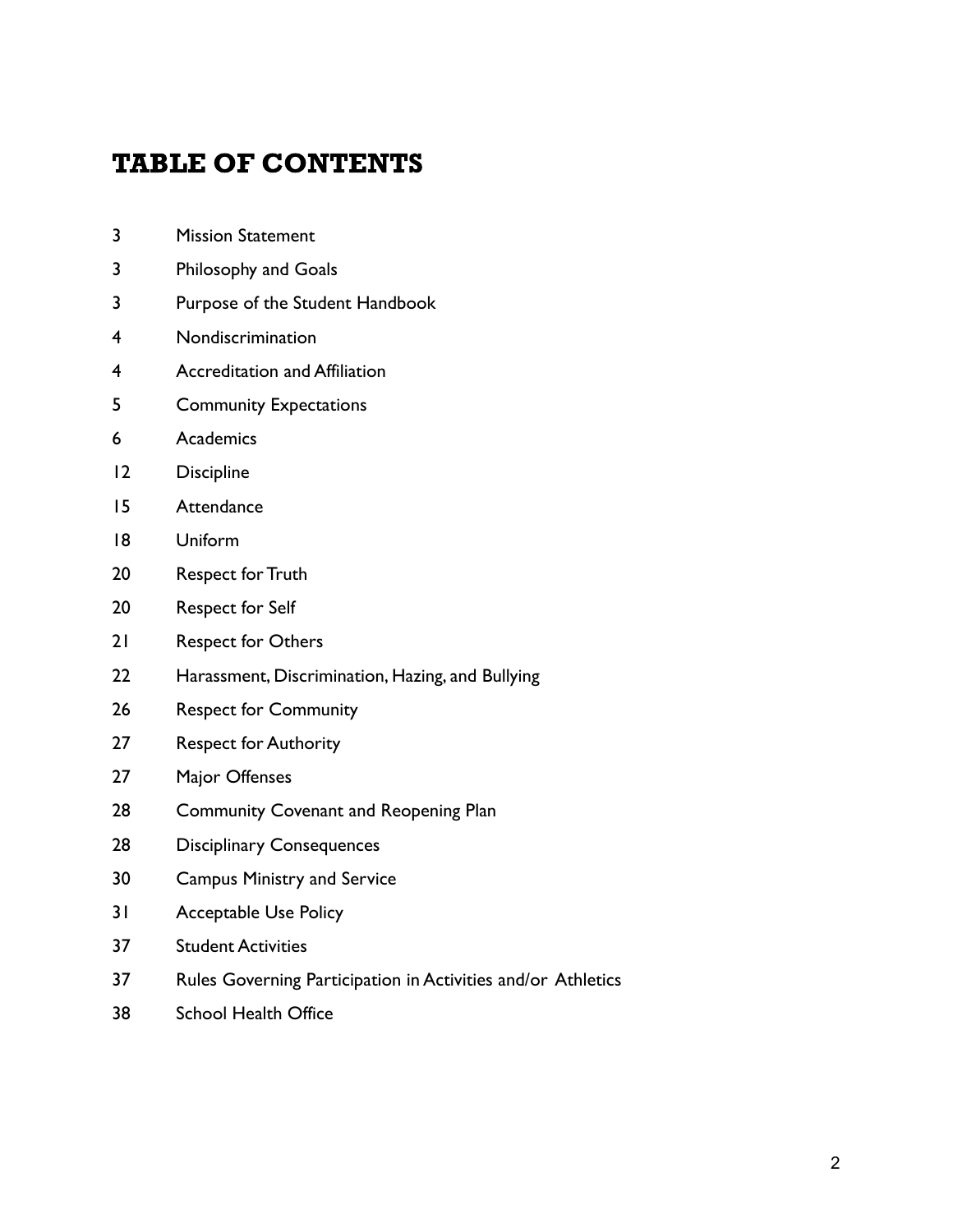#### MISSION STATEMENT

Our mission is to inspire hearts to unite, minds to inquire, and hands to serve.

## PHILOSOPHY AND GOALS

Following in the footsteps of St.Augustine of Hippo, the basis for the life and work of the School and establishing relationships with others is the pursuit of veritas, unitas, and caritas, - truth, unity, and love.

The School believes all teachers and administrators share responsibility for students' formation through direct instruction, the example of their daily behavior, language and demeanor, and support of students' participation in the spiritual life of Austin Preparatory School.

Community has always been at the core of an Augustinian education. Understanding and appreciating this principle of community is one of the most important focuses of Austin Preparatory School's approach to education.This is the context in which the following educational goals are stated:

- Provide a curriculum that embraces the totality of a student: intellectual, moral, spiritual, social, aesthetic, and physical.
- Challenge students to achieve their maximum potential using the gifts God has given them.
- Prepare students for further education, for work in life, and for service to society.
- Help students develop a morally aware and independent mind capable of thinking and judging in accordance with logical and ethical reasoning.
- Guide character development so students act with principle and integrity.
- Offer a Catholic environment that respects all religious traditions, encourages the practice of faith, and provides a basis for spiritual reflection throughout life.
- Help students appreciate the challenges and opportunities of living in a democratic society and prepare them to participate intelligently in its government.
- Prepare students for the challenges of living in a global culture and to develop an appreciation of the values and contributions of all cultures and a respect for differences of perspective and belief.

## PURPOSE OF THE STUDENT HANDBOOK

The purpose of this Student Handbook is to acquaint students and parents with the policies and procedures of Austin Preparatory School.The information serves to guide student behavior in and out of the classroom.Austin Preparatory School's most important rules are to respect yourself and treat others with respect.The teachers, administrators and staff are eager to assist students as they learn and mature, but ultimately students determine the quality of their lives and education here at Austin Preparatory School.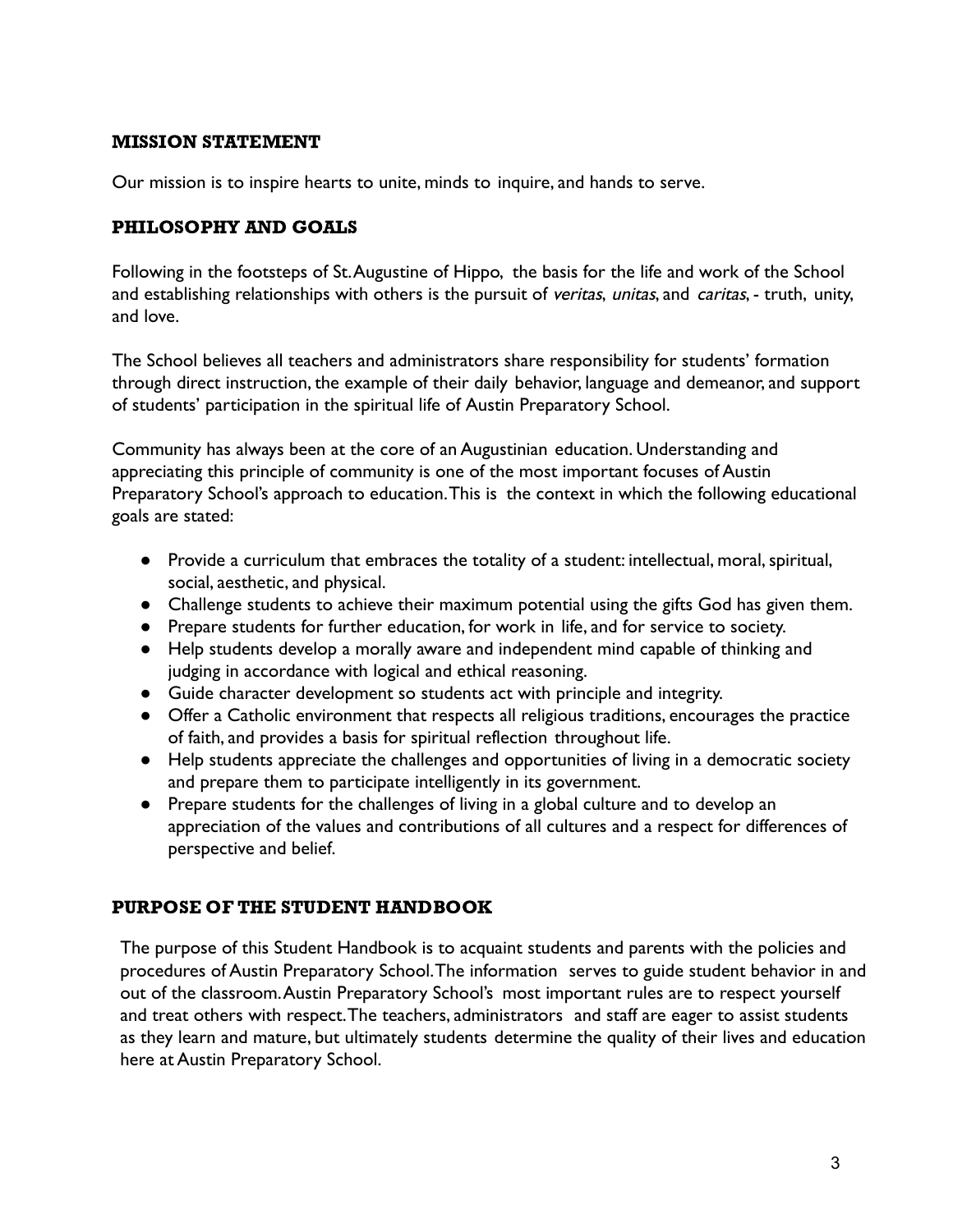#### NONDISCRIMINATION

Austin Preparatory School admits students of any gender, race, color, disability status, gender identity, sexual orientation, genetic information, religion, and national and ethnic origin and provides them with all the rights, privileges, programs, and activities generally accorded or made available to students at the School. It does not discriminate on the basis of gender, race, color, disability status, sexual orientation, religion, or national and ethnic origin in administration of its educational policies, admission policies, scholarship and loan programs, and athletic and other school-administered programs.

## **ACCREDITATION AND AFFILIATION**

## **ASEA**

Austin Preparatory School is a proud member of the Augustinian Secondary Educational Association (ASEA).We share our Augustinian heritage with more than 100 secondary schools and colleges across the globe. The Augustinian Secondary Education Association was established by the North American Conference of Augustinian Provincials to foster unity, efficiency, and continued development within the Augustinian ministry of secondary education.The Association is a forum and vehicle for the sharing of resources, for the advancement of the Augustinian charism and values, for the promotion of secondary education as a vital and proper ministry of the Order, and for assuring authentic Augustinian identity in the schools.

## **Archdiocese of Boston**

Saint John Paul II said that "Community is at the heart of all Catholic education, not simply as a concept to be taught, but as a reality to be lived." Austin Preparatory School is one of the over 100 schools in the Archdiocese of Boston that are united in teaching over 30,000 students.

## **NEASC**

Austin Preparatory School is accredited by the Commonwealth of Massachusetts and the New England Association of Schools and Colleges, Inc., through 2022.The NEASC is a non-governmental, nationally recognized organization whose affiliated institutions include elementary schools through collegiate institutions offering postgraduate instruction.

## **NCEA**

Austin Preparatory School is a member of the National Catholic Educational Association (NCEA), a private, professional educational membership association of over 150,000 educators in Catholic schools, universities, and religious education programs. Services include professional development programs, religious education assessments, development field services, national conferences and award programs recognizing outstanding educators and students.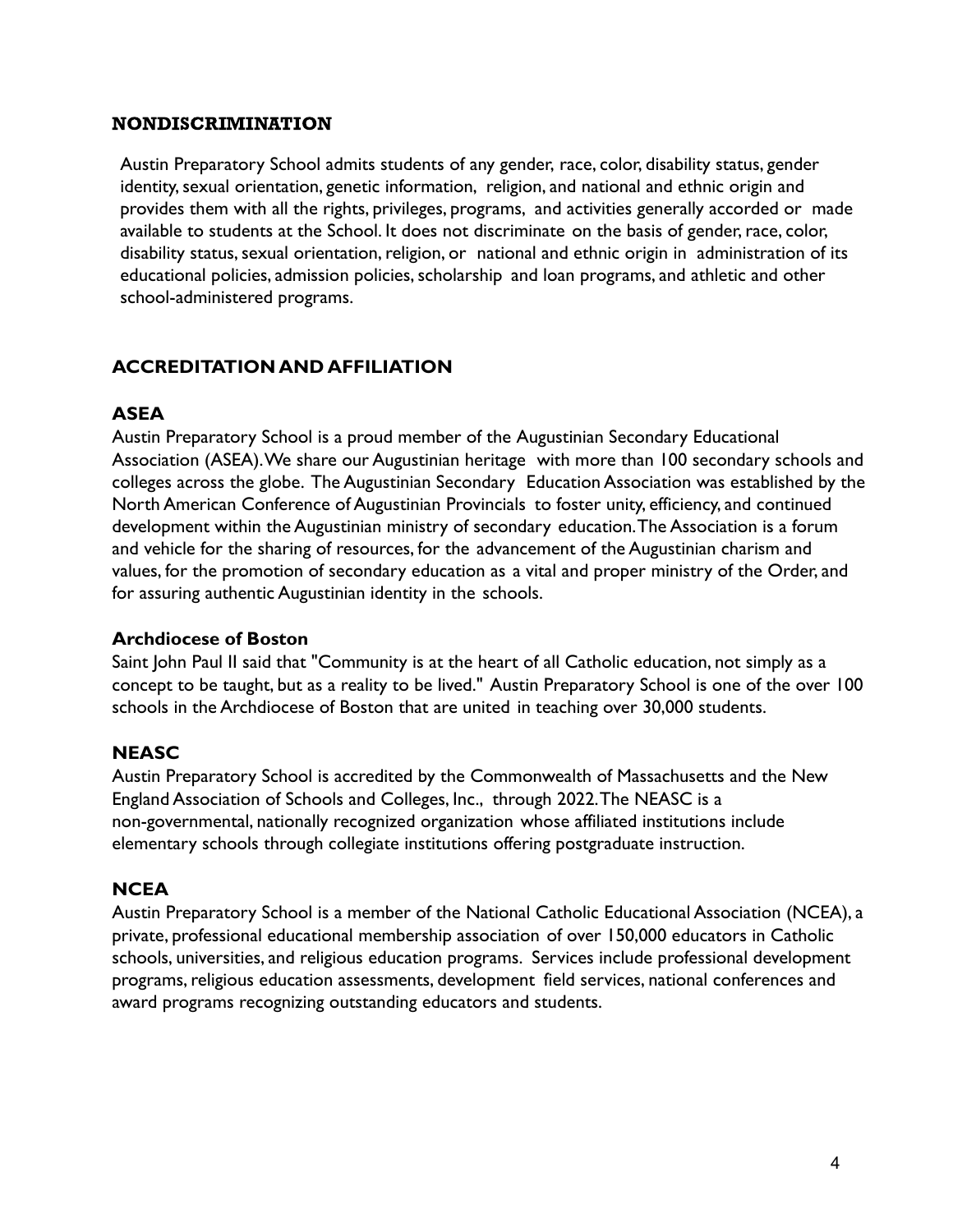## **NAIS**

Austin Preparatory School is a member of the National Association of Independent Schools (NAIS), a nonprofit membership association that provides services to more than 1,900 schools and associations of schools in the United States and abroad, including more than 1,600 independent private K-12 schools in the U.S.

## **AISNE**

Our membership with the more than 200 schools in the Association of Independent Schools in New England (AISNE). AISNE is one of the largest regional associations in the country and represents a diverse range of schools in terms of size, pedagogy, religious affiliation, and mission. AISNE serves Austin Preparatory School by providing strategic information, accreditation, advocacy and a wide range of professional development opportunities.

## COMMUNITY EXPECTATIONS

## "Love one another as I have loved you." (John 13:34)

Austin Preparatory School strives to provide an atmosphere, founded on Gospel values, in which students, faculty, staff, and administration will develop a spirit of community through mutual respect, understanding, and cooperation.Thus, the School's philosophy of student conduct and discipline is rooted in a commitment to respecting the inherent dignity of all and a desire to enhance the common good, with the example of Christ's love as our guide.

Austin Preparatory School's code of student conduct and discipline can be summed up in the word "respect": respect for the truth, for persons, for community, and for authority.

Austin Preparatory School endeavors in this handbook to set forth clear expectations and policies which will inspire positive participation in all areas of the School, promote learning, and encourage the realization that respect for self and for others is at the heart of our school community.The sections below are included to clarify the community's expectations of all students, regardless of age, including those who have turned 18.We believe that students perform and relate to one another best in environments characterized by honesty, safety, trust, respect, and inclusion. Our Community Policies are intended to contribute to such an environment.

Each student is expected to know and comply with our Community Policies. In general, although these policies are directed to conduct that takes place on campus, there may be times when off-campus behavior will be the basis for disciplinary action. For example, serious misconduct which adversely affects people outside the School community or impacts Austin Preparatory School negatively is unacceptable and will be addressed.

The rules and procedures outlined in this book apply under normal circumstances. However, from time to time, there are situations that require immediate, nonstandard responses.Therefore, the School reserves the right to deal with instances of inappropriate behavior in a timely and efficient manner, taking actions deemed to be in the best interests of Austin Preparatory School, its faculty,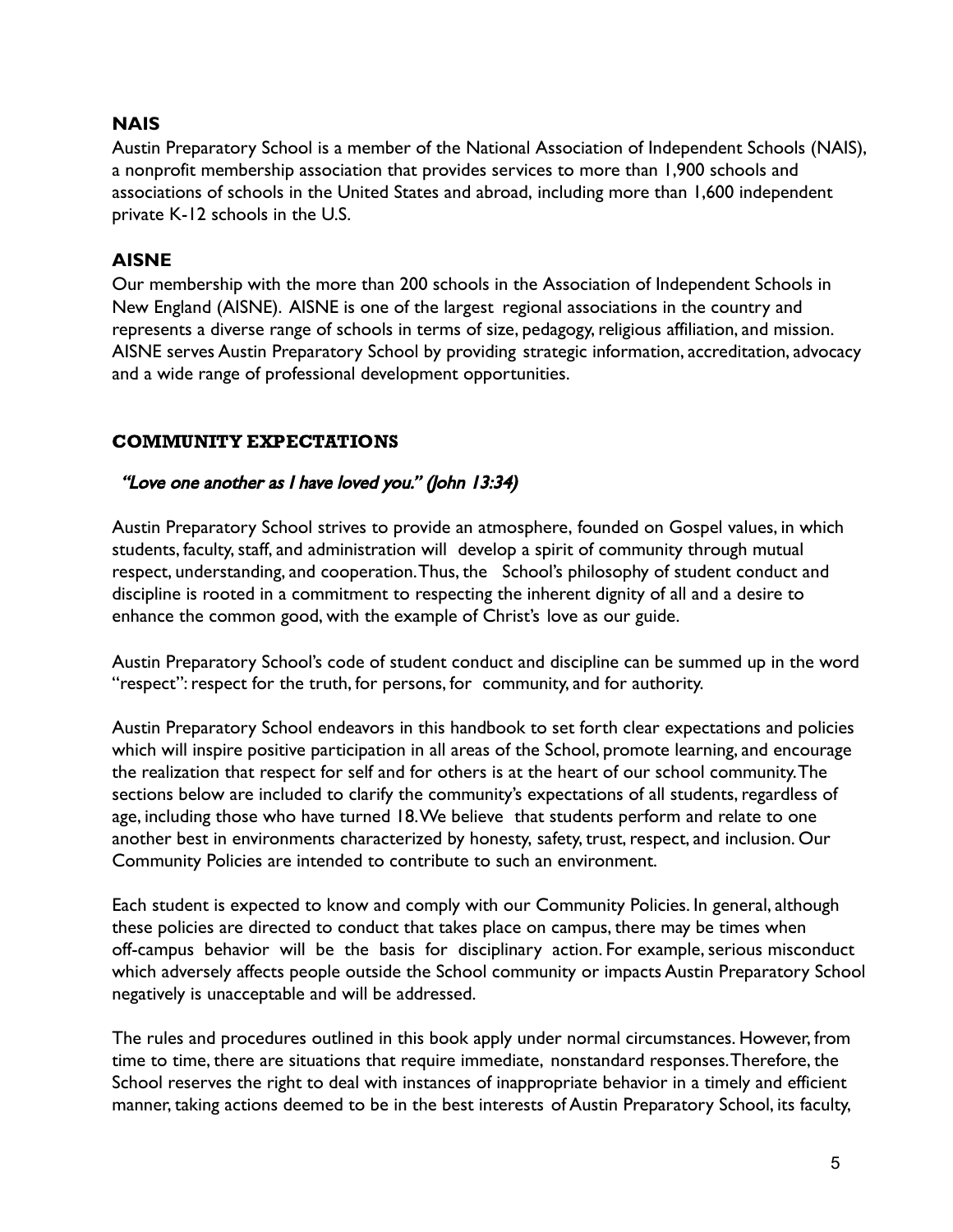and its students.This document as written does not limit the authority of the administration to alter its rules and procedures to suit any unusual or changed circumstances.

## **ACADEMICS**

#### **Academic Philosophy**

An Austin Preparatory School education is rooted in the three charisms of the Augustinian Order: Veritas, Unitas, and Caritas, Austin's curriculum is rooted in these values as follows:

Veritas (Truth): Courses focus on building curiosity in our students. We focus on creating students who are lifelong learners, via deep academic explorations.

Unitas **(Unity):** Courses focus on building global citizens with a strong moral and a firm understanding of our interconnected world. Students are taught to collaborate effectively with others, and for their work to have real-world implications which extend beyond the classroom.

Caritas **(Charity)**: Courses focus on building student skills and proficiencies with tools and technologies. Students are then expected to use their skills to make the world a better place.

The academic policies outlined in the following sections apply to all classes at Austin Preparatory School. It is the goal of the administration, faculty, and staff that all students achieve their fullest potential.To that end, the following policies are designed to ensure a consistent program of classwork and homework.

## **Academic Levels in the Upper School**

College Prep (CP): Courses designed to push students to develop an understanding of the content and skills necessary to be successful in college and beyond.

Honors (H): Courses designed to push students to develop a deeper, nuanced understanding of the content and skills necessary to be successful in college and beyond.

Advanced Placement (AP): Freshman college courses for students who have demonstrated the academic skill to enroll while still in high school. These courses are offered in accordance with the guidelines prescribed by the College Entrance Examination Board (CEEB) of Princeton, NJ for the Advanced Placement Program.

Students should select courses in consultation with their parents, advisor and teachers.The Office of Academic Affairs will publish a course catalogue each year and manage a course selection process to assist students in this process.

Middle School classes are not leveled.

## **Grading and Report Cards**

Grades are issued four times a year.They are based upon an evaluation of a student's performance in the areas of written work, class participation, homework, class work, tests and quizzes. Report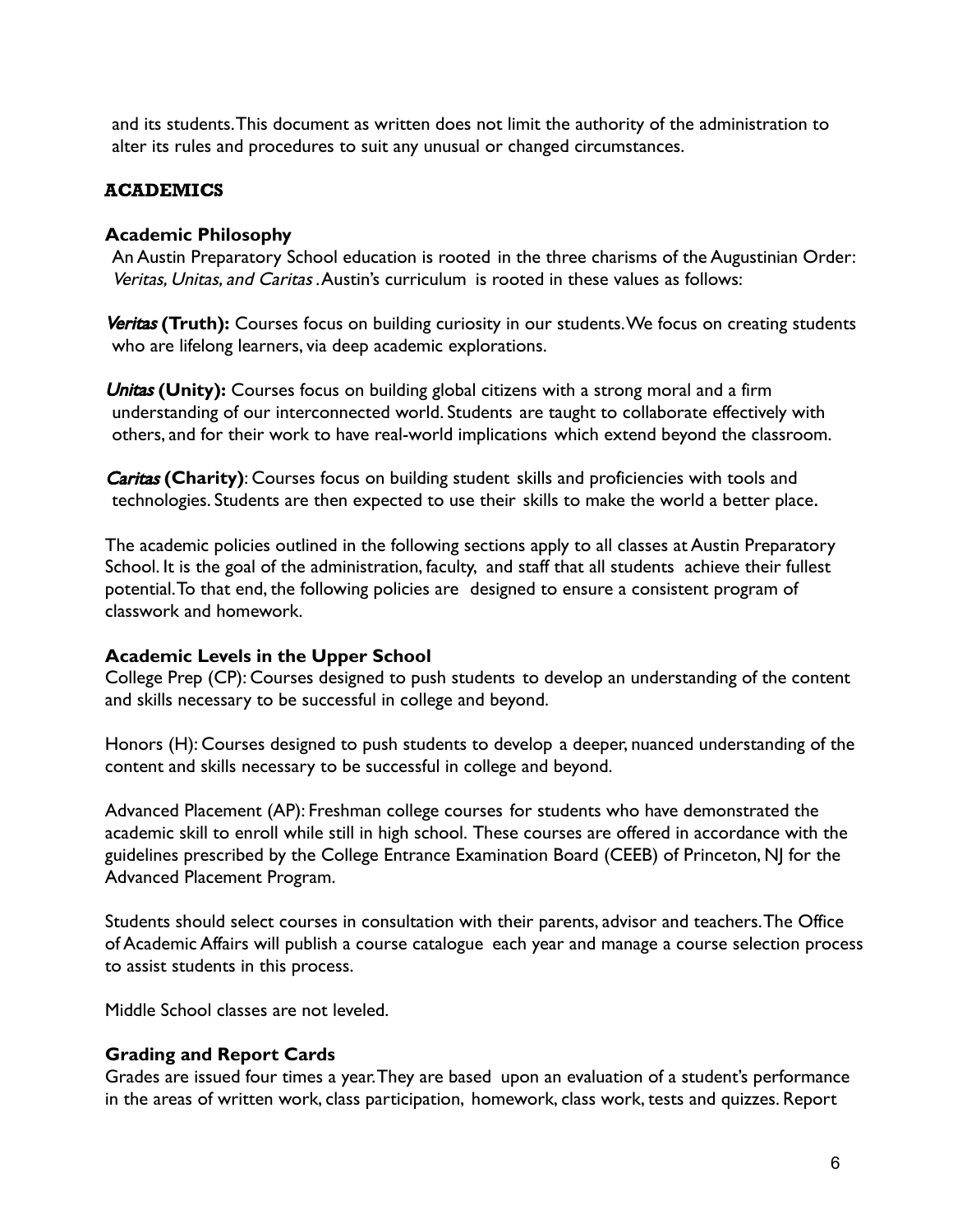Cards are issued four times a year at the close of each quarter.

Parent/Teacher Meetings are scheduled after the issuance of the first quarter report cards on November 12th. Specific dates are listed in the Academic Calendar. Special appointments to see individual teachers may be made at any time during the school year by request.Austin Preparatory School may also request to meet with a student and his or her parents as needed.

## **Semester Grades**

In grades 6-8, semester grades are the average of the two preceding quarters, except for those 8th grade students taking a course in which a midterm or final is required.

In grades 9-12, semester grades are computed by each of the two preceding quarters counting for 40% and the semester exam counting for 20% of the semester average.

Final year grades are the average of the grades for the two semesters. A letter grade is used to record students' performance on their transcript

| A  | 94-100 | C    | 73-76               |
|----|--------|------|---------------------|
| А- | 90-93  | $c-$ | 70-72               |
| B+ | 87-89  | D+   | 67-69               |
| в  | 83-86  | D    | 60-66               |
| в. | 80-82  | D-   | <b>Effort Grade</b> |
| C+ | 77-79  | F    | 50-59               |

## **Grade Point Averages**

Upper School GPA is calculated once a year during the summer. GPAs are cumulative and are recorded on students' transcripts in June, after the close of the school year.An A at 4.0 will be the highest grade a student can achieve.

Austin Preparatory School does not compute or publish rank in class.

GPA is calculated by adding the points earned for semester grades and dividing the sum by the number of grades. Grade points are based on the grade earned in a particular course for the semester according to this scale:

| A  | 4.0 | C    | 2.0 |
|----|-----|------|-----|
| А- | 3.7 | $C-$ | 1.7 |
| B+ | 3.3 | D+   | 1.3 |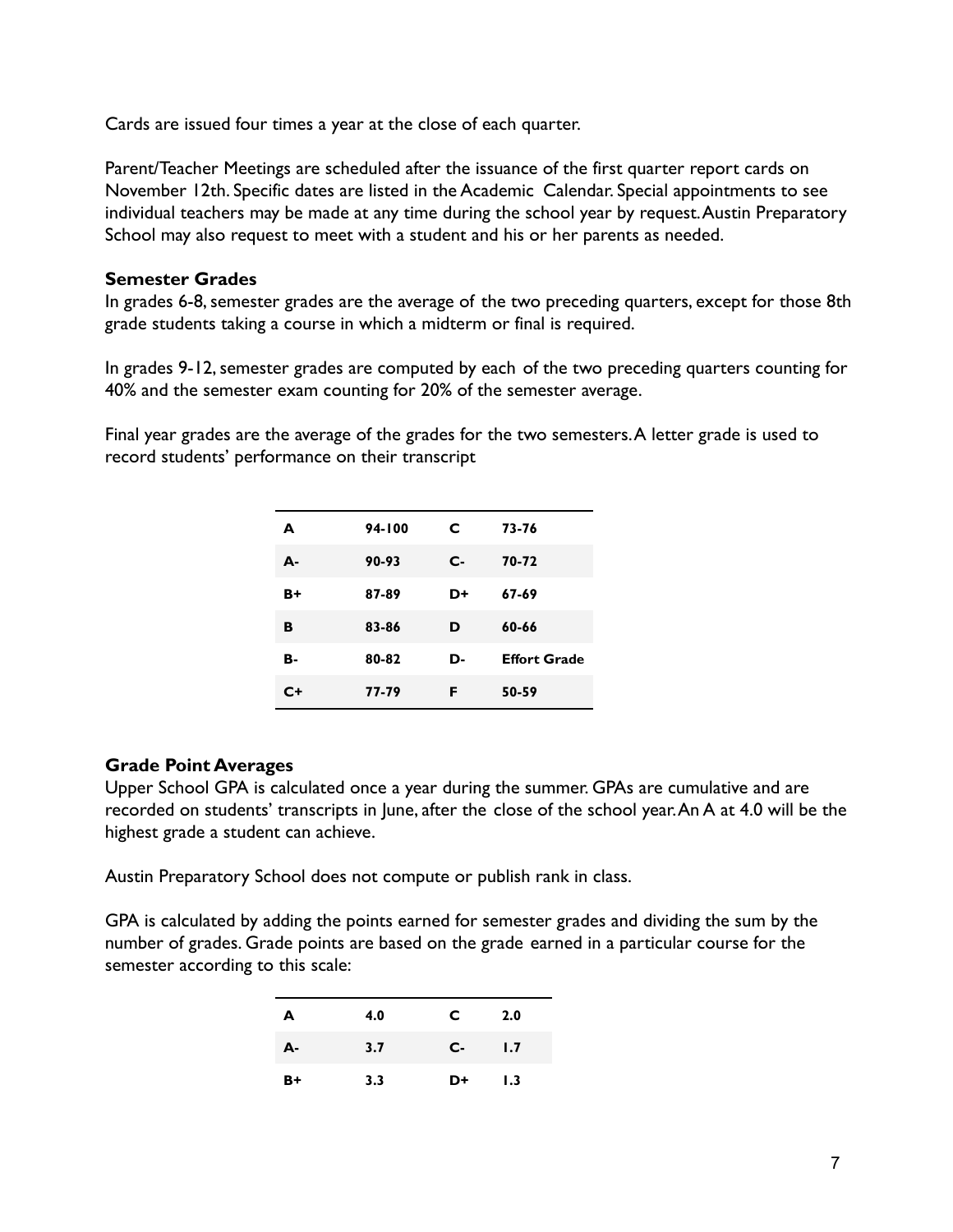| в  | 3.0 | D  | 1.0 |
|----|-----|----|-----|
| в- | 2.7 | D- | 0.7 |
| C+ | 2.3 | F. | 0.0 |

#### **Honors and Distinction**

Valedictorian and Salutatorian are determined by considering a combination of student GPAs, strength of schedule, number of AP classes, and overall numerical averages that is determined at the end of seven semesters plus one marking period. Students must start at Austin Preparatory School in ninth grade to be eligible.Austin Preparatory School does not use class rank. Honor rolls are based on quarterly grades. "Distinction" awards students with all grades of A– and above. "Honors" awards students with all grades of B- and above.

Any senior who achieves a "B" average or better for the third and fourth quarters will be exempt from taking the second semester final examination.

Students enrolled in an AP course are expected to sit for the AP Exam in May.The second semester exam is waived.

#### **Passing**

The minimum passing grade of "D" must be earned in each course to advance to the next year or to graduate. Failures in June must be made up during the summer in order to be readmitted to Austin Preparatory School the following academic year.

Students may earn a grade of D- on the basis of a sincere effort as determined by his or her teacher and the Assistant Head of School/Head of Upper School.

Students may earn a grade of Incomplete on their report card due to extenuating circumstances. Arrangements will be made with the student's teacher and the Assistant Head of School/Head of Upper School.

#### **Academic Failures**

A failing grade prevents students from advancing to the next grade level and/or graduating. Arrangements to make up failures must be arranged with the Assistant Head of School/Head of Upper School.

#### **Academic Probation**

Students will be placed on academic probation at the discretion of the Division Heads of School if their grades indicate a lack of sufficient effort or inadequate performance. Students placed on academic probation will be notified in writing. Students on academic probation may be excluded from extra-curricular activities.

## **Academic Dismissal**

Students may be dismissed from Austin Preparatory School if they earn a failing grade in two or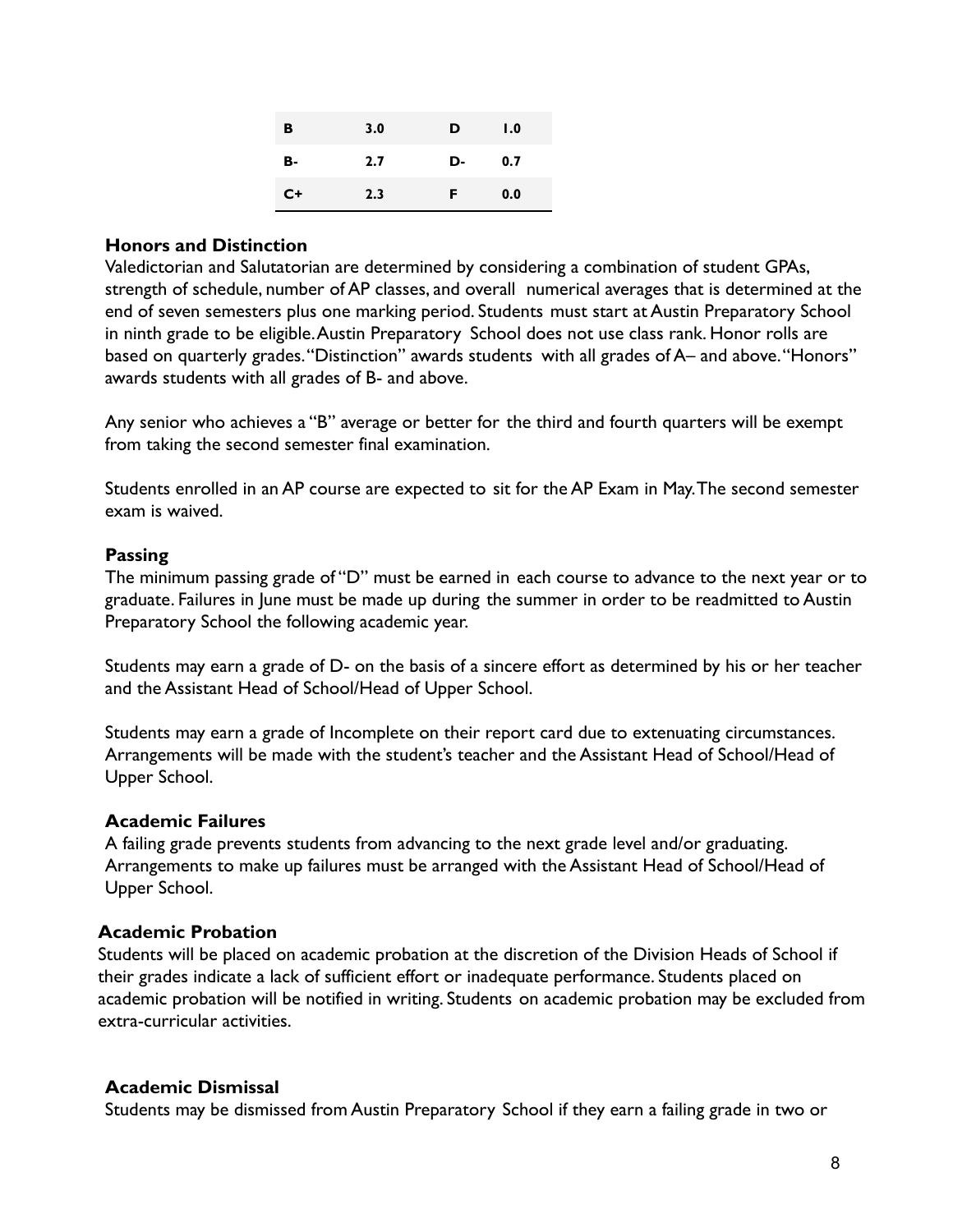more subjects for the year, fail to remove an Incomplete from a report card, or fail to maintain an overall average of at least "C".

## **Integrity**

As a Catholic community of lifelong learners, Austin Preparatory School strives to instill a sense of integrity and accountability. Honesty in the academic area means claiming as one's own only that work which is one's own.All scholarship builds upon the ideas and information of others; the honest person makes clear in written work exactly what the source of any borrowed information or idea is, whether it be library materials, resources from the Internet, classmates, or family members.The work of others, if borrowed, must be properly acknowledged. In addition, work done for one course may not be used to secure credit in another.

## **Austin Preparatory School Honor Code**

All students agree to abide by the honor code of Austin Preparatory School by writing an academic honesty statement on each assignment that states "I abided by the Austin Prep honor code."

Violations of the academic code of honor will be determined by discipline and each teacher. Such violations include, but are not limited to:

- Cheating: An immoral way of gaining an advantage, usually in the form of peeking at someone's test, copying someone's homework, or obtaining a test/research paper given during a previous year, intentionally missing a test or major assignment by absence or dismissal to learn more about the assessment, and buying completed assignments, such as research papers.
- Falsification/Inventing or falsifying evidence: Examples include pretending to do certain steps in a lab assignment, or making references to sources you did not use in a research paper.
- Aiding and Abetting Academic Dishonesty: Providing another student with the means to commit an act of academic dishonesty.This would include giving someone a paper, test, or homework to copy from or allowing someone to cheat from your test paper.
- Plagiarism: "The false assumption of authorship: the wrongful act of taking the product of another person's mind, and presenting it as one's own" (Plagiarism and Originality [New York: Harper, 1952] p. 2.) In short, to plagiarize is to give the impression that you have written or thought something that you have in fact taken from someone else. (MLA Handbook for Writers of Research Papers [New York: The Modern Language Association of America, 1984] p. 20).The wrongful use of someone else's words, thoughts, or ideas from a textbook, newspaper, internet source, or magazine, without proper citation. Plagiarism may be the "cutting and pasting" of paragraphs, but it could also refer to making only minor word changes from someone else's paper, to summarizing without acknowledging a source.
- Forgery: The process of making, copying, or producing documents to deceive a teacher or parent.An example would be signing a parent's name to a test, or showing a parent a fake/altered report card.
- Electronic Dishonesty: Using network access inappropriately in a way that affects a class or other students' academic work. Examples include using someone else's computer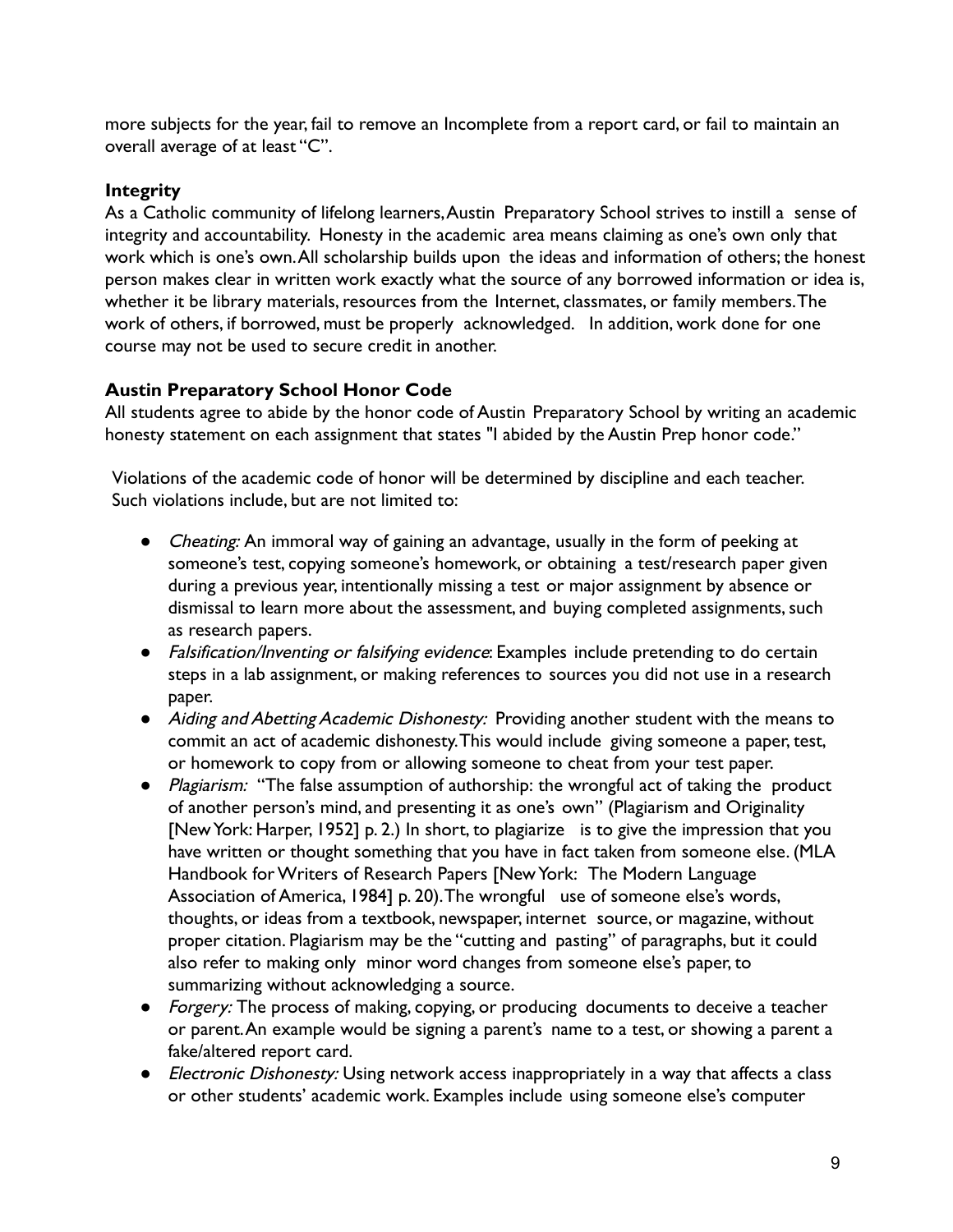account, breaking into someone else's files, or using material from a school or flash drive.

● Unauthorized Use of Calculators/Computers/Apps: Concealing or using calculators, online translators, apps, calculator programs, or computer programs and/or data in a manner not approved by the teacher.

Academic dishonesty is a form of lying, or even a theft of intellectual property. It has no place in our School. Most importantly, it robs a student of his/her own education.

## **In Class Assessments**

Any behavior which, in the opinion of the teacher, calls into question the integrity of the student's answers on a test or quiz will be reported to the Dean of Academic Affairs and the Dean of Students.This includes the appearance of giving or receiving answers on a test or a quiz before, during, or after the administration of an assessment.

Students who are removed from class for disruptive or inappropriate behavior during a test or quiz will receive a zero on the test or quiz.Their inappropriate behavior will be recorded by the teacher and reported to the Dean of Students.

## **Respect for Intellectual Property**

Upper school students who hand in assignments containing violations of the honor code will meet with their teacher to discuss the violation, and the student's parents will be notified.

- First Offense:Academic sanctions may range from re-submitting work for half credit to a zero on the assignment.The student will then meet with the Dean of Academic Affairs to discuss ways to avoid such occurrences in the future and the academic sanctions for the plagiarism violation.
- Second Offense: the student may be recommended to the Head of School for expulsion.

Middle school students who hand in assignments containing plagiarized material will meet with their teacher to discuss the violation to determine the appropriate response. If a middle school student has a second honor code violation, it will then be referred to the Head of Middle School, recorded in the student's record, and the student's parents will be notified.The Head of Middle School will discuss with the student ways to avoid such occurrences in the future and the academic sanctions for the plagiarism violation.The matter may also be referred to the Assistant Head of School/Head of Upper School.

When a student fails to meet the School's expectations of academic integrity, the teacher and the Dean of Academic Affairs will determine the level of the infraction based on their knowledge of the full context in which the infraction occurred.

## **Classroom/ Laboratory Procedures**

Each student is required to come to class prepared to participate fully in all classroom/ laboratory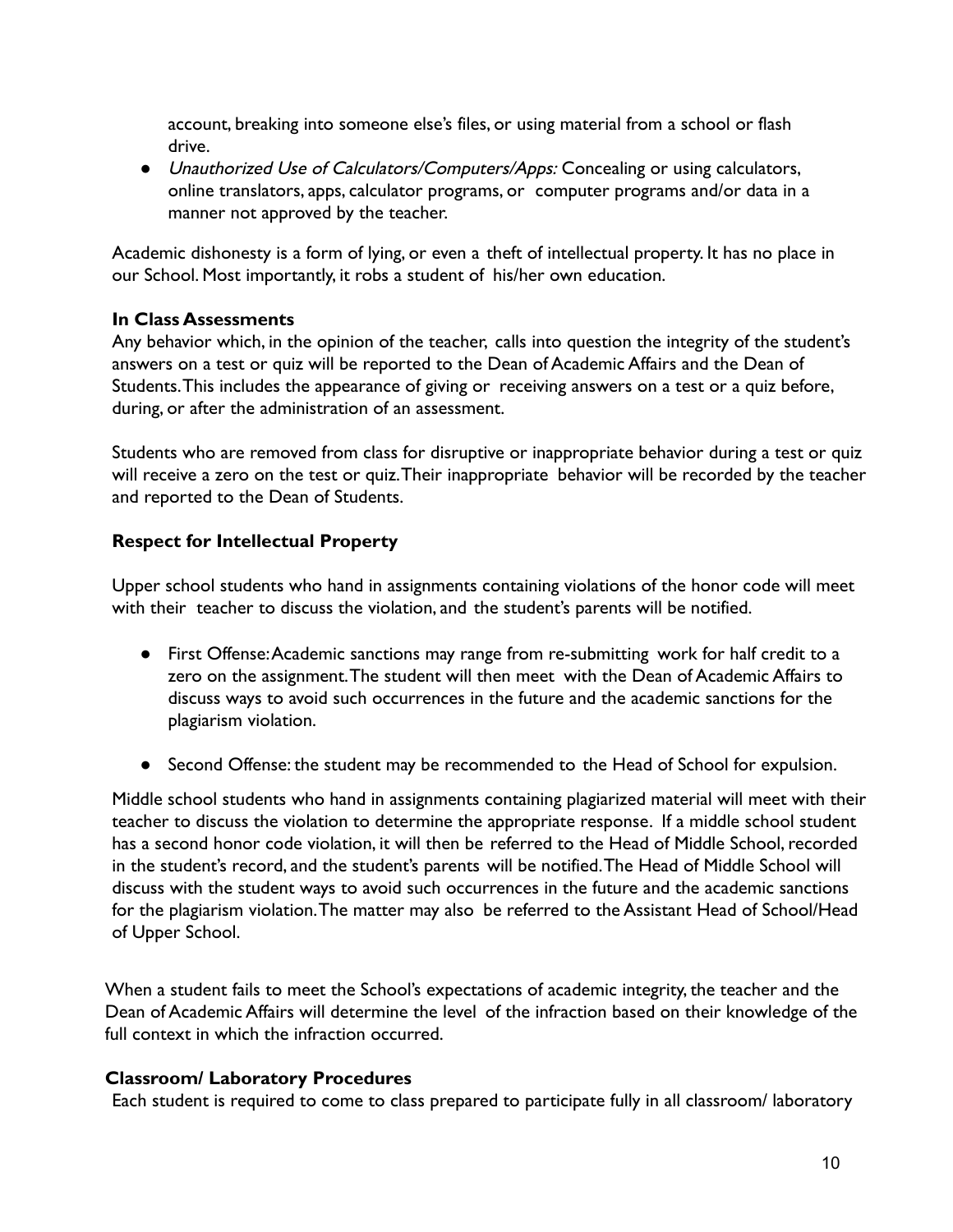activities based upon the individual teacher's expectations.As adherence to safety is a high priority within the laboratory setting, students must follow all safety rules and guidelines. Failure to do so may result in the suspension of laboratory privileges and consequently the loss of grades.

Students are expected to be present on the days when major tests are scheduled to be given.

In the event of an absence, the student is responsible to make arrangements with the teacher and to complete any missed assessments or other work upon the student's return to class.

## **Recognition of Academic Honors**

An Honors List based on student academic and conduct grades is published at the conclusion of each quarter. Categories include Distinction and Honors as defined above.

## **Honor Societies**

Austin Preparatory School has Chapters of the National Honor Society and National Junior Honor Society.

## **Birth Certificate**

The Academic Office receives periodic inquiries from various educational, government, and other institutions to verify data that has been provided to them by families. Some examples include: fielding requests for driver's licenses, work permits, proof of enrollment for city and town school districts, medical and auto insurance companies. All students must submit a birth certificate to the Office of the Registrar prior to the start of the academic year.

Please contact Claudia Colannino, Registrar, at ccolannino@austinprep.org with any questions.

## **Commencement and Announcing of Names on Diplomas**

When students participate in Baccalaureate and/or Commencement exercises at the completion of their academic studies, their names will be announced while receiving their diplomas. Names announced at Commencement and/or Baccalaureate must reflect the legal name on the student's birth certificate, previously submitted to the Office of the Registrar. Students and parents will also be required to sign an authorization form to verify the spelling and pronunciation of the name on the diploma. In the absence of unanimous authorization from the student and his/her parents or legal guardians, the student's name will not be announced at any graduation ceremony.

## **Withdrawal of a Student**

Any parents planning to withdraw their child from Austin Preparatory School should notify the Assistant Head of School/Head of Upper School in writing as soon as the decision is made. Delay in notification could result in a delay in sending out a student's transcripts.A withdrawal will not be processed until all school obligations have been satisfied, including payment of outstanding tuition and return of school materials.

## **College Recommendation Policy**

Students may ask only two teachers they have had or have in class for a written recommendation and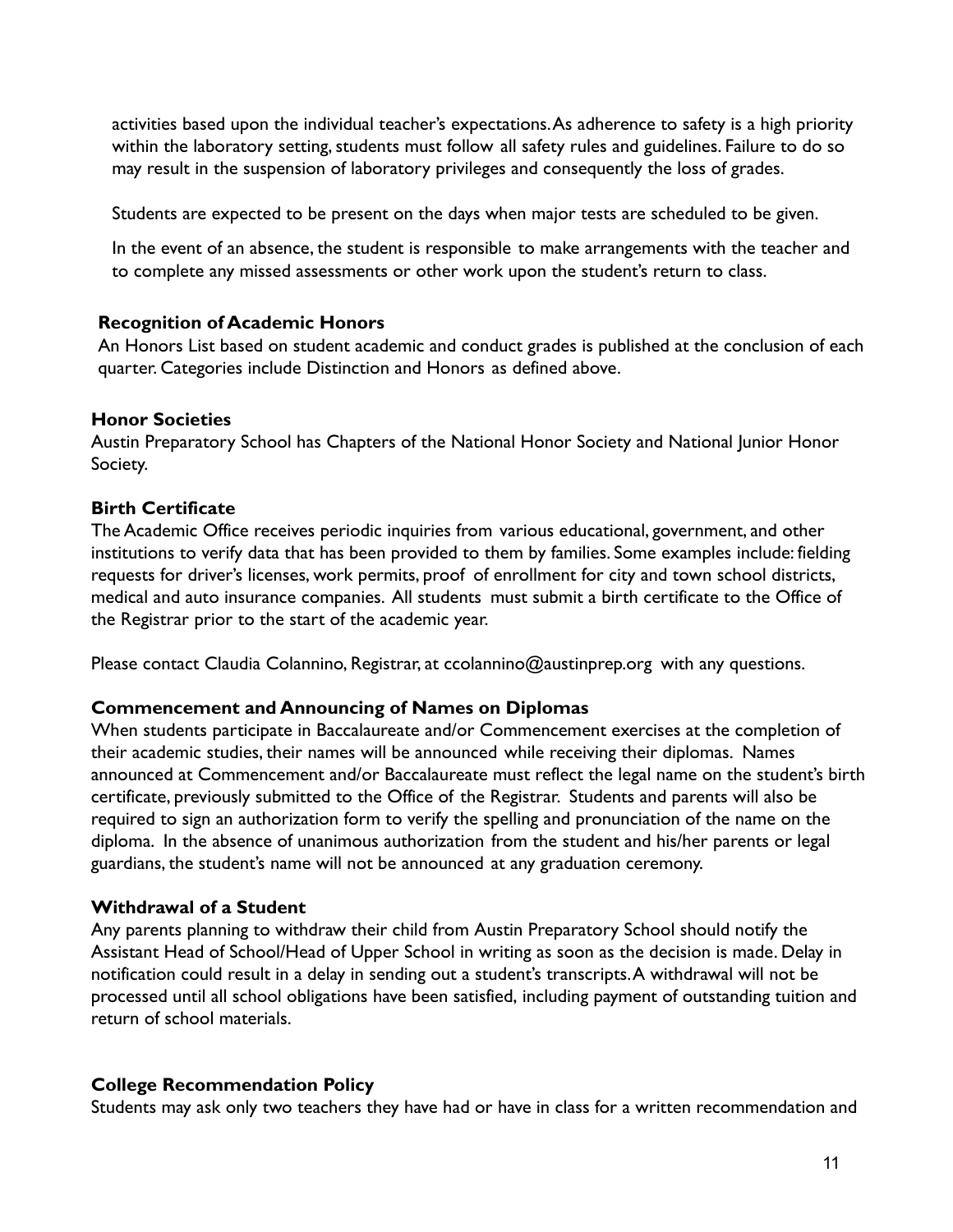must provide sufficient notice of pertinent deadlines, the teacher recommendation questionnaire, and an invitation to post the recommendation on Naviance. Individual teachers may set a limit on the number of recommendations they will complete in a given year.

## **Academic Field Trips**

Parents and guardians have given permission in the Austin Preparatory School enrollment packet for their students to attend all academic field trips.

## **Homework**

Students will keep track of their daily homework assigned by their teachers.Students should expect to spend approximately 60 minutes per class each school day on homework, review, or work towards completing long term assignments. It is important to plan for at least 3 hours of directed study daily.

Homework is due at the beginning of each class period as determined by the instructor.As homework is a tool to help students reach their academic goals, it is expected that homework will be passed in on time, complete, and in alignment with the instructor's requirements. If homework is not attended to as previously set forth, the student's grade may be impacted in accordance with the instructor's homework policy.

Homework should be completed carefully according to each teacher's specific instructions. Homework may be required to be passed in traditionally, on paper, or teachers may require homework to be handed in electronically.

It is the responsibility of each student to complete all homework assignments missed due to absence in accordance with the teacher's specific homework policy.

## **Extra Help**

All teachers are available to give extra help, although it is the student's responsibility to seek extra help when necessary. Students may be asked to attend extra help sessions at their teacher's discretion.

## DISCIPLINE

Austin Preparatory School's discipline system is aligned with its mission of "inspiring hearts to unite, minds to inquire, and hands to serve," which communicates Austin Preparatory School's charisms (unitas, veritas, and caritas ).The overarching Code of Conduct creates a positive approach to what we expect of all Austin Preparatory School's students: to be positive Citizens, Scholars, and Servants. Students who live by those aspirational values will find no problems within the discipline system.

## **Code of Conduct/Merit Based System**

Unitas - Citizens

- Stand up for others
- Build positive relationships
- Support community guidelines
- Include others
- Participate in events
- Respect social environments

Veritas - Scholars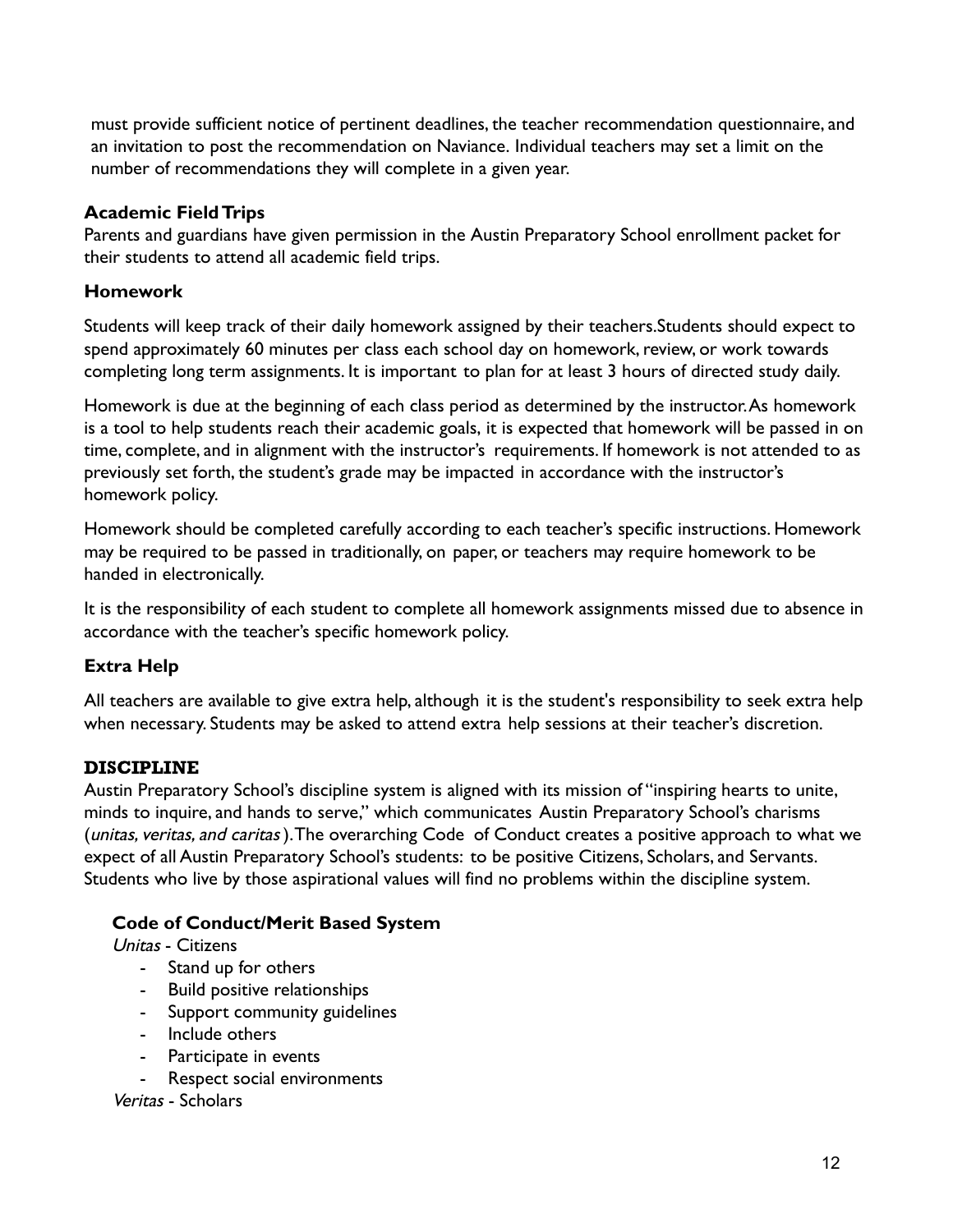- Work with integrity
- Ask meaningful questions
- Value education
- Are prompt
- Appreciate the work of others
- Respect learning environments

Caritas - Servants

- Take responsibility for actions
- Prepare for class and activities
- Accept consequences
- Share talents with community
- Practice healthy communications
- Respect physical environments

#### **Merit Based Recognition System**

Positive stewardship will be promoted in the Austin Preparatory School community.Throughout the year, students have the opportunity to be recognized by fellow community members for their good deeds. Faculty and staff can enter the commendations in Veracross. If a student sees a fellow peer embodying the Austin Preparatory School Mission and would like to extend recognition, the student can notify a staff member in the Office of Student Life or their advisor. At various intervals throughout the year, students from each grade (6-12) will be recognized for exemplifying veritas, unitas, and caritas.

#### **Violations are entered as a demerit in Veracross**

There are three categories of violations of the school's values of "*unitas," "veritas," and "caritas."* If a student commits one of these offenses, it is documented in Veracross by a member of the faculty or staff.

| Violation of Unitas                               | Violation of <i>Veritas</i> | Violation of <i>Caritas</i>                |
|---------------------------------------------------|-----------------------------|--------------------------------------------|
| Out of dress code                                 | <b>Tardiness</b>            | <b>Disrespect</b>                          |
| <b>Bullying</b>                                   | Unauthorized absence        | Misuse of technology                       |
| Fighting                                          | Lying                       | Vandalism                                  |
| Violating class policies (ex.,<br>food and drink) | Class disruptions           | Use of a controlled dangerous<br>substance |
| Inappropriate Language                            | Other                       | Other                                      |
| Other                                             |                             |                                            |

Below is how each offense is categorized.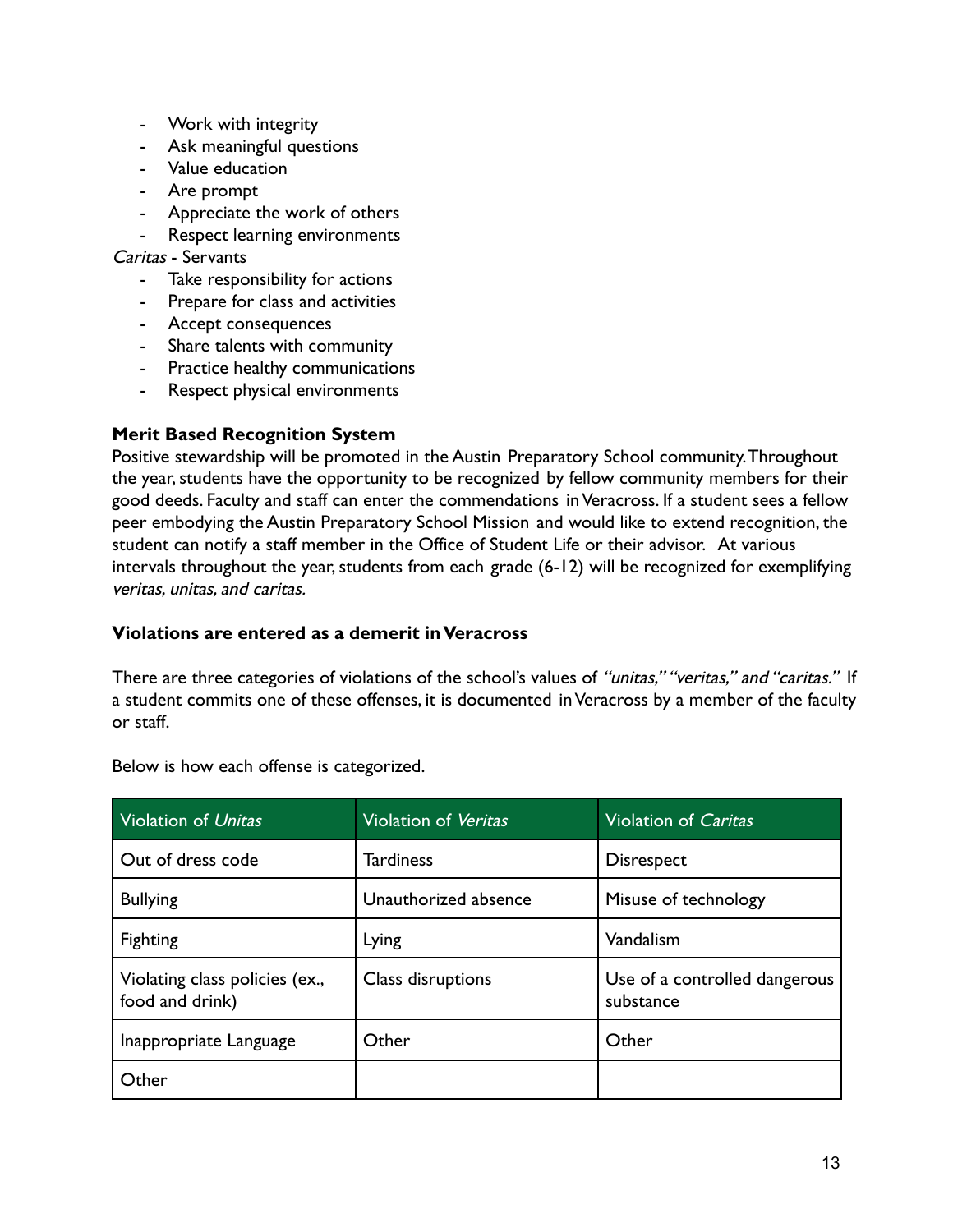#### **Three-tiered system of consequences.**

#### Tier 1: Minor

When a student commits a violation, a teacher enters into the Veracross system a demerit.When a student acquires one demerit, he/she is to serve a detention. Detentions will be served on Tuesdays and Thursdays, lasting forty-five minutes (2:45 to 3:30). Students are required to serve detention on the next scheduled detention day.

Teachers must have a conversation with each student to inform him/her about receiving a demerit, and if the Dean of Students is being contacted.

#### Tier 2: Moderate

When an offense is deemed to be more serious than a single demerit, the Dean of Students may escalate the offense to the second tier where the student may receive a greater consequence for her/his action. A student who fails to meet their disciplinary obligations, such as serving as detention, will face escalating consequences. If an offense is deemed to require additional escalation, the Dean of Students may escalate the offense to Tier 3.

#### Tier 3: Major

Offenses deemed potentially more serious than Tier 2 are reviewed by the discipline board, and may result in out of school suspension or expulsion.

Students who repeatedly receive demerits are subject to progressive disciplinary consequences and may be required to appear before the School's disciplinary board.

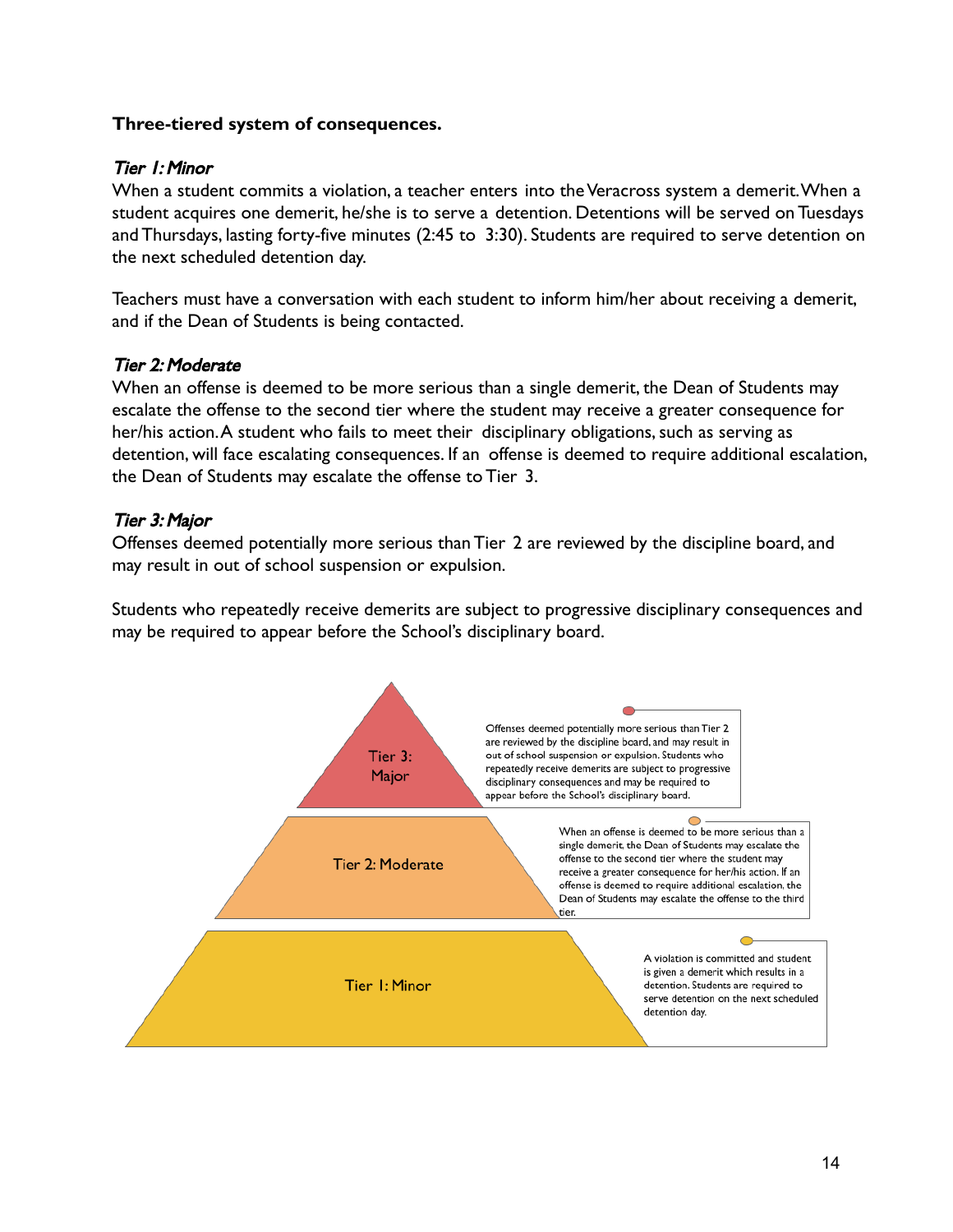## **ATTENDANCE**

## **Policy**

A clear, positive relationship exists between good school attendance and high academic achievement.The learning experiences that take place in the classroom are a meaningful and essential part of the educational process. It simply is not possible to "make up" everything that is lost when a day of school is missed. Good attendance and work habits are strong components of overall preparation for higher education and employment.

- All students are expected to contribute actively to the daily activities of their classes.Any student absence, therefore, lessens the educational experience both for the individual and the group.
- Parents and students should be aware that "make-up" homework cannot replace the important educational experience of classroom presentations and student/teacher discussion and interaction.

## **Notification**

Whenever a student will be absent or tardy, parents are required to call or contact the school through the Parent Portal of the website before 8:30 a.m. each day that the student is absent or tardy to inform the school of that fact. **There is an absentee call line at x802 that parents can call outside of school hours before 7:30 am or after 3:30 pm to report an absence or tardy arrival**. If the school is not notified of a student's absence or tardy arrival, a representative of the administration will attempt to contact a parent or guardian by phone to determine the reason for a student's absence. It is the responsibility of the student when absent to check assignments on Veracross and/or contact teachers via school email for any academic work that is missed from the absence.

When a student arrives at school tardy or on the first day that the student returns to school from an absence, he or she must present a note, written and signed by a parent or guardian, explaining the absence or tardy arrival, to the Main Office **before first period**. If the student has seen a doctor, documentation of the doctor's appointment must be submitted at the same time. **Notifying the school by phone does not replace the necessity of supplying written and signed documentation for a student absence. If a student does not bring in note within 3 days of the absence, it will automatically become an unexcused absence.**

- In cases of unexpected dismissal the Main Office will not dismiss students after 2:00 pm, unless there is a dire emergency.
- Absentee records are kept in the Dean of Students office and are noted on the student's quarterly report card. Parents are requested to call the school immediately should they have questions regarding absence totals.

## **Free Block Expectations**

Juniors and Seniors who have first block off must arrive by the beginning of the advisory block if they have the first block free.Attendance will be taken during both the first and second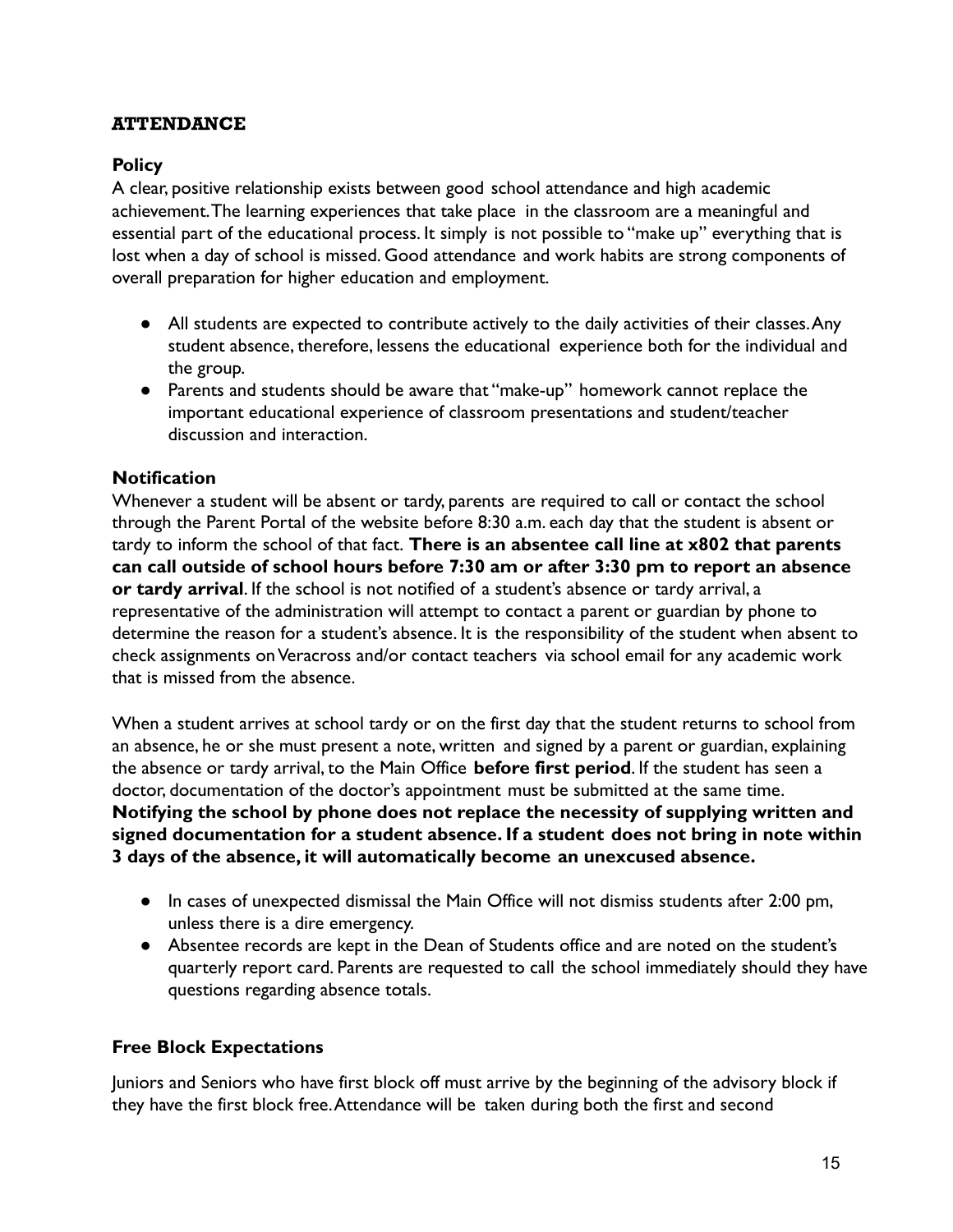instructional blocks each day. Juniors and Seniors who are not scheduled for class during the last block off may leave campus at 1:15 p.m. after signing out in the Main Office. **Juniors and Seniors are NOT permitted to leave campus during the day for any reason even if they are not scheduled for class. Students who leave campus during the school day are subject to severe disciplinary action, including expulsion.**

## **Cancellation of School**

Announcements regarding cancellation of school due to inclement weather or hazardous driving conditions will be announced through email, a text message emergency notification, and posted on the school website. Upon return to school after a snow day, the day in the cycle will be the one originally scheduled for the snow day, and the following day we will return to the regularly scheduled day. For instance, if Day 2 is a snow day, the day we return to school will be Day 2 (**not** Day 3), and the following day will be Day 4.

## **Excessive Absence**

## **Definition:**

- For students in grades 9-12, excessive absence is defined as absence from a class for a time period in EXCESS OF 2 ACADEMIC PERIODS during the course of a quarter. If a student misses 45 minutes or more of a class, he/she is considered absent from that class.
- For students in grades 6-8, excessive absence is defined as absence from school for a time period in EXCESS OF 3 ACADEMIC PERIODS during the course of a quarter. If a student misses 45 minutes or more of a class, he/she is considered absent for that class.

**Chronic Absence –** Parents whose students are facing a chronic illness or traumatic injury that may affect their attendance must contact the Dean of Students and/or Health & Wellness Counselor to explain the circumstances.The Dean of Students and the parents will agree on a message to be shared with teachers and the Division Head so that they can meet their obligations to the student.The school reserves the right to require documentation from medical personnel and to contact counselors to verify ongoing care, where it deems necessary.

**Medically Necessitated Withdrawal –** While the school will do everything possible to help students and families cope with medical issues, we must recognize that there are times when cumulative absences create a situation in which there is no reasonable expectation that the student can make up what has been missed and complete new assignments. For that reason, students who are unable to finish courses by the end of the first semester will have until March 15th to complete all work due during the first semester. Students who are unable to finish courses by March 15th will have to withdraw but will be offered the opportunity to repeat the year at reduced tuition or no additional cost. Similarly, when a student's second semester is disrupted by chronic illness, he/she must complete all course work by July 15th in order to receive academic credit for the courses. Students and parents must meet with the Division Head to arrange for these extensions on their assignments.

**Extraordinary Circumstances** regarding absence, e.g., hospitalization, lengthy illness, or the death of immediate family members require a conference with the Dean of Students and/or Health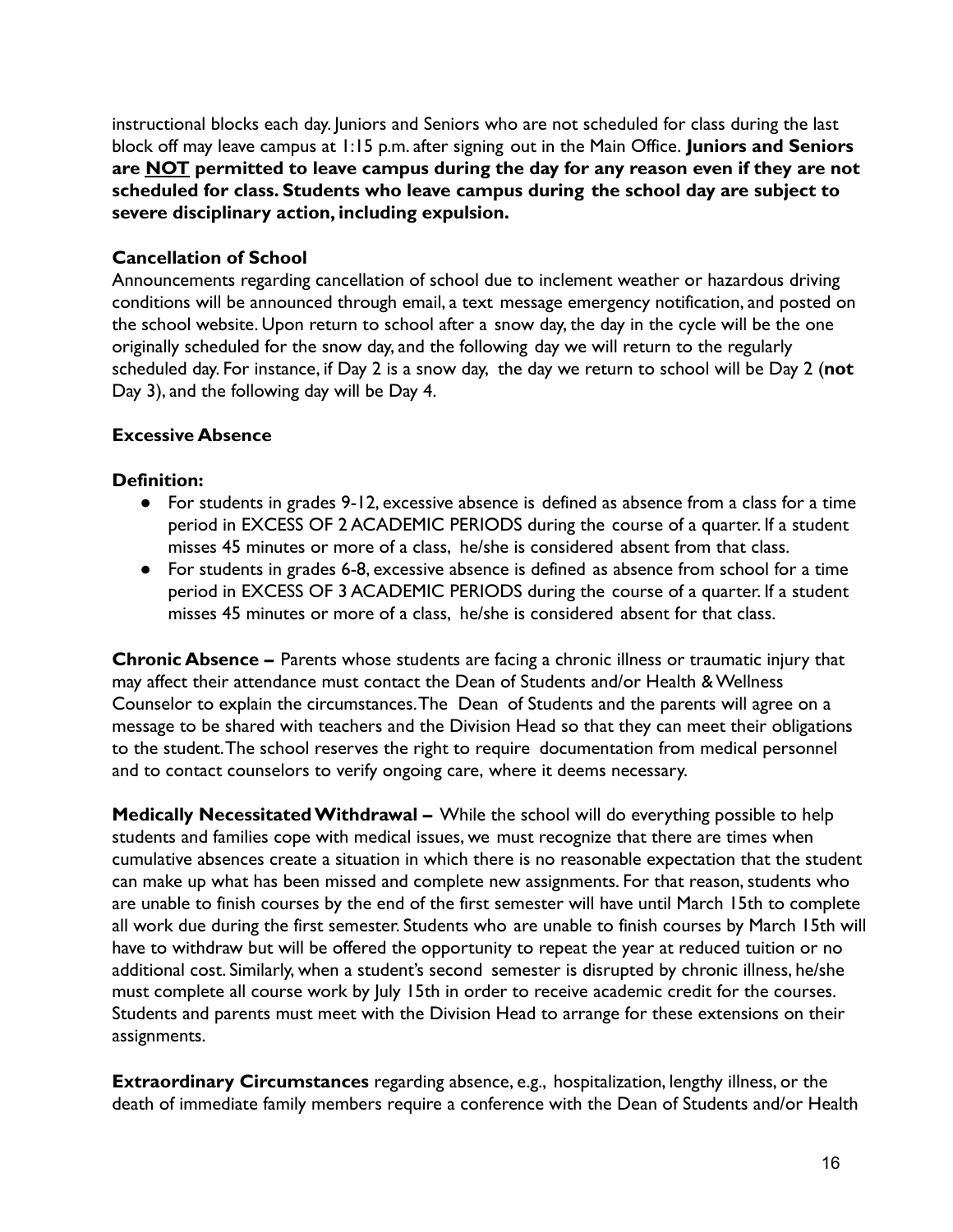& Wellness Counselor before the anticipated absence and clearance before the 1/3 reduction of grades, e.g., B to B-, can be waived. Other requests and illnesses will be dealt with on a case-by-case basis. Parents are urged to keep their students home only if they are truly sick. If parents choose to allow students to be absent from school, the students' grades will be affected.

**Doctor Appointments** should be made for outside of the school day whenever possible.

## **Vacations During School Year**

We recommend trips planned during the designated school vacations. Students who take vacations while school is in session are responsible to make-up all missing work. Teachers are under no obligation to accommodate student academic needs that occur as a result of vacations during school days.

**College visits** should be planned for the PSAT Test Day, faculty in-service days, holidays or school vacations, not during school time. Similarly, college fair visits should be planned in the evening, not during school time. If a student misses school for a college visit or a college fair visit, this may count as an unexcused absence.

## **Unauthorized Absence**

Students who dismiss themselves from school without parental knowledge and/or permission will be considered truant. Groups of students, who dismiss themselves from school with or without their parents' knowledge, but without the prior permission of the Administration, will be considered truant. This applies to any absences planned by members of any class as a class activity.

The following disciplinary action will be the result for unauthorized absences:

- First offense: loss of all academic credit for that day, four-hour detention on a day when school is not in session but school staff is in the building and parental notification.
- Second offense: loss of all academic credit for that day, parent notification and possible expulsion.

## **Parents and Other Visitors**

For the safety of our school community all exterior doors will be locked during the school day. **All visitors, including parents, must pick up a visitor pass and sign in and out of the Main Office.** Any visitor who does not have a visitor pass will be asked to go to the Main Office to obtain a pass.

Out of respect for the learning environment parents and visitors may not interrupt classes for any reason, unless accompanied by an administrator. It is expected that students will come to school with their lunches, books, dismissal notes and any supplies they will need for the school day. In an exceptional situation, a staff member will deliver an item to a student or go to a classroom to dismiss a student.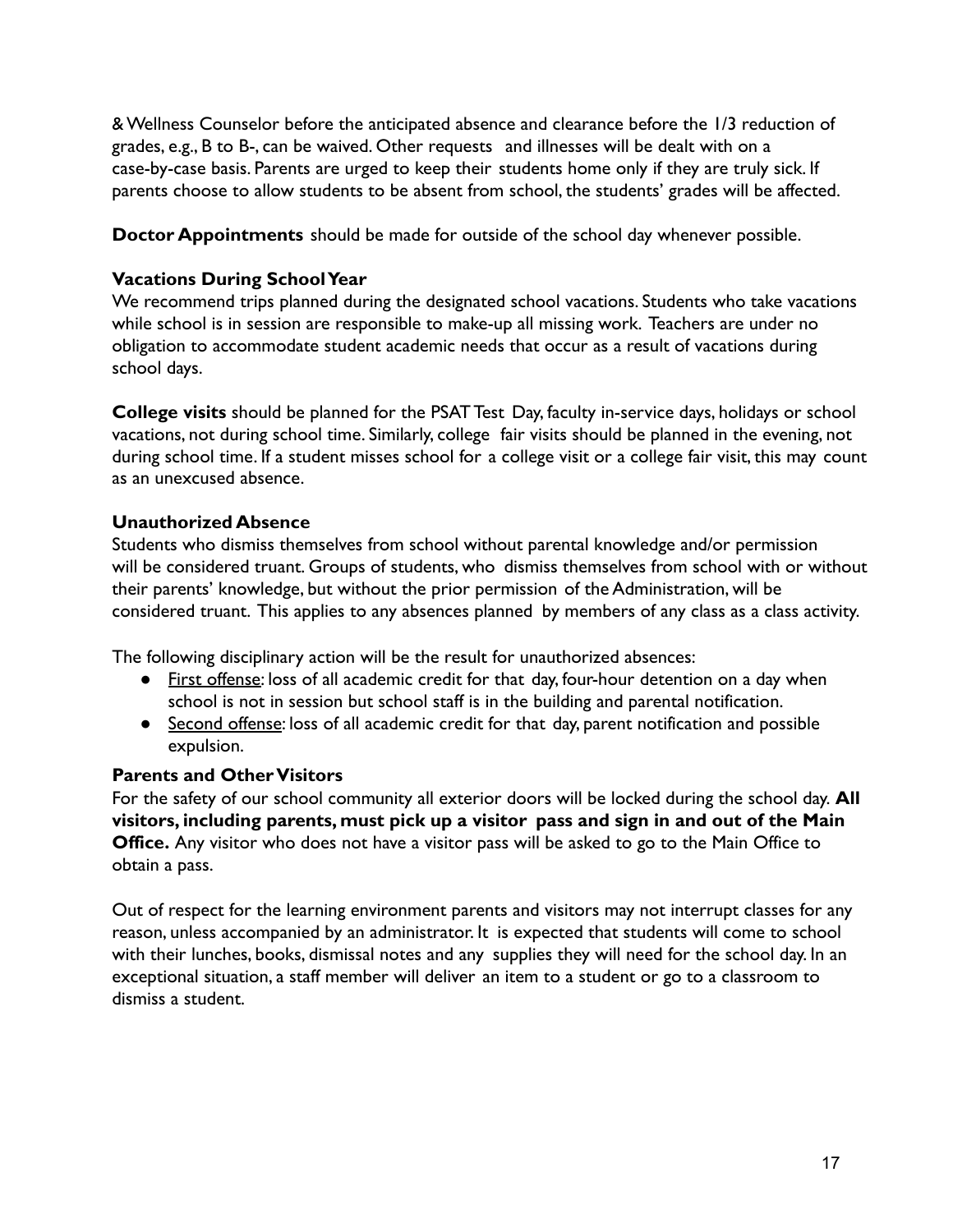## UNIFORM

Austin Preparatory School values the importance of education and community.To that end, our uniform policy is designed to promote the business of learning and to reflect a sense of community. All students are required to spend the entire school day in full uniform, with uniforms neat, clean, in good condition, and appropriately sized. Students deemed by a faculty or staff member to be out of uniform will be reported to the Dean of Students.

## **General Appearance**

- Hair should be neat and no hair dye other than natural colors.
- Any jewelry should be school appropriate.
- No facial hair, facial piercings, mohawks, or visible tattoos.
- Shirts, blouses and polos will be tucked in at all times during school hours.
- Belts are to be worn with pants and shorts during school hours.
- Chapel Dress may be worn at all times of the year.
- Hoods, full zip jackets, scarves and sweatshirts (hooded or crew) are not permitted.

## **Chapel Dress (US & MS) / Year-Round Uniform (US)**

## **Girls**

Required purchase through Lands' End: Blouses:White (item will have AP logo) Pants: Khaki (item will have AP logo) \*Belt required with pants and/or Skirts: Plaid (Leggings or Tights may be worn with skirts) Shoes: Sperry Women's Koifish or Songfish Boat Shoe (Tan)

Additional items, may be purchased anywhere:

Belts: Solid Black or Solid Brown, plain without embellishments or patterns Leggings: Solid Black, plain without embellishments or patterns Tights: Solid Black, plain without embellishments or patterns

Socks: Solid Black or Solid White knee socks or ankle socks

Optional items that may be purchased through Lands' End: Sweaters: Uniform Sweater and Uniform Fleece can be purchased from Land's End

## \*\*Approved items from the Austin Prep School Store may also be worn during the academic day.

## **Boys**

Required purchase through Lands' End:

Dress Shirts: White (item will have AP logo) \*Tie required with dress shirts Ties: Uniform approved tie must be purchased from Lands' End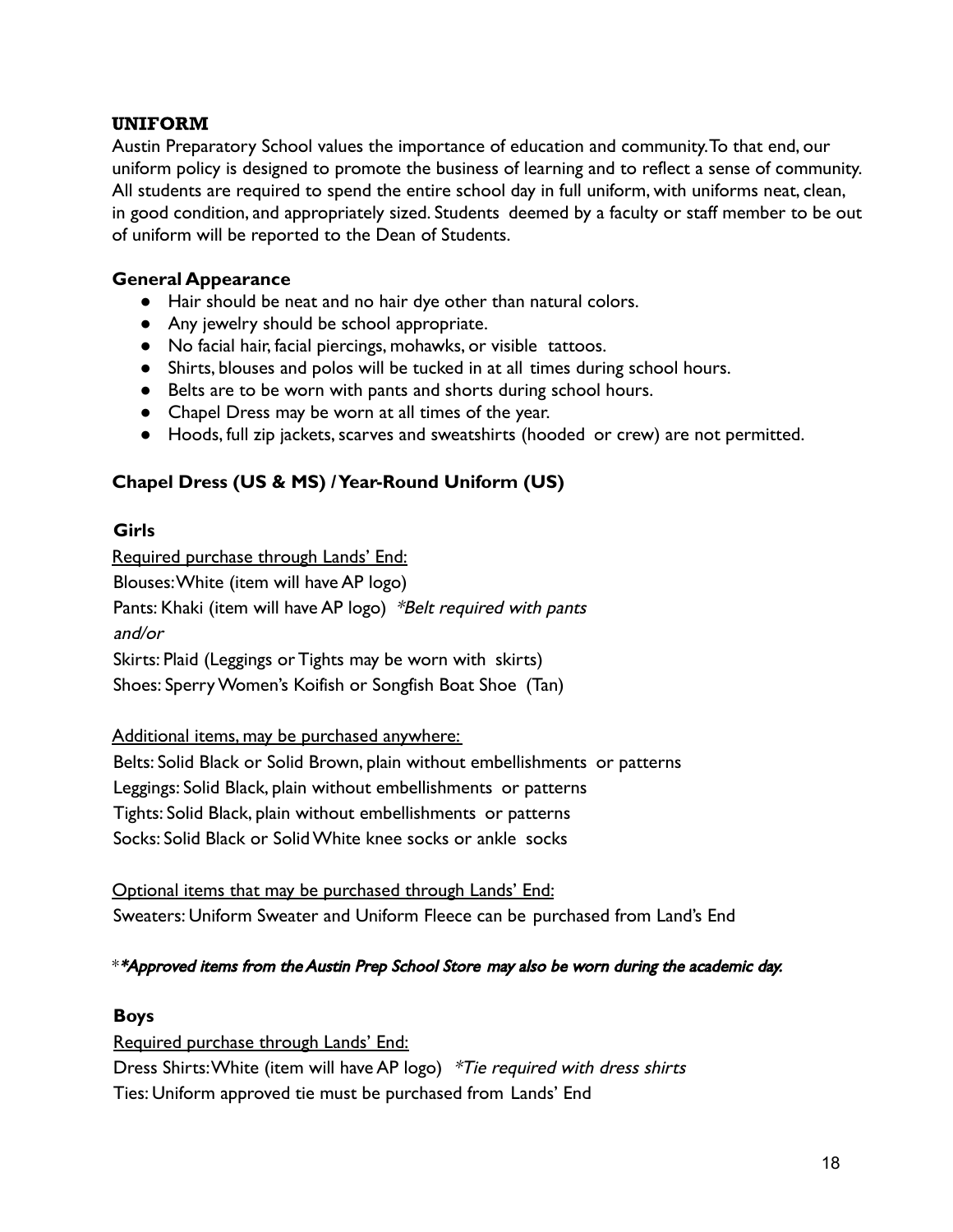Pants: Khaki (item will have AP logo) \*Belt required with pants Shoes: Sperry Men's Authentic Original 2-Eye Boat Shoe (Classic Brown)

Additional items, may be purchased anywhere: Belts: Solid Black or Solid Brown, plain without embellishments or patterns Socks: Solid Black or Solid White socks

Optional items that may be purchased through Lands' End: Sweaters: Uniform Sweater and Uniform Fleece can be purchased from Lands' End

## \*\*Approved items from the Austin Prep School Store may also be worn during the academic day.

## **Warm Weather Uniform (US) / Year-Round Uniform (MS)**

Warm Weather Uniform days will be determined by the school. In addition to the items listed above, the following items are permitted. Please note: These items are not permitted on days when Chapel Dress is required.

## **Girls**

Required purchase through Lands' End: Polos: Black or Green or White (item will have AP logo) Shorts: Khaki (item will have AP logo) \*Belt required with shorts and/or Skirts: Plaid \*Leggings or Tights may be worn with skirts Sneakers: Please see a list of approved sneakers below

## **Boys**

Required purchase through Lands' End: Polos: Black, Green,White (item will have AP logo) Shorts: Khaki (item will have AP logo) \*Belt required with shorts Sneakers: Please see list of approved sneakers below

## **Approved Sneakers for 2021-22**

UA Men's Charged Assert 8 - 3021952-001 Black UAWomen's Charged Assert 8 - 3021972-001 Black UAYouth Assert 8 - 3022100-001 Black

 $**$  The sneakers are an approved but not required part of the school uniform. Sperry shoes remain the required shoe.

**Spirit Wear and Non-Uniform Days (US/MS)**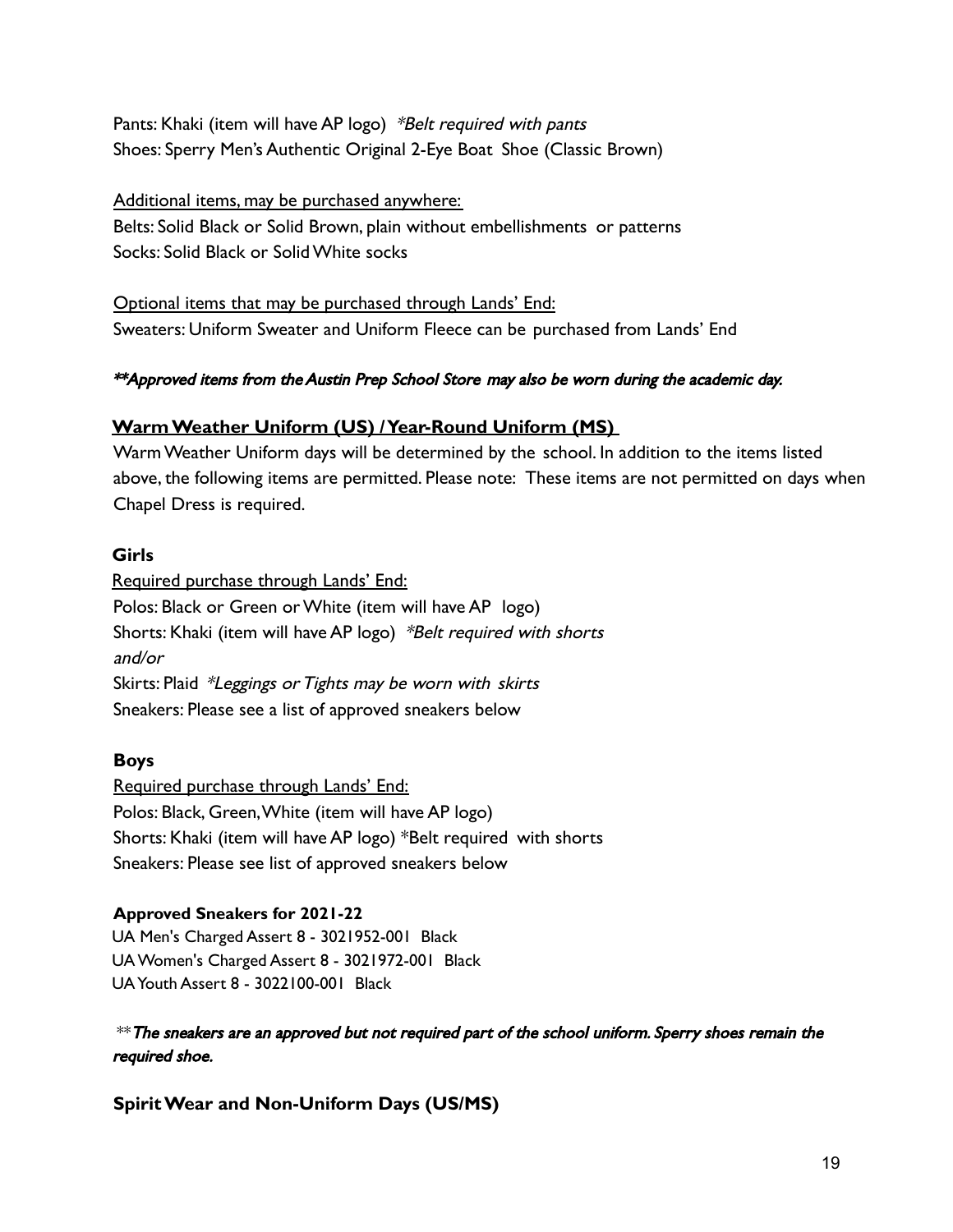Special dress down days will be determined by the administration. Non-uniform days will be determined by the school for special occasions such as Spirit Week, field days, and off-campus events and trips.The following are expectations held by the Austin Preparatory School community:

- Political symbols, logos or slogans may not be worn (reference Political Symbol Policy on page 26).
- Inappropriate language or graphics are not permitted.
- If participating in Spirit Week, your class colors or theme must reflect at least half of your attire.
- Shorts or skirts should be no shorter than fingertip length.
- Shirts must cover the entire torso (Midriff is not permitted).
- Modest necklines.
- Pants or shorts must be worn around the waist.

## **Final determination of what is permissible or acceptable will be determined by the School, in its sole discretion.**

## RESPECT FOR THE TRUTH

## "I am the way, the truth, and the life." (John 14:6)

Respect for the truth is the basis for trust, which makes lasting relationships possible, and so is the foundation of community. Everything we do at Austin Preparatory School, then, requires trust, and so everything we do requires us to be truthful. Love for the truth is the ground of all personal integrity. Without this love for the truth, our school cannot function.

As such, actions which violate this respect for truth are by their nature serious.A lie told to avoid punishment, for instance, always makes matters worse, and the lie itself is often worse than the initial bad action (e.g.,To fail to do your homework is not a good thing, but to lie about not doing your homework is far more blameworthy.). Since dishonesty strikes against the very heart of the respect which we must show each other to live as a community, we are obliged to avoid dishonesty in all of its forms and at all times.

## RESPECT FOR SELF

Respect grows from honesty. Self-respect depends on a willingness to accept intellectual challenge, to care sensibly for the health of one's own body, and to be honest about one's feelings.

## **Tobacco,Alcohol and Other Drugs**

As a community concerned about health and safety, we strive to educate students about the potential dangers of tobacco, alcohol, and other drugs. Persistent use of alcohol or drugs commonly results in physical and psychological problems, some of which are lasting and have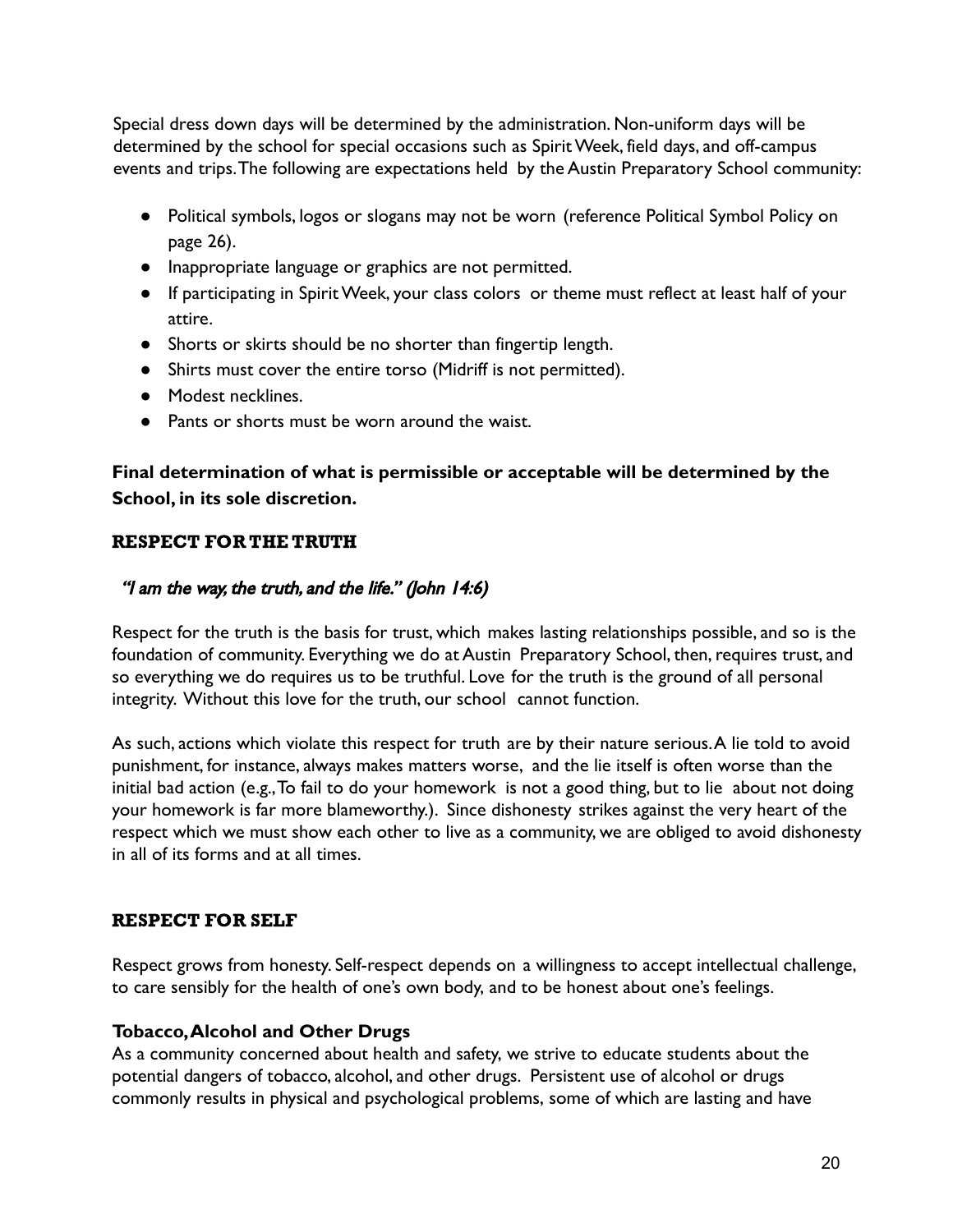debilitating effects on motivation and achievement.These effects include memory loss and personality change, and they sometimes expose the user and/or those nearby to the risk of physical harm.

Therefore, the following behaviors are strictly prohibited:

- Smoking, possession or use of tobacco in any form; possession or use of any smokeless device by which to deliver nicotine; and possession or use of tobacco alternatives in any form, such as herbal cigarettes.
- Possession or use of alcoholic beverages on campus or in connection with any off- campus School-sponsored activity by any student; possession or use of drugs, inhalants, chemical substances, or drug paraphernalia, except as specifically prescribed to that student by a physician.
- Selling, trading, donating, or making available to others alcoholic beverages or illegal or prescription drugs (including those prescribed to treat ADD and ADHD).

The School may require without prior notice that a biochemical test for drugs and/or alcohol be performed on a student at any time.The cost of such testing shall be the responsibility of the parent/guardian.The School may consider the failure to appear for testing, failure to provide a sample, or evidence of an attempt to alter the result the same as a positive result.A positive test result leads to a Tier 3 violation, including possible expulsion.

## **Sexual Intimacy**

As a Catholic school, it is our belief that the proper context for sexual intimacy is marriage. No commitment less total than that of marriage could serve as the proper medium for such a complete gift of self. Sexual activity between students falls short of this and is inappropriate. The School will do all it can to promote the virtues of chastity, self-control, and abstinence.At the same time, and in keeping with our respect for the life of each and every person, Austin Preparatory School affirms that the choice for life is always the only morally responsible response to pregnancy. Life is a gift, even in the most difficult circumstances. The School will do all it can to support the young parents and their families throughout a pregnancy.

## RESPECT FOR OTHERS

## "Do to others as you would have them do to you." (Luke 6:31)

Human life is God's gift.The essential dignity of human beings requires that we respect the life, health, feelings, and general well-being of others, no less than we do our own.The very least that this human dignity requires of us is that we do no deliberate harm to others, that we shun violence in word and action, and that we avoid the use of force except in the most extreme need, when it may be used to defend ourselves or others. But God's love and our essential human dignity call us to far more than doing the least we can.We are called to act in a way that enhances the good of others; we are called to actively foster peace and understanding; and, on occasion, we are called to make real sacrifices for our neighbors, without counting the cost to ourselves. God's gift of life is such a great good, that it must be respected always and in all persons, regardless of age, position, sex, sexuality, ethnicity, religion, or any other qualifier.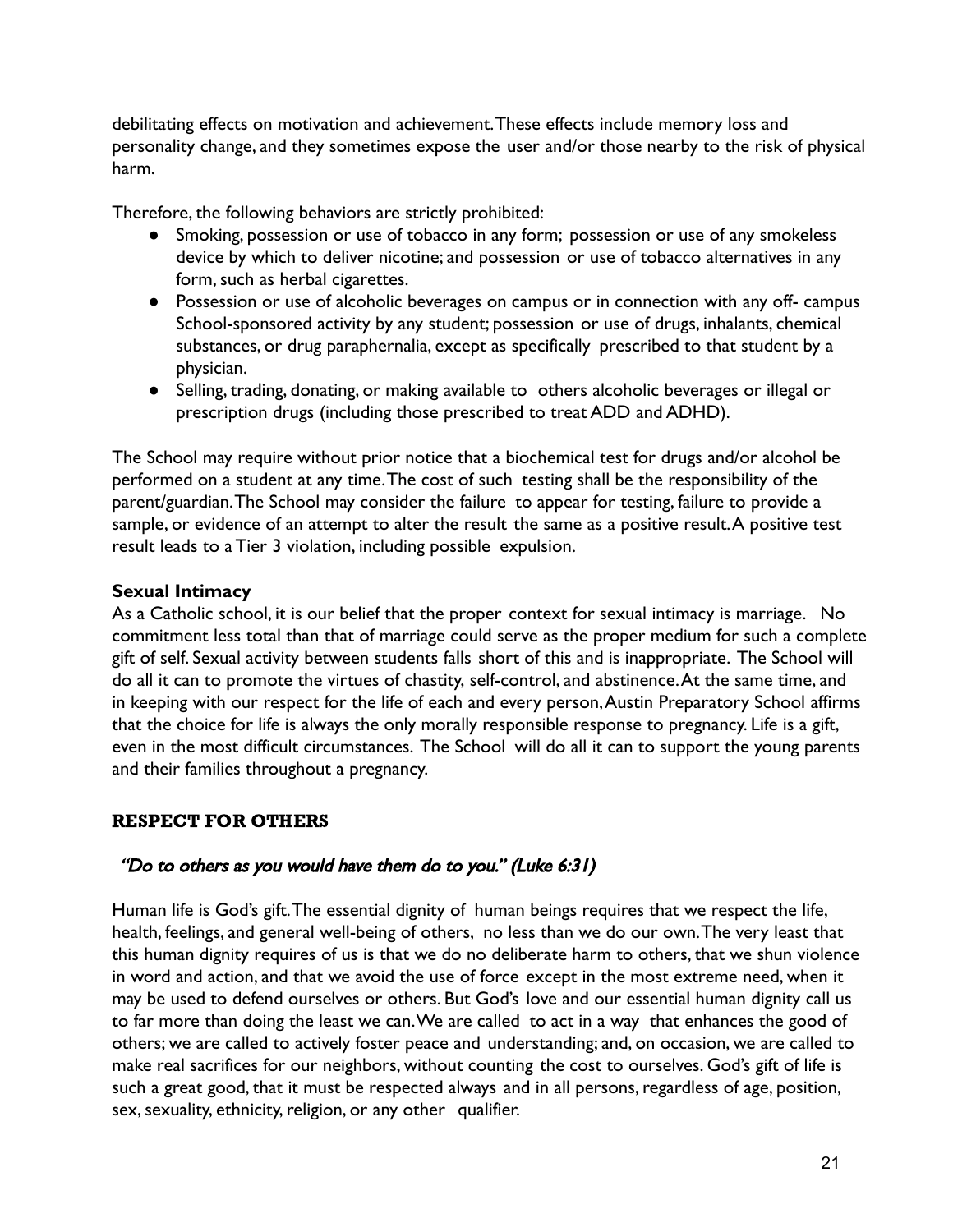All students are members of our school community, and with that membership come rare opportunities for cooperation, collaboration, and lasting friendship with peers, faculty, and staff. Although we are a diverse school comprised of people with different interests and traditions, respect for others is paramount.We ask, for example, that you be polite and appropriate in all verbal and electronic communications and that you consider carefully how your words, dress, and actions influence others and, in certain instances, have the potential to offend if they are not chosen thoughtfully.

## HARASSMENT, DISCRIMINATION, HAZING AND BULLYING

Harassment, discrimination, hazing, and bullying (including cyber-bullying) are serious offenses, prohibited by federal and/or state law as well as by Austin Preparatory School's policies. Verbal, physical, or electronic conduct that has the effect of creating an intimidating, hostile, or offensive environment for any member of the community will not be tolerated.This conduct is prohibited on school grounds and at school-sponsored events, activities, functions, and programs.This conduct is also prohibited on school buses and other vehicles owned, leased, or used by the School, and through the use of technology or an electronic device owned, leased, or used by the School. In addition, harassment, discrimination, hazing, and bullying are prohibited at a location, activity, function, or program that is not school-related or through the use of technology or an electronic device that is not owned, leased, or used by the School, if the bullying: creates a hostile environment at the School for a targeted student; infringes on the rights of a targeted student at the School; or materially and substantially disrupts the educational process or the orderly operation of the School.

Through education and intervention,Austin Preparatory School makes every effort to achieve an educational environment that is free from harassment, discrimination, hazing, and bullying.

## **Definitions**

**Harassment or Discrimination**: Harassment or discrimination is defined as behavior that is pervasive or severe and has the purpose or effect of: 1) creating an intimidating, hostile, or offensive environment; 2) interfering unreasonably with an individual's academic performance; or 3) creating a situation where academic decisions of a student depend on his or her submitting to and/or not objecting to the behavior. Discrimination and harassment can take many forms. Examples include, but are not limited to: 1) limiting opportunities to participate in certain clubs, teams, or activities based on certain characteristics; 2) slurs, jokes, statements, remarks, questions, gestures, pictures, e-mails, texts, or cartoons regarding legally protected status that are derogatory or demeaning to an individual's or group's characteristics or that promote stereotypes; 3) demands for sexual favors in exchange for favorable treatment, academic rewards, or continued participation in a program or project; 4) offensive or unwelcome sexual flirtation, advances, or touching; 5) obscene, demeaning, or abusive commentary about an individual's body or other personal characteristics; and 6) responding to refusals to provide sexual favors with verbal, emotional, or physical abuse. Often, unwelcome and/or harassing behavior results from ignorance and flirting or teasing that is not welcome or that becomes excessive. Being sensitive to other peoples' feelings and communicating clearly are the best ways to prevent harassment and discrimination.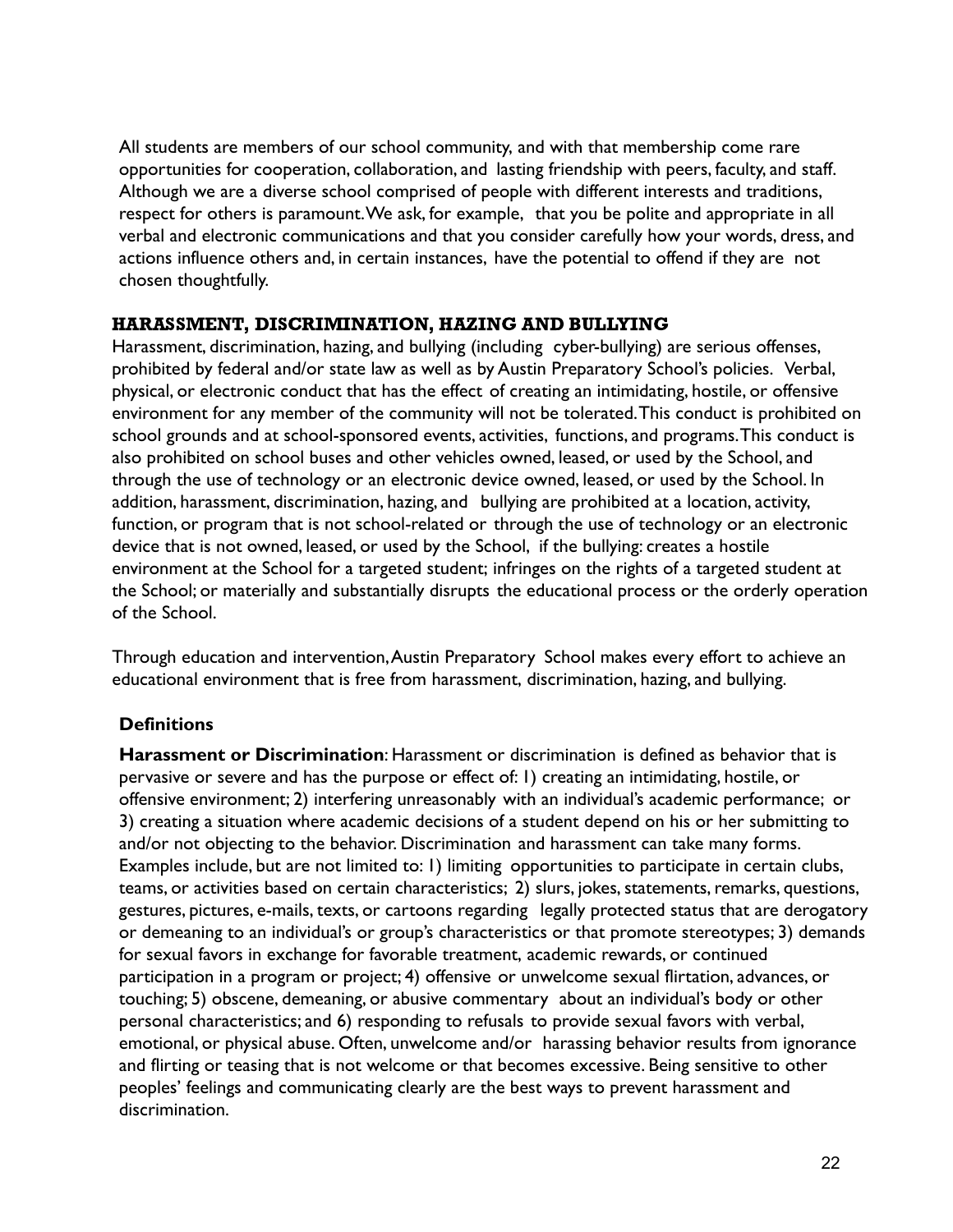**Hazing**: Hazing is defined as conduct or a method of initiation into any student organization that willfully or recklessly endangers the physical or mental health of any student or other person. Examples of hazing include, but are not limited to: whipping, beating, branding, forced calisthenics, exposure to the weather, forced consumption of any food, liquor, beverage, drug, or other substance, or any other brutal treatment or forced physical activity that is likely to adversely affect the physical health or safety of a student or other person, or that subjects a student or other person to extreme mental stress, including extended deprivation of sleep or rest or extended isolation.All student activities related to membership in a student group or team (such as new membership and elections) must comply with applicable school rules and community standards, as described in this handbook. Officers and members in any student organization, team, or group are also responsible for making sure that hazing does not happen.A copy of the state law that prohibits hazing is attached as a supplement to this handbook. (See Appendix A.)

**Bullying**: Bullying is defined as the repeated use by one or more students of a written, verbal, or electronic expression or a physical act or gesture or any combination thereof, directed at a target that: 1) causes physical or emotional harm to the targeted student or damage to the targeted student's property; 2) places the targeted student in reasonable fear of harm to himself or herself or of damage to his or her property; 3) creates a hostile environment at school for the targeted student; 4) infringes on the rights of the targeted student at school; or 5) materially and substantially disrupts the educational process or the orderly operation of the School. Bullying can include, but is not limited to, any of the following: 1) hitting, slapping, pushing, and other physical conduct that causes bodily harm; 2) threatening in a manner that puts someone down or is cruel; 3) deliberately excluding someone as a way to humiliate or demean them; 4) sexually harassing conduct; and 5) hazing activities.

**Cyber-Bullying**: Cyber-bullying is bullying through the use of technology or electronic devices such as telephones, cell phones, computers, fax machines, and the Internet. It includes, but is not limited to, e-mail, instant messages, text messages, and Internet postings, whether on a Web page, in a blog, or otherwise. Cyber-bullying may include, but is not limited to, any of the following kinds of behaviors: 1) taking a private e-mail, instant message, or text message and forwarding it, or threatening to forward it, to others, or posting it where others can see it to embarrass or intimidate a person; 2) spreading hurtful rumors online about another person; 3) threatening or insulting through aggressive e-mails, instant messages, or text messages; 4) posting, or threatening to post, embarrassing pictures of someone online without his or her permission; 5) creating a Web page or blog in which the creator assumes the identity of another person or the knowing impersonation of another person as the author of posted content or messages, if the creation or impersonation causes any of the conditions listed in the definition of bullying listed above.

**Hostile Environment**:A hostile environment is one in which discrimination, harassment hazing, or bullying causes the School environment to be permeated with intimidation, ridicule, or insult that is sufficiently severe or pervasive to alter the conditions of a student's education.

**Retaliation**: Retaliation is any form of intimidation, reprisal, or harassment directed against a student who reports discrimination, harassment, hazing, or bullying, provides information during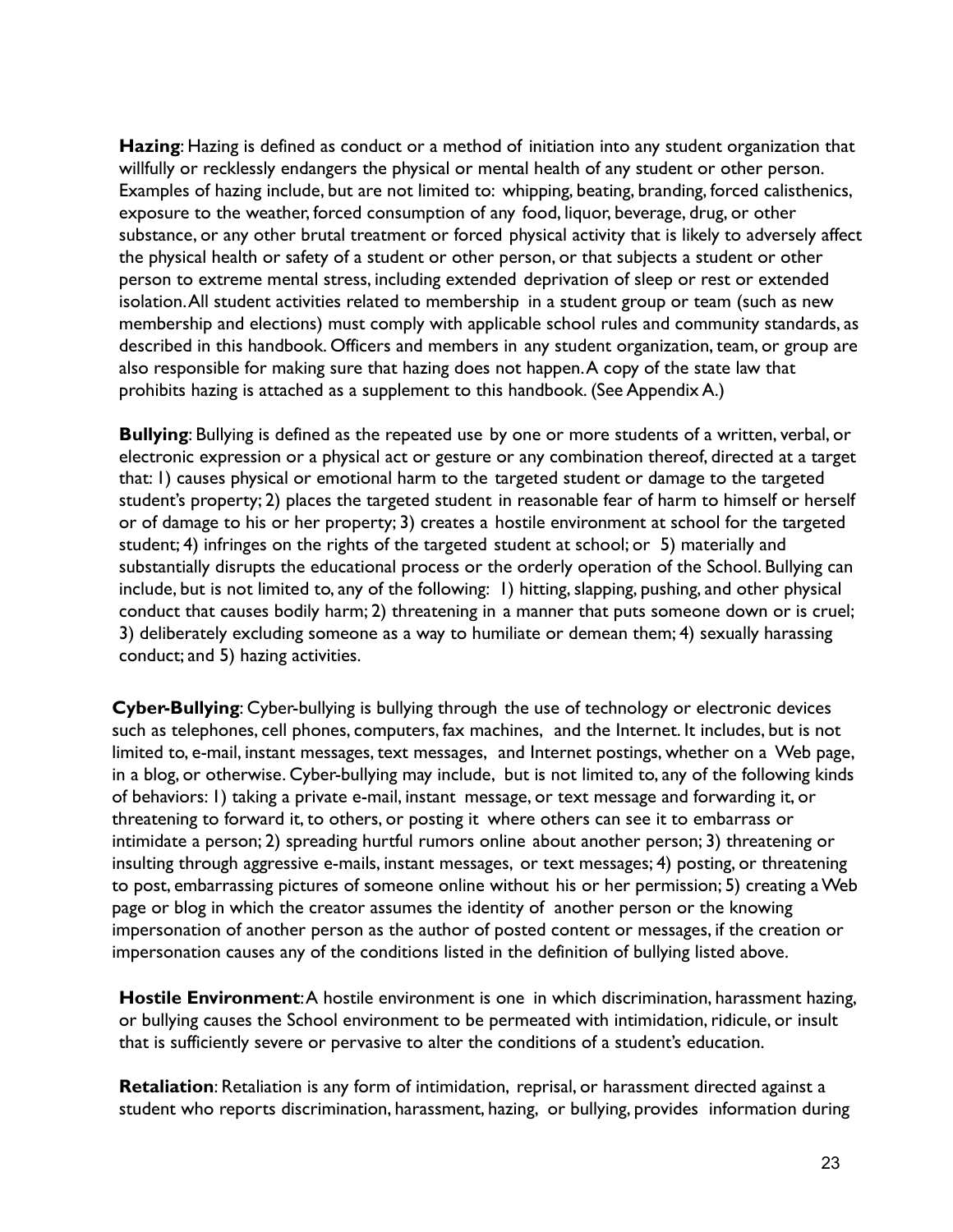an investigation of such behavior, or witnesses or has reliable information about such behavior. Retaliation against any individual for reporting violations of the policy, whether by the object of the complaint or someone else, will not be tolerated and will be subject to the same strict discipline as harassment, discrimination, hazing, or bullying itself. Each retaliatory offense will be investigated and sanctioned separately. Individuals who themselves are not complainants, but who participate in an investigation, for example, as witnesses, also will be protected from retaliation under this policy.

## **Legal Definitions and School Policy**

It is important to bear in mind that stricter standards of behavior than those provided by law may apply under Austin Preparatory School's policies in order that we may prevent inappropriate verbal and physical conduct. For example, although the law defines bullying as "repeated use" of certain expressions, acts, and/or gestures, we reserve the right to apply disciplinary measures and other corrective action in a case of a single expression, act, or gesture, if the School determines in its sole judgment that it is of sufficient severity to warrant disciplinary measures or other remedial action. Conduct need not meet the legal definitions of harassment, discrimination, hazing, or bullying to violate Austin Preparatory School's expectations for appropriate behavior.

## **Reporting Complaints**

Any student who believes he or she has been hazed, harassed, discriminated against, or bullied, who has witnessed such an incident, or who otherwise has relevant information about such an incident, should bring the matter immediately to the attention of the Dean of Students, or to any other faculty or staff member with whom the student is comfortable speaking.The individual receiving the complaint will ensure that it reaches the proper channels for investigation.Also, any student who is subject to retaliation in violation of this policy or who knows of another student who has been subject to retaliation is likewise required to promptly report it.

A parent of a student who is the target of discrimination, harassment, hazing, or bullying, or of a student who has witnessed or otherwise has relevant information about such behaviors is strongly urged to promptly notify the Dean of Students or the student's school counselor. Furthermore, any parent who has him or herself witnessed discrimination, harassment, hazing, or bullying or has relevant information concerning such an incident is strongly urged to promptly come forward to the Dean of Students or the student's school counselor. A parent also should promptly report any incident of retaliation.

Any member of the faculty or staff of Austin Preparatory School who witnesses or otherwise becomes aware of discrimination, harassment, hazing, or bullying in violation of this policy or who becomes aware of retaliation against a student who provides information concerning a violation of this policy is required to report it immediately to the Dean of Students or the Head of School.A member of the faculty or staff may not make promises of confidentiality to a student or parent who informs him/her of an allegation of harassment, discrimination, hazing, bullying, or retaliation. Faculty and staff may not make reports under this policy anonymously. Students and parents may make reports anonymously, but generally no disciplinary action will be taken based solely on an anonymous report.Although there are circumstances in which an anonymous report can be better than none at all, it is far more difficult to determine the facts of what occurred if complaints are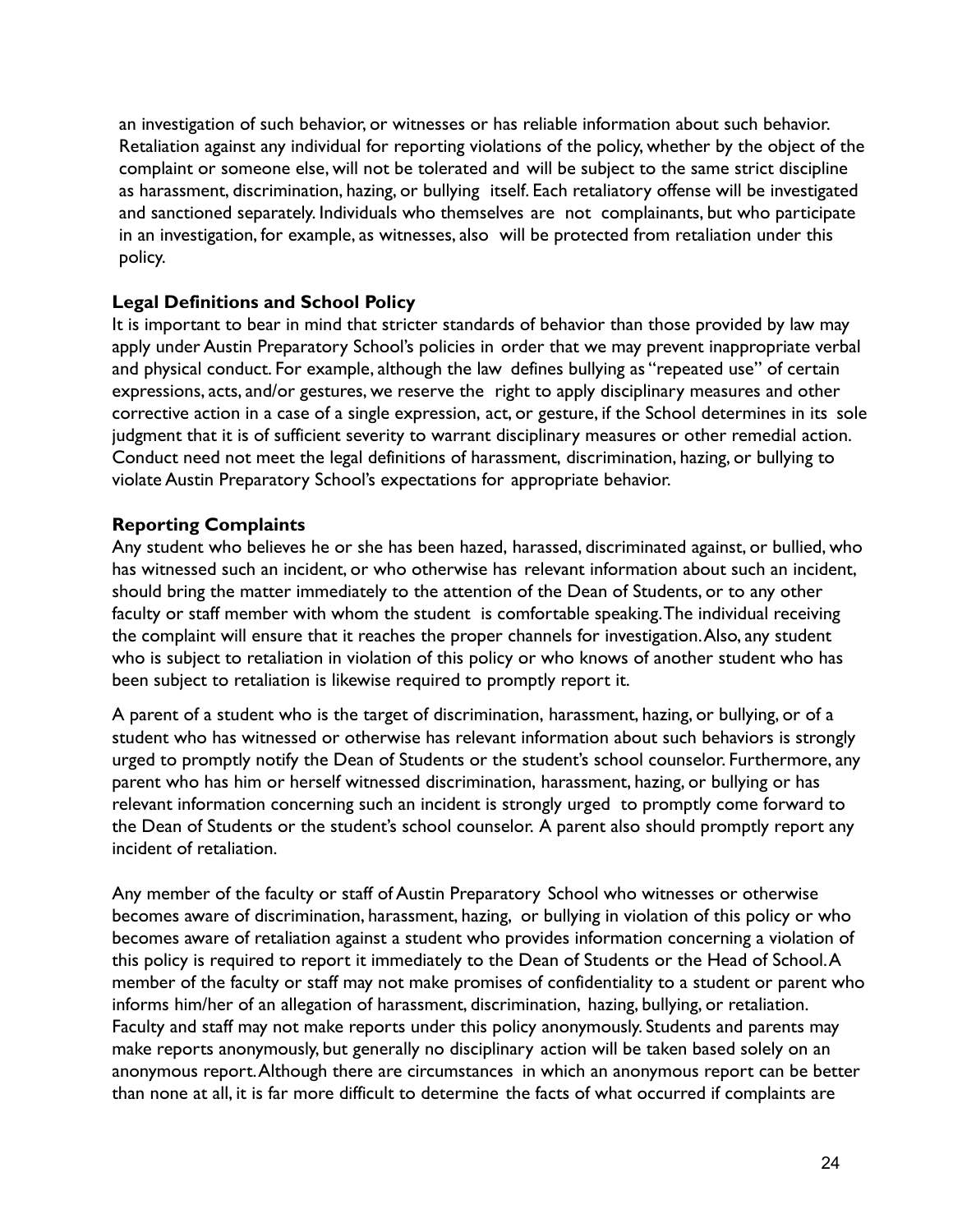made anonymously.Also, while the School cannot promise strict confidentiality, because information must be shared in order to conduct an effective investigation, the School releases information concerning complaints of harassment, discrimination, hazing, bullying, and retaliation only on a need-to- know basis and in Austin Preparatory School's sole discretion, such as to conduct a comprehensive and effective investigation or to ensure that the requirements of this policy and applicable law are met.Austin Preparatory School through the Head of School, will report all incidents of unlawful hazing to appropriate law enforcement officials, as required by law.

## **Investigation Process**

Once a complaint or notice of potential discrimination, harassment, hazing or bullying has come to the attention of the Head of School or Dean of Students, he or she or his or her designee may pursue an informal or formal process depending on the nature of the complaint. In situations for which an informal process is appropriate, the Investigator may provide advice to the student complainant or the adult representing the student complainant as to how to respond to the situation on his/her own. In the event that an informal process is unsuccessful or inappropriate, the Investigator will initiate a formal investigation of the complaint. Such an investigation may include but is not limited to interviews of those individuals directly involved in the incident and any potential witnesses, and collecting documents and any other evidence bearing on the incident.The Investigator will at all times during the process maintain confidentiality to the extent, in his/her judgment, the situation permits.All members of the School community are expected to cooperate fully with any investigation. Upon completion of the investigation, the Investigator will submit a written report recording the facts it has developed and summarizing its findings and recommendations to the Head of School or Dean of Students.The Head of School or Dean of Students, in consultation with those members of faculty or administration he considers appropriate, will determine what, if any, remedial action or disciplinary measures should be initiated. Upon the implementation of appropriate remedial measures, the Head of School or Dean of Students, working with the Investigator as appropriate, will inform individuals directly involved of the outcome of the investigation and whether action has or will be taken. In addition, the Head of School or Dean of Students or designee, in conjunction with the Investigator, will provide documentation as appropriate for inclusion in the student record of persons found to have engaged in discriminatory, harassing, hazing, bullying, or retaliatory behavior.

Although the School's goals are to support and educate members of the School community as the principal means of preventing harassment, discrimination, hazing, and bullying, it is both a principled goal and the legal duty of Austin Preparatory School to ensure a learning environment free of such behavior.The School thus reserves the right to act promptly, and if necessary, unilaterally, to end harassment, discrimination, hazing, and bullying where such intervention is deemed to be warranted. Individuals who have been found to have engaged in harassment, discrimination, hazing, or bullying will, in accordance with the procedures outlined above, be subject to remedial action or discipline as appropriate, from counseling to dismissal from school. In addition, further action may be taken to respond to any individual's failure to comply with the terms of any remedial action or discipline imposed.

## **False Complaints/Abuse of Process**

Because allegations of discrimination, harassment, hazing, or bullying are serious and can be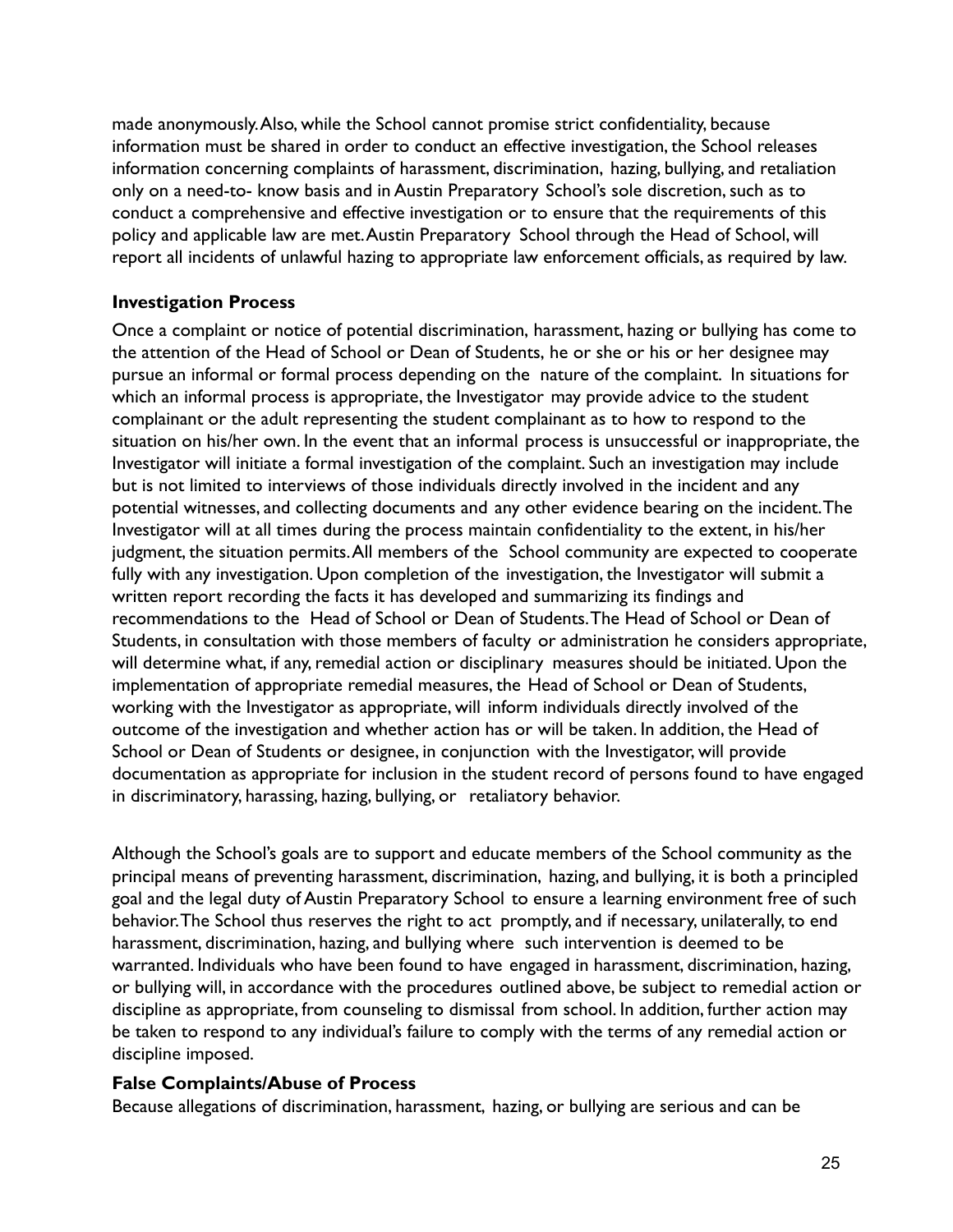damaging to accused persons' reputations, any person who knowingly, maliciously, or recklessly makes a false complaint will be subject to severe discipline. In addition, because candor and honesty are essential to the investigation and remediation process, they are required of all participants, including third-party witnesses.

The withholding of material information in an investigation by complainants, witnesses, and/or the accused party is prohibited. Students are expected to cooperate fully in an investigation conducted by the School; failure to demonstrate such cooperation will lead to disciplinary action.Abuse of the process, including falsifying information, will result in discipline being imposed, up to and including dismissal from school.

## RESPECT FOR COMMUNITY

## "Bear one another's burdens, and so you will fulfill the law of Christ." (Galatians 6:2)

Building whole, lasting relationships with others creates the possibility for everyone connected to Austin Preparatory School to be joined together in a spirit of community. Community gives us the opportunity for tremendous personal growth; it teaches us to rise above ourselves in putting the needs of others above our own. In turn, the community protects and promotes the essential dignity of its individual members.When community is built on love and trust, as all true community is, the good of each and all is enhanced in a way that exceeds what individuals could achieve on their own. Community, with all its challenges, is a source of blessing we could not have apart from our brothers and sisters in Christ.

Respect for community requires sacrifices in the way of certain personal freedoms.We may be required to give up or refrain from certain things that may not be bad in themselves, because doing so benefits the harmony of community. (For example, dressing in clothes of our choice is not a bad thing in itself, but coming to school in uniform provides the student body with a visible sign of unity. This is a good which requires sacrifice, but benefits the community.)

## **Political Symbols Policy**

Austin Preparatory School values the importance of active political discourse, consistent with the School's mission, philosophy, and goals of seeking truth and treating one another with respect and dignity. The School, however, acknowledges that many forms of political symbolism can distract community members from work and study. Accordingly, students may not, either individually or as part of a School-related group or club, use, display, or refer to any forms of political symbols or symbolism while at school or at School-related events or activities, whether on or off campus. Political symbols or symbolism may include, but are not limited to, any flags, signs, logos, or pictures, whether in electronic or tangible form, that, in the School's sole discretion, are used to represent a political standpoint or party, either directly or indirectly.

All students are also expected to dress in accordance with the applicable School's uniform, personal dress, and appearance policies. Students therefore may not wear any attire, including,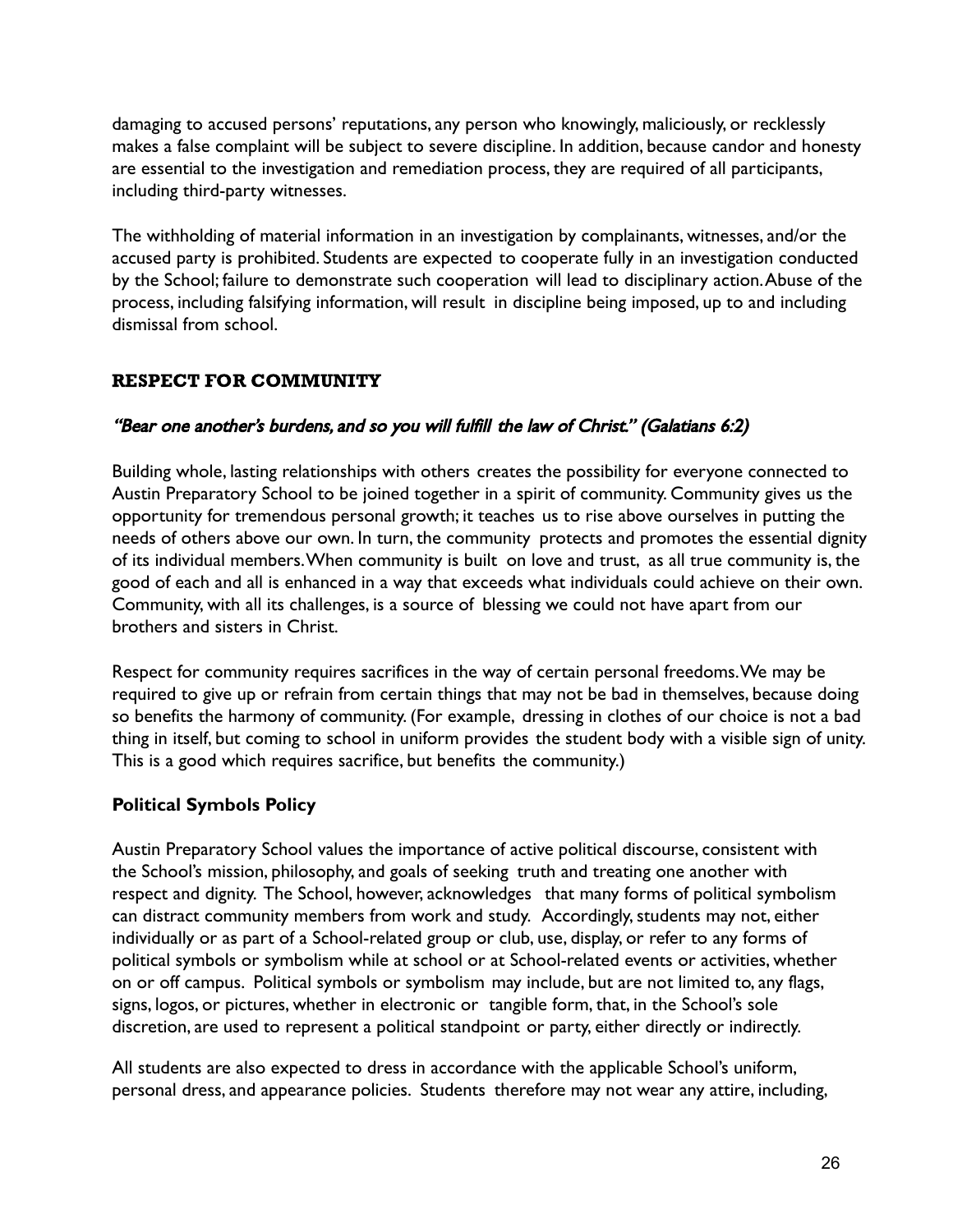but not limited to, clothing and accessories, that display any slogans, messages, or logos, including those that contain any political messages or symbols. Please review the Uniform policy in this Handbook to ensure you have the appropriate attire at school and for all School-related events or activities, whether on or off campus.

This policy is intended to be consistent with, and not abridge, any applicable federal, state, or local laws or regulations.

#### RESPECT FOR AUTHORITY

#### "Do you wish to have no fear of authority? Then do what is good and you will receive approval from it, for it is a servant of God for your good." (Romans 13:3-4)

The effective functioning of a community and the justice due to all requires that certain people exercise roles of authority.To varying degrees, according to their specific positions, these people have the responsibility to shape and enforce the School's rules and policies, and to promote its guiding principles in support of our mission as a Catholic school. Respect for persons who exercise this authority is, in fact, a way of showing respect for our community as a whole, and also for what we most value.

Jesus tells us that people who have authority are meant to use that authority to serve (Luke 22:25-26). It can be difficult at times to believe that someone who is holding us to account for our actions, especially if that person is punishing us, is doing so as a "service." We must remember that all of us need guidance from those who are wiser than us, whether we are young or old.All of us need the service of authority.We try to grow in trust that that authority is being exercised for our good.

Just as the essential dignity of the human person requires of us that we respect others regardless of their position, a similar principle applies here. Any member of the staff, faculty, or administration has the authority to enforce school rules and must be shown the respect due to a person in a position of authority, regardless of what position they hold.

#### MAJOR OFFENSES

In order to clarify the community expectations, we have included below a minimum list of major offenses that all students have a responsibility to review and remember. Committing any major offense outlined in this handbook usually results in a formal disciplinary response regardless of whether a student is on campus or school is in session.

To protect the safety and welfare of students and school personnel, the School reserves the right to search a student, student use areas, student personal effects (e.g., purse, backpack, book bag, etc.), student lockers, or student automobiles when any school staff member has reasonable suspicion to believe that the student is in possession of illegal or unauthorized substances or materials and may seize any illegal, unauthorized, or contraband materials discovered in the search. A student's failure to permit searches and seizures as provided in this policy will be considered grounds for disciplinary action.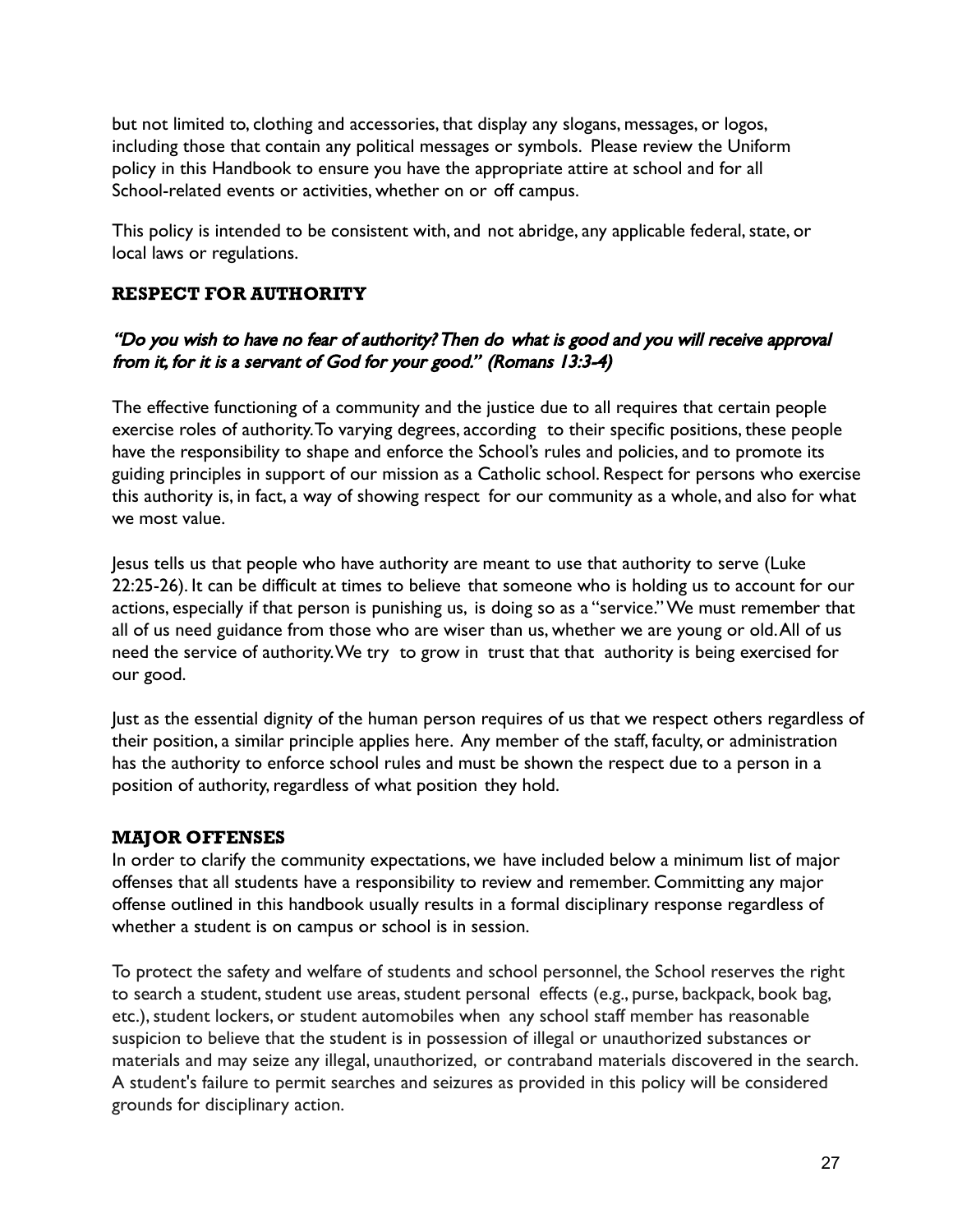Examples of major offenses include, but are not limited to, the following:

- Actions which deliberately cause another physical or emotional pain.
- Malicious, threatening, defamatory, or bigoted remarks.
- Actions potentially dangerous to people or property, including violation of fire regulations; vandalism, destruction or defacing property; or possession, use, or acquisition of any weapon, weapon facsimile, ammunition, fireworks, or other hazardous materials.
- Infliction of personal injury, including fighting, assault, hazing, violation of privacy (including the use of recording or imaging technology), harassment, or bullying.
- Inappropriate sexual conduct.
- Actions which are reckless, or which endanger oneself or others.
- Remaining in the presence of others who are breaking rules.
- Theft of property, goods or services.
- Dishonesty, including but not limited to, lying, cheating, plagiarizing, misuse of sources, or dual submissions of academic work; fraud of any kind, including, but not limited to, deceit regarding permission forms or class excuse notes.
- Violations of the School's drug, alcohol and/or tobacco policy.
- Serious or repeated absenteeism from required school appointments or repeated poor attendance. Required school appointments include classes, sports, class retreats and community meetings.
- Disruptive or disrespectful behavior in or out of the classroom.
- Violation of the School's Acceptable Use Policy.
- Unauthorized photography or audio and/or video recording.

## **Austin Prep Community Covenant and Reopening Plan**

The charisms of *Unitas, Veritas* and *Caritas* shape our community and are the foundation on which the [Austin Prep Community Covenant](https://www.austinprep.org/reopening#fs-panel-4134) and [Re-Opening](https://resources.finalsite.net/images/v1598642579/austinprep/sljtjb3did0aeuruhozi/Reopening_Plan_08282020.pdf) Plan are built. As members of the Austin Preparatory School community, we ask that you commit to doing your part to keep yourself, your family, and the Austin Preparatory School community healthy and safe. To support that endeavor, all members of the community are asked to adhere to the guidelines and expectations outlined in both the Reopening plan and the Community Covenant. Failure to comply with the Reopening Plan and the Community Covenant guidelines and expectations will constitute a major school rule violation and result in a formal disciplinary response.

## DISCIPLINARY CONSEQUENCES

## **Determining Severity**

In light of the essential attitude of loving respect at the heart of our code of student conduct, students will be held accountable for actions which are contrary to this respect. Following Catholic moral tradition, the severity of actions which go against our code of conduct is determined by the nature of the action in itself, the intent of the person or persons who commit it, and the circumstances surrounding the action. **The clear and unwavering expectation for students is to meet the spirit of the Student Code of Conduct, which necessarily includes meeting the letter of the Code as well. Hypertechnical or pedantic reasoning or rationale is not aligned with the meeting the spirit of the Student Code of Conduct, is contrary to**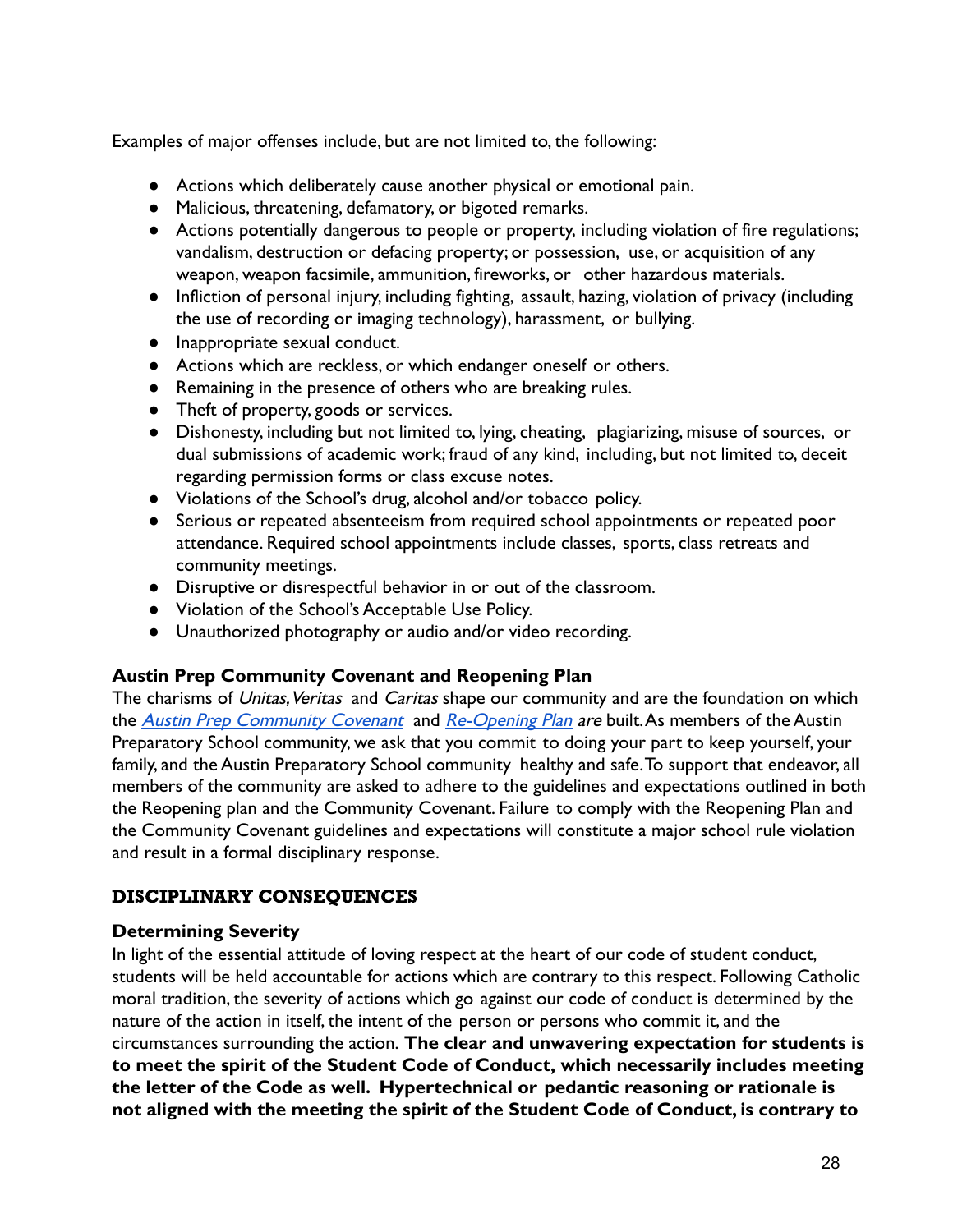## **Austin Preparatory School's commitment to** veritas, unitas, **and** caritas**, and obfuscates responsibility.**

Factors to be taken into consideration when determining discipline include:

**The nature of the infraction in itself:** Some infractions are by their nature more or less severe. For instance, actions which harm others, physically, emotionally, or otherwise, and actions which violate our basic standards of integrity and honor are always serious and are considered major violations.

**The intent of the person or persons who commit the infraction:** The spirit in which an act is done affects the determination of whether an act is good or bad. (For example, an ostensibly good action, done with the intent of causing harm or embarrassment, violates our guiding principles.)

**The circumstances surrounding the infraction:** The circumstances in which an infraction unfolds can increase or decrease the severity, but they cannot justify an act which is bad in itself.

#### **Consequences Imposed by the School**

After taking into account the factors set forth above, the Head of School, in consultation with appropriate members of faculty and administration, will determine the appropriate discipline.The range of possible consequences are set forth below, but the School will make the decision in its sole discretion and no one form of discipline is a prerequisite to any action being taken.

**Disciplinary Referral:** Disciplinary referral occurs when infractions are more serious or are repeated.This will always entail detention time, and parents will be notified.

**Out of School Suspension:** Suspension is imposed for a serious infraction of school policies or a pattern of poor behavior.A student who has been suspended out of school may not be on campus or attend any school-sponsored activity or athletic event on or off campus for the duration of the suspension. Days missed due to suspension will count as absences, even if that absence triggers further reduction of the quarterly grade. Any assignments that are due during the time of suspension must be turned in by the time the student returns to school.The suspended student must arrange to meet with the teachers whose classes were impacted on the day of return to school to set up a schedule to make up tests, quizzes or oral presentations at the teachers' convenience.When a student returns to school following suspension, a re-entry meeting with administration, advisory/counseling staff, and the student's parent/guardian is required.

**Expulsion:** A student may be expelled following a single egregious violation of school policy or for a series of violations in spite of the School's attempts to intervene and correct the behavior.Austin Preparatory School will expect full payment of all tuition to which parents/guardians have committed, and no refunds will be extended, all in accordance with the terms of the School's enrollment contract.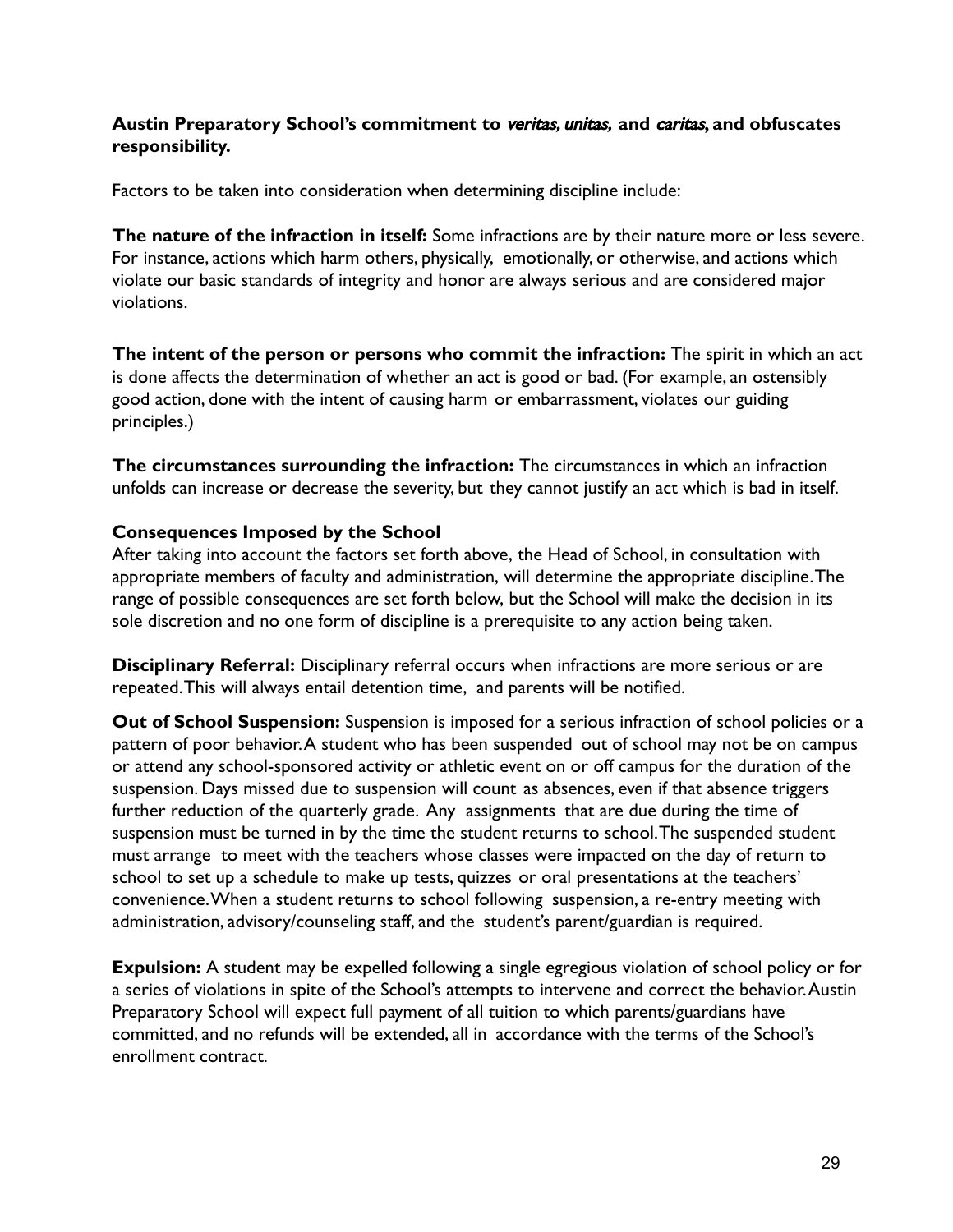## CAMPUS MINISTRY AND SERVICE

The programs in the Office of Campus Ministry support Austin Preparatory School's Mission and nurture a culture that promotes lives of service to others in the spirit of lesus Christ. Campus Ministry programs promote faith development and foster the personal and spiritual growth of every person in the Augustinian tradition, with emphasis on the Augustinian charism of veritas, unitas and caritas. Campus Ministry provides opportunities for members of the School community to deepen their understanding of the Gospel message through: attendance at Masses, prayer services and retreats; performance of or completion of required service work; and participation in other projects. Campus Ministry seeks to build a living faith community of students, faculty, staff and parents.

**The Bannabikira (Daughters of Mary) Sisters:** Austin Preparatory School is pleased to welcome the Bannabikira Sisters in the 2021-22 school year. The Daughters of Mary will work alongside the Office of Mission and Inclusion, Chaplain, and various departments at Austin Preparatory School.To learn more about the Bannabikira Sisters, their mission and core values, please visit their [website](https://bannabikirasisters.org/).

There are two areas of participation that are required of all students: Retreats and Service Learning.

**Retreats:** The day consists of a blend of many different experiences – prayerful, reflective times; discussions with seniors and fellow classmates; music; the sharing of a meal together; talks given by guest speakers; and participation in a variety of fun, non-competitive, team-building activities. Retreats are designed to give students the opportunity to reflect on the Augustinian heritage and mission of the School and to accept their responsibility to carry on the mission of the School by walking in the footsteps of St. Augustine who wrote that a community of learners should be of one mind and one heart in the service of God. The School Chaplain with the assistance of Senior Retreat Leaders, plans and directs the Retreats. Parents and guardians have given permission in the Austin Preparatory School enrollment packet for their students to attend all school retreats.

**Service Learning:** In accordance with our Catholic Faith, as witnessed in the Gospels, and in line with the Augustinian mission of *Caritas*— love or literally, Charity — Austin Preparatory School's Service Program is evolving. Many of our students will not notice a difference, as they have made true Christian service a part of their Austin Prep journey already.We applaud you for the time and talent that you have committed to sharing with your neighbors in need.We are proud to say that you are a part of the Austin Prep Community!

Students in the Upper School graduating class of 2022 will still be required to complete their 40 hours of service in order to graduate.They, as was previously the case, will be permitted to complete those hours at any time during their four years at Austin Preparatory School.The Middle School service hour requirements are two hours for grade 6, three hours for grade 7, and four hours for grade 8. Upper School students in the classes of 2023, 2024, 2025 will be accountable to the requirement of 10 hours of service during each of their four years at Austin. This will accumulate to the same 40 hours of service previously required, but must be completed as 10 hour increments throughout four years.

This requirement is consistent with Catholic School Service Programs across the country and is an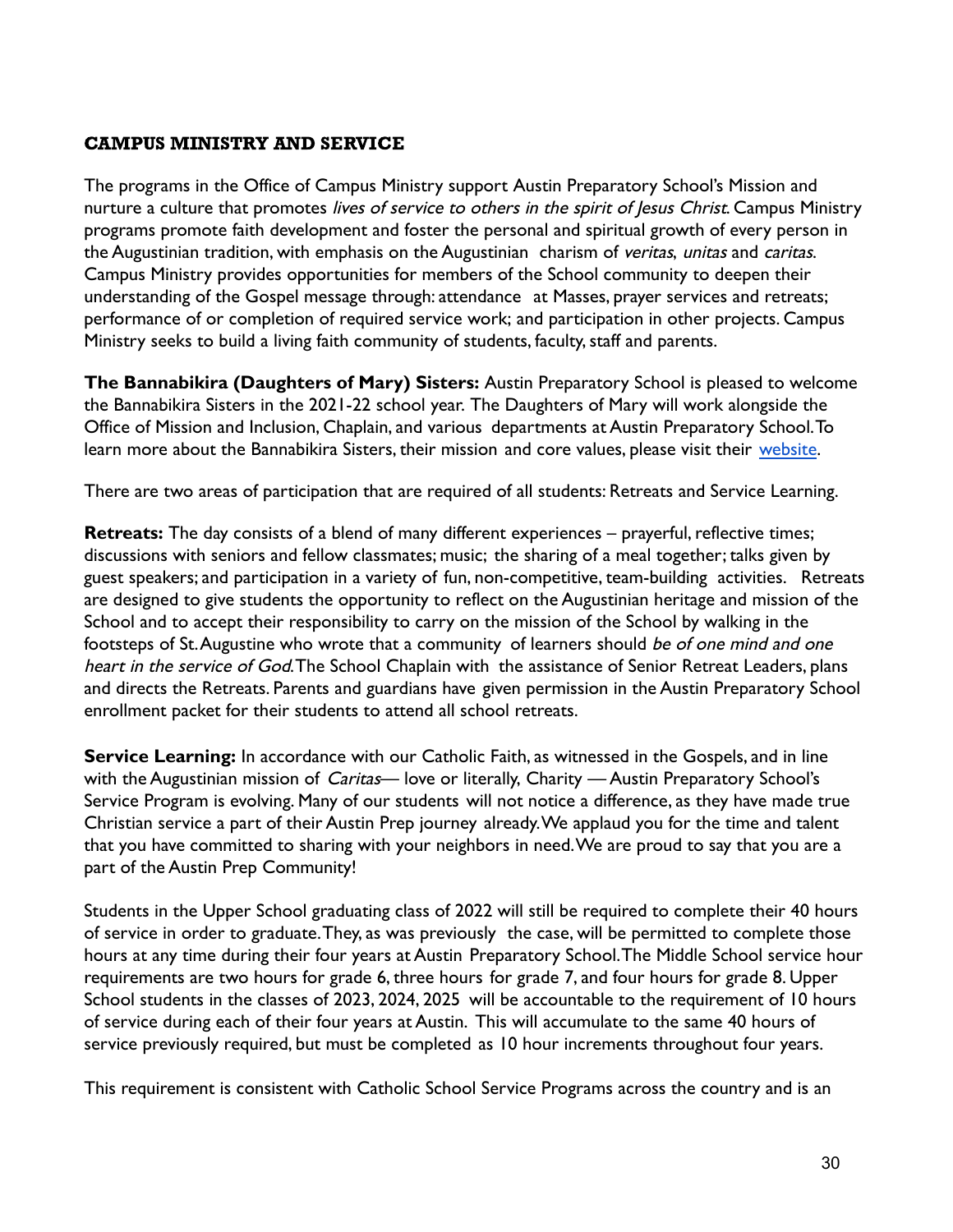essential step in recognizing the practice of service as a priority in our mission and in our school community. Students are welcome to complete service hours in the summer months prior to the year for which they will count. For example, service completed in the summer before Junior year will count towards the ten hours required for Junior year. Sophomore year service hours must be completed before Sophomore year comes to a close.

It is also of great importance that we remind our community of what will be counted as service through our program. It is essential that students encounter people in need through their service hours. For guidance, refer to the Catechism of the Catholic Church in which the Corporal Works of Mercy are spelled out:

"The works of mercy are charitable actions by which we come to the aid of our neighbor in his spiritual and bodily necessities. Instructing, advising, consoling, comforting are spiritual works of mercy, as are forgiving and bearing wrongs patiently. The corporal works of mercy consist especially in feeding the hungry, sheltering the homeless, clothing the naked, visiting the sick and imprisoned, and burying the dead.Among all these, giving alms to the poor is one of the chief witnesses to fraternal charity: it is also a work of justice pleasing to God:

He who has two coats, let him share with him who has none and he who has food must do likewise. But give for alms those things which are within; and behold, everything is clean for you. If a brother or sister is ill-clad and in lack of daily food, and one of you says to them,'Go in peace, be warmed and filled,' without giving them the things needed for the body, what does it profit?'" (Catechism of the Catholic Church 2447).

Our hope is that while students learn, to give generously of their gifts, time and talents.They will also encounter the life of another person who, while living a life drastically different from the student's, is worthy of the gentleness and charity that Christ asks us to give.We know that our students will be changed for good as a direct result of these relationships and encounters.

## ACCEPTABLE USE POLICY

## **Purpose**

This policy defines and describes the commitment of Austin Preparatory School (the "School") to ensure the legal, ethical, and appropriate use of technology resources at the School, including, but not limited to, computer equipment, software, networks and voice systems.

The Austin Preparatory School Network (the "Network") incorporates all electronic communication systems and equipment at Austin Preparatory School. This Network Acceptable Use Policy (AUP) sets forth the standards by which all Authorized Users may use the shared Network.

The Network is provided to support the educational and business operations of the School and its mission of education, service, and research.Any other uses (other than permitted personal use as discussed below), including uses that jeopardize the integrity of the Network, the privacy or safety of other Authorized Users, or that are otherwise illegal are prohibited. The use of the Network is a revocable privilege.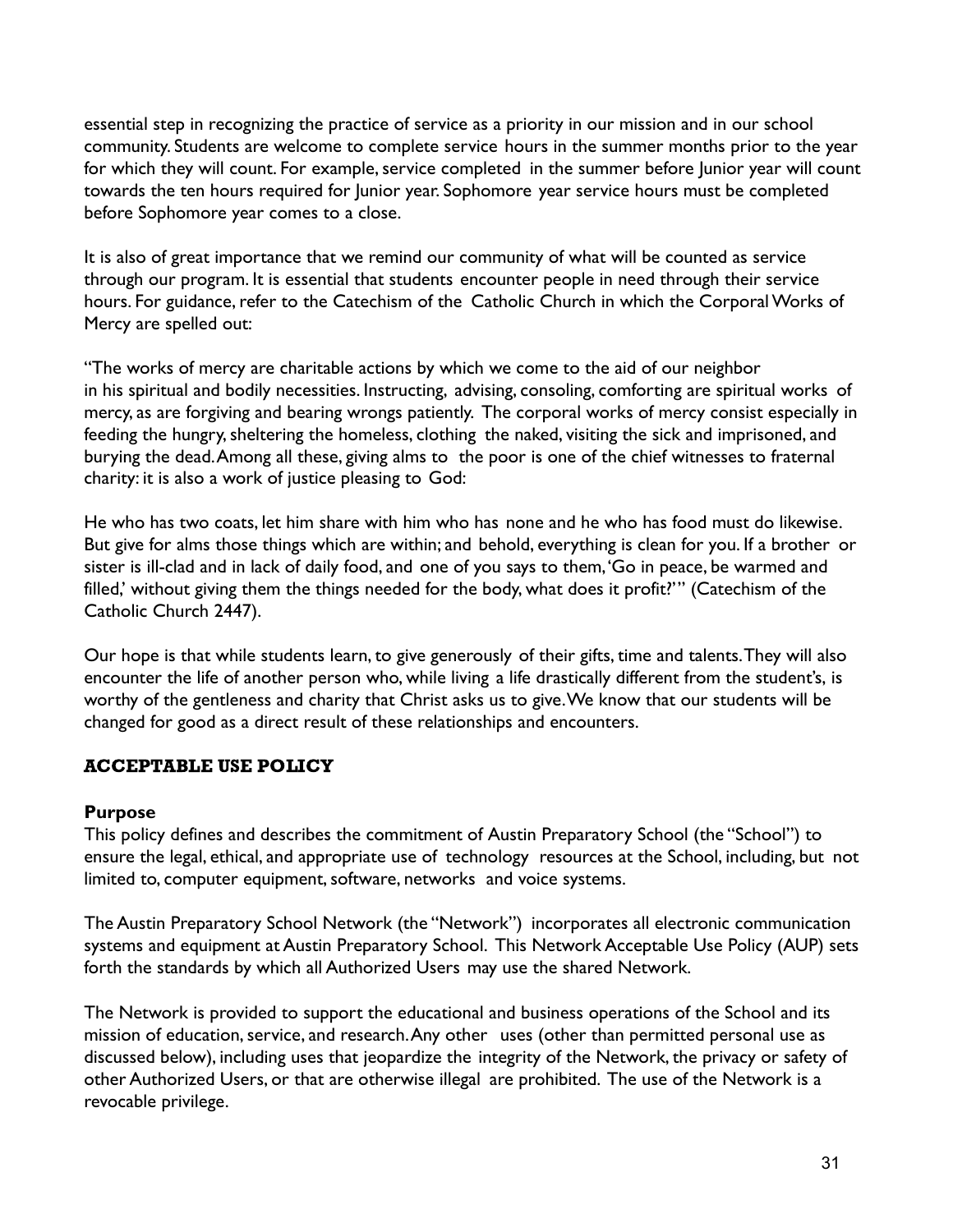By using or accessing the Network,Authorized Users agree to comply with this AUP and other applicable Austin Preparatory School policies which may be implemented from time to time, as well as all federal, state, and local laws and regulations. Only Authorized Users may use and/or access the Network.

## **Scope**

This policy applies to all Authorized Users of Austin Preparatory School's technology resources. It applies to all software and hardware owned, leased or subscribed to by the School. It also applies to all personally-owned equipment that connects to the Network.

The term "Authorized User" refers to any faculty, staff or student associated with the School, as well as any other individual with access to computers or other network devices that have been approved by the Director of Technology for connection to the Network.This definition includes, but is not limited to, contractors, visitors, and temporary affiliates.

**Principles:** General requirements for acceptable use of the Network are based on the following principles:

- Each User is expected to behave responsibly with respect to the Network and other Users at all times.
- Each User is expected to respect the integrity and the security of the Network and the School's computer systems and data.
- Each User is expected to behave in a manner consistent with the School's mission and comply with all applicable laws, regulations, and School policies.
- Each User is expected to be considerate of the needs of other Users by making every reasonable effort not to impede the ability of others to use the Network and show restraint in the consumption of shared resources.
- Each User is expected to respect the rights and property of others, including privacy, confidentiality and intellectual property.
- Each User is expected to cooperate with the School to investigate potential unauthorized and/or illegal use of the Network.

## **Responsible Use**

- **● Users are expected to have a fully charged device when they arrive for the school day.**
- Individuals who are assigned data and voice network accounts are solely responsible for how they are used. Individuals may not share or borrow accounts and passwords with others.
- Users may not access the personal or confidential accounts and files of others without permission. Users are prohibited from acting in ways which are unethical or invade the privacy of others.
- Users must maintain the confidentiality of the School's sensitive information and comply with School information security and privacy policies and federal and state laws.
- Any communication, internal and external, must clearly identify the sender.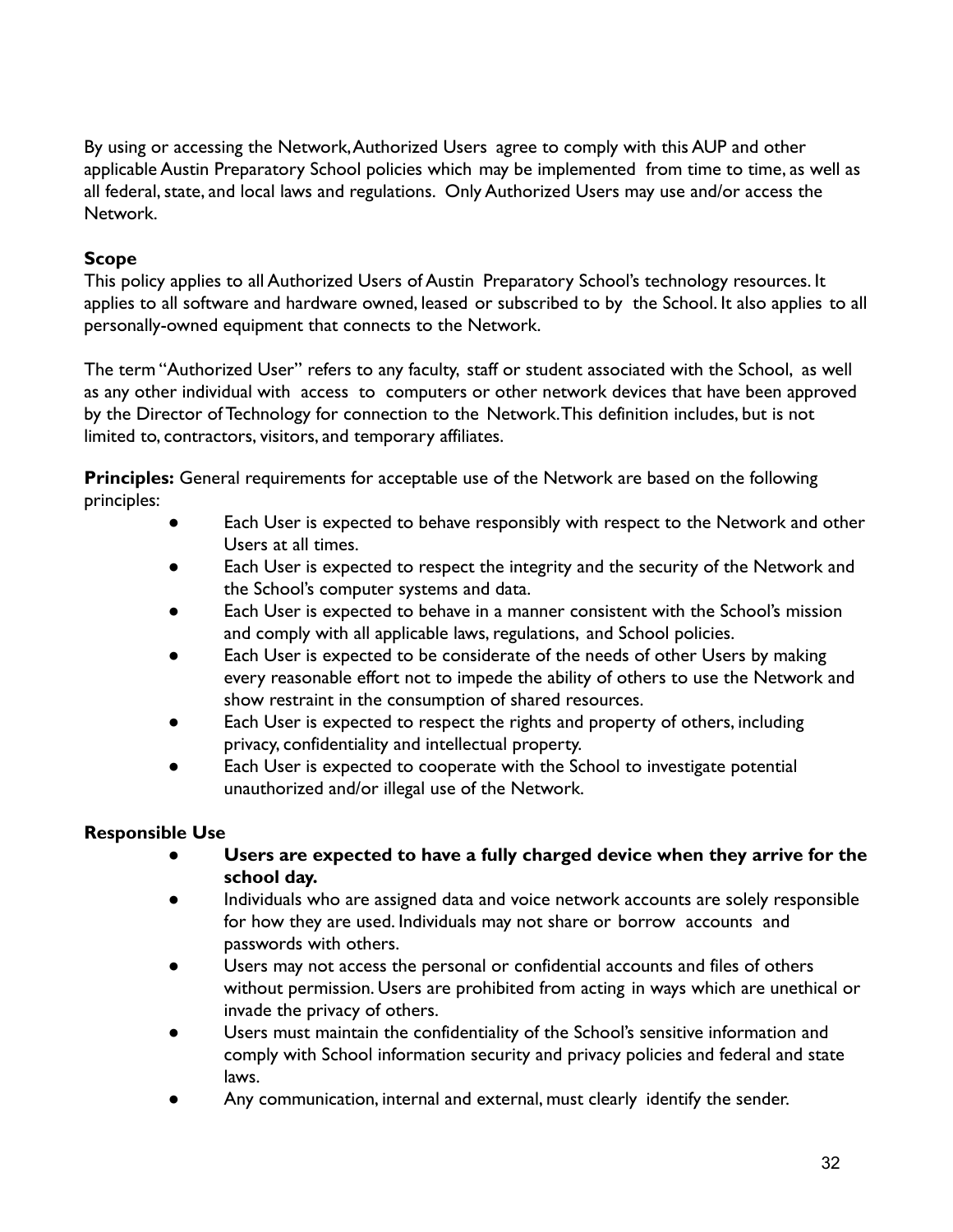Individuals may not send messages anonymously or under another name or identity. Altering electronic communications to hide your identity or impersonate another person is prohibited.

- Users are responsible for both the content and possible effects of their messages on the Network.
- Users must abide by all copyright and other laws governing intellectual property use.
- Users are prohibited from using School networks or equipment for the acquisition, storage or distribution of any digital content which they do not have legal right to use including, but not limited to copying and sharing software, images, music and movies.
- Users must adhere to all software license provisions. No software will be installed, copied or used on School equipment except as permitted by law.
- Users are responsible for maintaining minimal security controls on their personal computer equipment that connects to the Network, including but not limited to: current antivirus software; current system patches; and strong passwords.
- Users should use caution when opening email attachments or other internet files which may contain malicious software.Any computer found to be infected with viruses or malware to the extent that may negatively affect School resources will have access to network services revoked until such viruses and/or malware have been removed and updated antivirus software has been installed. If a user knows or suspects that their machine has contracted a virus, the user shall notify the Director of Technology immediately.

**Prohibitions:** Without limiting the general guidelines listed above, unless expressly agreed to by the Director of Technology, the following activities are specifically prohibited:

- Attempting to disguise one's identity, the identity of his or her account or the machine that is being used.Attempting to impersonate another person or organization or misusing or appropriating the School's name, network names, or network address spaces.
- Attempting to intercept, monitor, forge, alter or destroy another User's communications; infringing upon the privacy of others' computer or data. Reading, copying, changing, or deleting another User's data or communications without the prior express permission of such other User.
- Using the Network in a way that: (a) disrupts, adversely impacts the security of, or interferes with the legitimate use of any computer, the Network or any network to which the School connects; (b) interferes with the supervisory or accounting functions of any system owned or managed by the School; or (c) is likely to have such effects. Such conduct includes, but is not limited to: hacking or spamming; placing of unlawful information on any computer system; transmitting data or programs likely to result in the loss of an individual's work or result in system downtime; sending "chain letters" or "broadcast" messages to lists or individuals; or any other use that causes congestion of any networks or interferes with the work of others.
- Distributing or sending unlawful communications of any kind, including but not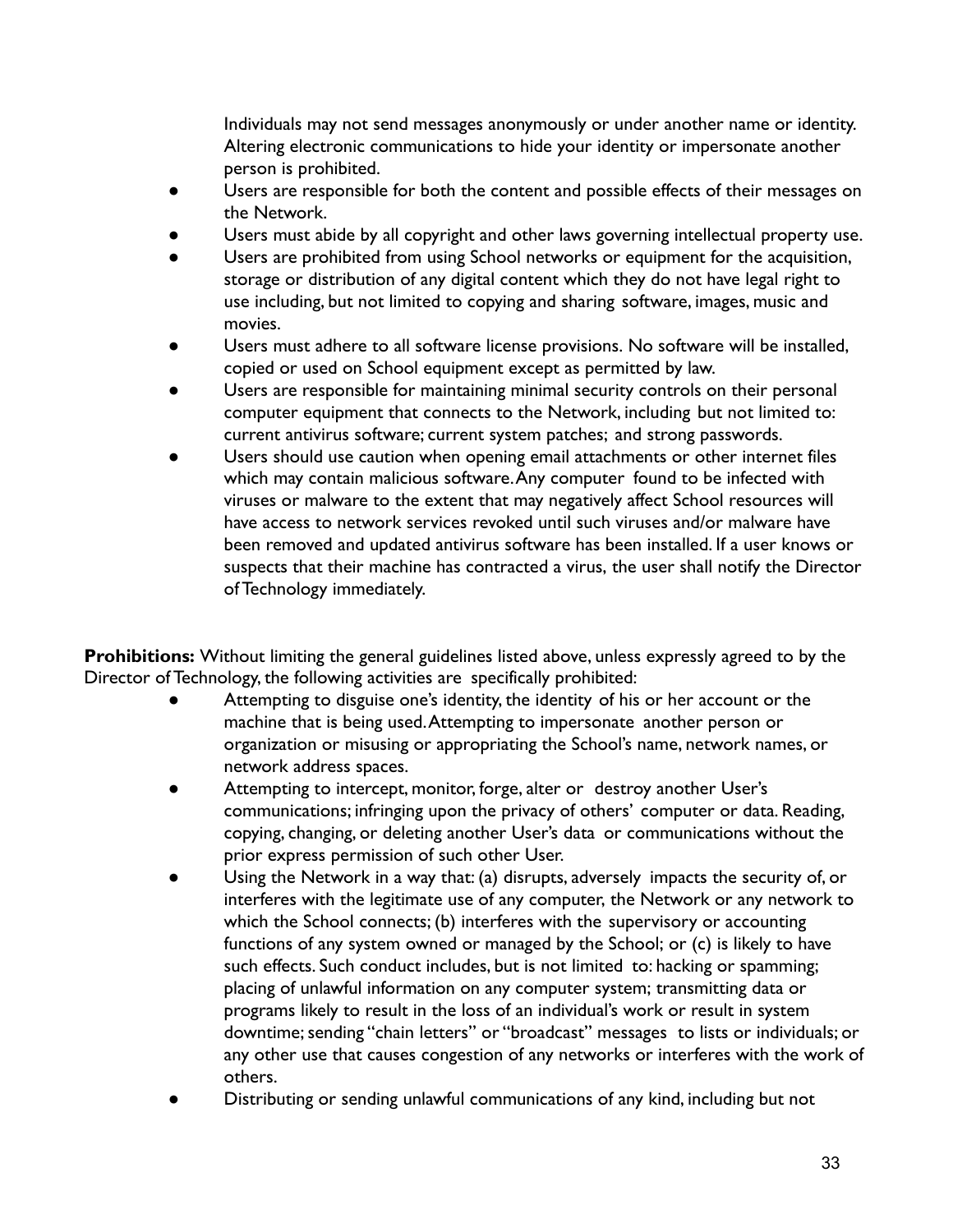limited to cyber stalking, harassment, sexual harassment, bullying, hazing, threats of violence, obscenity, child pornography, or other illegal communications (as defined by law).This provision applies to any electronic communication distributed or sent within the Network or to other networks while using the Network.

- Accessing or disseminating pornography by School employees, temporary staff, contractors, or vendors is prohibited.This provision applies to any electronic communication distributed or sent within the Network or to other networks while using the Network.
- Attempting to bypass network security mechanisms, including those present on the Network, without the prior express permission of the owner of that system.The unauthorized network scanning (e.g., vulnerabilities, post mapping, etc.) of the Network is also prohibited.
- Users may not engage in the unauthorized copying, distributing, altering or translating of copyrighted materials, software, music or other media without the express permission of the copyright holder or as otherwise allowed by law. Information on the Digital Millennium Copyright Act can be found at: <http://www.copyright.gov/legislation/dmca.pdf> and the Copyright Act at: [http://www.copyright.gov/title17/.](http://www.copyright.gov/title17/)

Austin Preparatory School recognizes that the use of personal communication devices by staff and students is a convenience that many families depend upon to keep in touch with each other.This policy sets out guidelines for courteous use of such devices within the School community.

Generally speaking, communications devices shall be turned off at school-sponsored events where there is a reasonable expectation of quiet attentiveness or where use of the device would cause any disruption of school activities unless there is a bona fide case of a health or safety emergency.

**Cell Phones:** The goal of our cell phone policy is to promote a respectful atmosphere and the constructive use of technology that supports the educational objectives of the School.

Students are permitted to be in possession of handheld communication devices pursuant to the following conditions:

- In the Upper School, cell phones should remain on silent during the school day. Middle School students are not permitted to use their cell phones during the academic day, and phones should remain off and away from 8am-2:30pm.
- Students may, at the discretion of a teacher, use their phone during class for instructional purposes.
- During the school day students may use their phones in a supervised classroom with a teacher's consent.
- Lunch is a time for social interaction and development and students should use that time for such purposes.The use of electronic devices detracts from developing meaningful, positive, and healthy relationships.To that end, the use of electronic devices during lunch is strongly discouraged. If, in the sole discretion and determination of the faculty and administration, the use of electronic devices begins to erode or inhibit social interaction and development, the use of electronic devices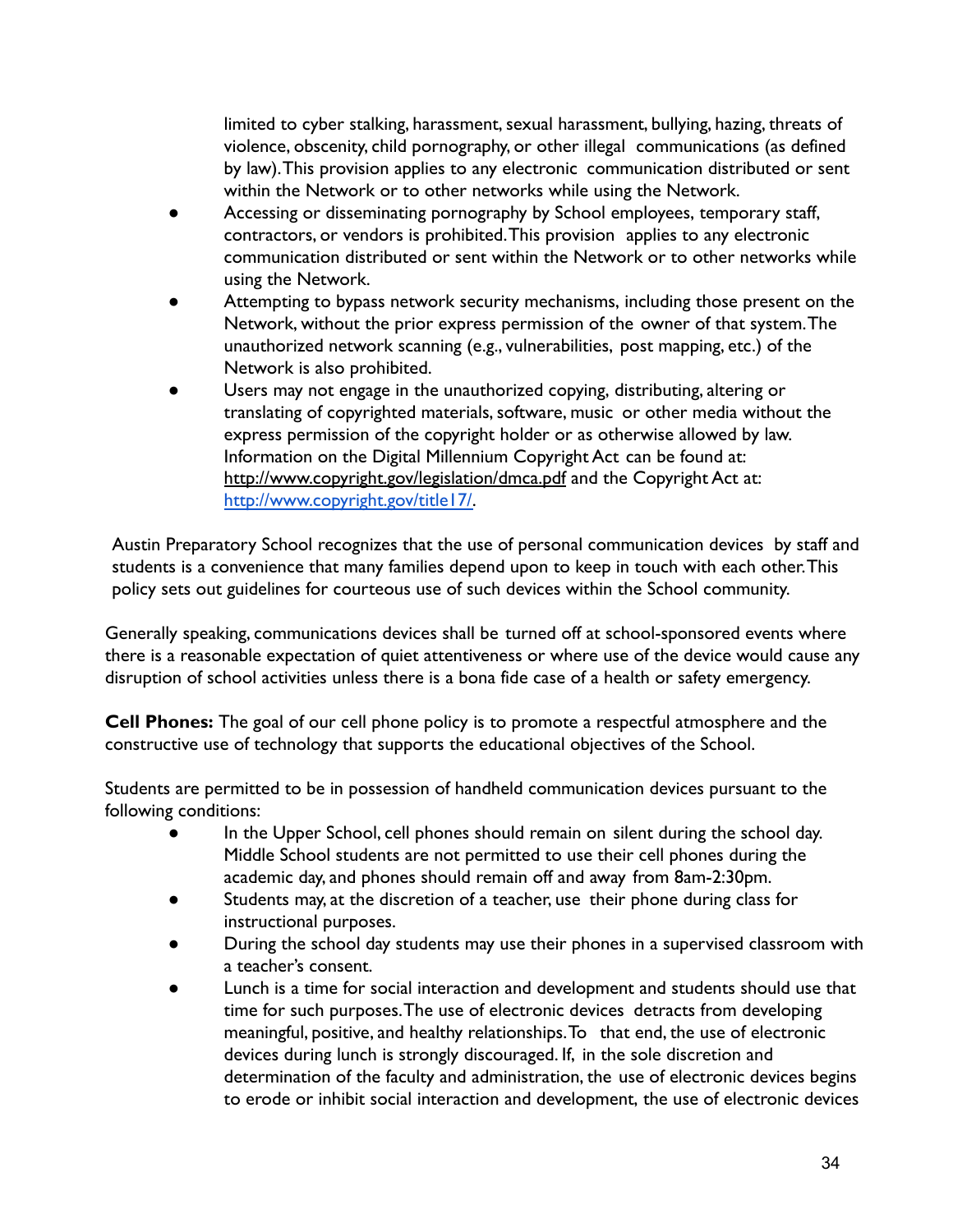during lunch will be prohibited. In the Middle School, I-Pad use is not permitted at lunch.

- Students may not use their cell phone to make phone calls during the school day. If a student needs to make a phone call during the day, he or she may use a phone in the school office.
- During instructional time, students may not communicate via text, post on social media, or use any other type of electronic communication unless approved by the teacher for instructional purposes.
- Students may not walk on campus while using a handheld device.
- Posting on social media during the school day is not permitted.
- The use of recording devices, including those on handheld devices, is strictly prohibited without prior approval of school administration and the consent of all parties to be recorded.
- Students found engaging in use of recording/camera devices or found sharing, or having shared inappropriate materials via phones, email, social media, or other electronic means will be subject to disciplinary action.
- Students assume full risk and responsibility for use of their electronic devices. Austin Preparatory School is not responsible for any items lost or damaged.

**Electronic Devices:** Electronic devices used as part of the curriculum, such as iPads and MacBooks, shall be used during class time at the discretion of individual teachers. Use of electronic devices is not permitted in places where their use causes a disruption. Pictures and videos not directly associated with an educational assignment or without permission of a faculty member are prohibited.

Students found to be using any electronic communications device to in any way send or receive personal messages, data, or information that would contribute to or constitute cheating on tests or examinations or that would violate any school rules, applicable local, state or federal laws shall be subject to discipline. In addition, any device believed to be used in such a manner shall be confiscated and not returned until a parent conference has been held.

Users may not use the Network for private business, commercial or political activities, fundraising, or advertising on behalf of non-Austin Preparatory School organizations, unlawful activities, or uses that violate other Austin Preparatory School policies.

Users may not extend or share with public or other users the Network beyond what has been configured accordingly by IT Communication Technologies/Networking. Users are not permitted to connect any network devices or systems (e.g., switches, routers, wireless access points,VPNs, and firewalls) to the Network without advance notice to and consultation with IT Technologies at Austin Preparatory School.

No student will make "repairs" or adjustments to any School-owned computer, program or computer equipment. In addition, no student has the right to make adjustments at the "control panel" or DOS level of the computer's main operating program.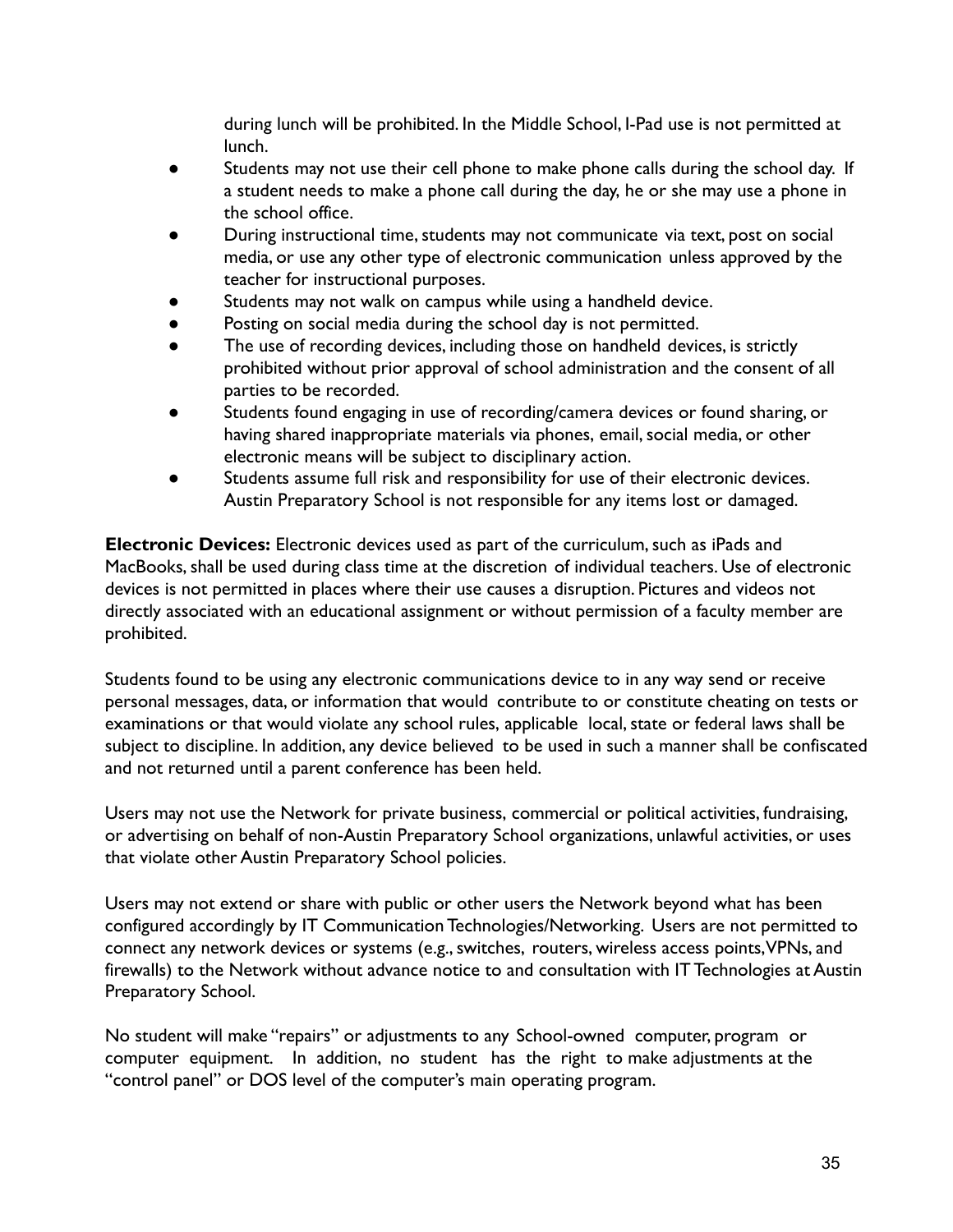## **Privacy Expectations**

- The Network, voice and computing resources are the property of the School.The School will, to the extent possible, respect the privacy of all Users on the Network. However, the School reserves the right to access, view or monitor any information or communication stored on or transmitted over the Network, or on or over equipment that has been used to access the Network, and it may be required by law to allow third parties to do so.The Director of Technology will participate as required in any investigation as directed by the Head of School.
- The School places a high value on privacy and recognizes its critical importance in an academic setting.There are nonetheless circumstances in which, following carefully prescribed processes, the School may determine that certain broad concerns outweigh the value of an individual's expectation of privacy and warrant School access to relevant IT systems without the consent of the individual.
- The School reserves the right to protect systems, software, individuals and contents of the Network from potential or actual harm.
- Users should exercise caution when storing, processing and/or transmitting personal and sensitive data.

## **Enforcement and Sanctions**

**All members of the School community are expected to assist in the enforcement of this policy.Any suspected violation of this policy should be reported immediately to the Director of Technology as well as to the Dean of Students.**

Penalties for violating this AUP may include:

- Restricted access or loss of access to the Network
- Disciplinary actions against personnel and students associated with Austin Preparatory **School**
- Termination of employment and/or expulsion from Austin Preparatory School, and Civil and/or criminal liability

Austin Preparatory School, in consultation with its legal counsel, may contact local or federal law enforcement authorities to investigate any matter at its sole discretion.

## **AUP Updates**

Austin Preparatory School reserves the right to update or revise this AUP or implement additional policies in the future. Users are responsible for staying informed about School policies regarding the use of computer and network resources and complying with all applicable policies.The School shall provide notice of any such modifications or amendments by email to the School community.Any such modification shall be effective immediately upon notice being provided regardless of whether a User actually reads such notice.The current version of this policy can be found on the Austin Preparatory School website.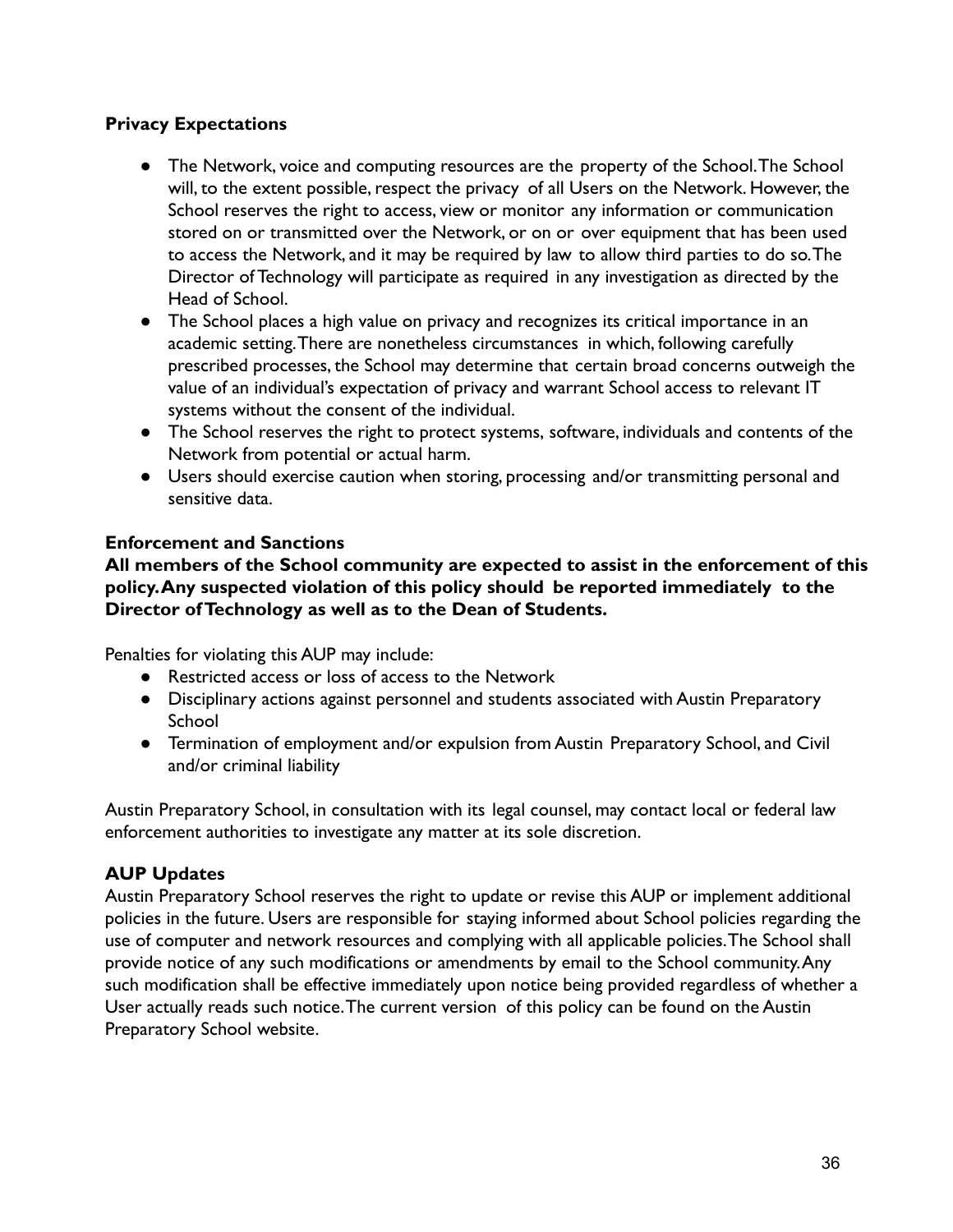#### STUDENT ACTIVITIES

Austin Preparatory School believes that student participation in extracurricular and co- curricular activities is an important part of a student's experience and education.Austin Preparatory School encourages students to seize opportunities for leadership, cooperative endeavors, and the exploration of areas outside the regularly scheduled curriculum.At the beginning of the school year, Austin Preparatory School will hold a student activity sign up day where students are invited to a presentation of the different clubs displayed by their moderators and current members.All rules for student conduct published in this handbook apply to participation in all student activities, both inside and outside school including meetings, games, practices, tryouts, auditions, field trips, social events, and intramurals. Parents and guardians have given permission in the Austin Preparatory School enrollment packet for their students to attend all extra-curricular field trips.

## RULES GOVERNING PARTICIPATION IN ACTIVITIES AND/OR ATHLETICS

As a member of the Massachusetts Interscholastic Athletic Association,Austin Preparatory School abides by all MIAA rules. Participation in athletics is governed by the Parent-Student-Athlete Handbook with which every student should become familiar. All parents and student athletes are required to sign and submit the code of conduct that is included in the Parent-Student-Athlete Handbook.

The following rules apply to all school activities that meet outside of the regular school day and include meetings, games, practices, try-outs, auditions, field trips, and intramurals.

## **Absences/Suspension**

Students who are absent from school may not participate in activities or athletics on that day. Exceptions may be made for serious matters beyond the control of the student and the family in the sole determination of the Head of School.

Students who are absent from school on the day before a weekend, holiday or vacation are still eligible to participate in activities held on the weekend, holiday or vacation.

Students who are suspended from school may not participate in activities or athletics on or off campus during the suspension and may not be on campus during a suspension.

BonaFide Rule: The Bona Fide rule requires that members of a school team actively participate in all team practices and competitions. Members of a school team are precluded from missing a high school practice or competition in order to participate in a non school event/activity in any sport recognized by the MIAA.

## **Rules Governing Academic Eligibility**

Students who fail two courses in a quarter are ineligible to participate in activities and/or athletics that do not take place during Cougar Block on school days until the end of the next marking period.

Students who fail one course in a quarter will remain eligible for all activities and athletics unless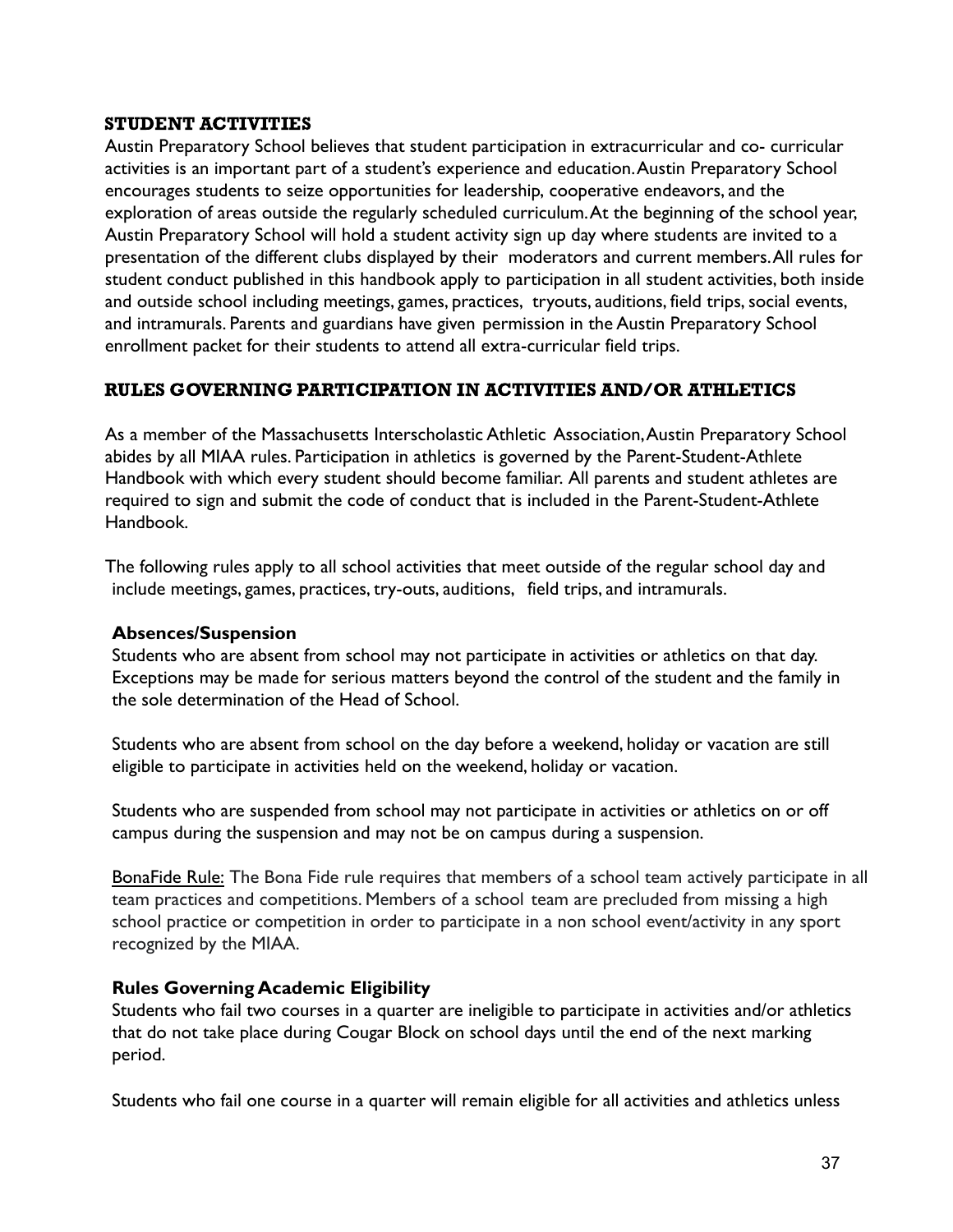their parents contact the Dean of Students within 5 days from the mailing of the students' report cards (the specific date will be named in the letter) requesting that eligibility be suspended for the remainder of the current marking period. When parents decide to suspend their child's eligibility, their child will remain ineligible until the next marking period.

For purposes of academic eligibility for participation only, two grades of "D+, D or D-"will be equivalent to one "F".

An ineligible student will remain ineligible, without appeal, until the next marking period. Similarly, students who are eligible at the beginning of the quarter will not become ineligible on the basis of midterm evaluations.

This ineligibility does not include activities that take place during Cougar Block on school days.

A student who had been restored to eligibility at the end of a quarter cannot displace one who has been eligible and participating in a sport or activity the entire quarter.

Please reference the Academic Probation section on page 25.

#### **Rules Governing Gifts to Teachers or Coaches**

While it is understandable that at times parents wish to recognize teachers and coaches in a special way, the amount and size of the gift must be reasonable and in no way exorbitant reflections of your appreciation.

## SCHOOL HEALTH OFFICE

#### **Health Office**

A registered nurse is on duty during school hours to attend to an illness or accident occurring during the school day.The school health office is not a diagnostic or treatment center.

The nurse will make the determination if a student needs to stay in the health office for a short period of time, return to class or if he/she needs to be picked up by a parent/guardian.

In the case of a serious injury requiring immediate treatment, EMS will be called.

Hearing and vision testing is performed every other year starting in the 6th grade. More frequent testing is available upon request.

Parents should call the nurse if their student is ill or has an injury. If the student has seen a doctor, a return to school/sports note is required prior to return to school or sports.

#### **Health Physicals and Immunizations**

Each student is required to present to the school nurse, prior to the first day of school, documentation of a current physical examination and updated immunizations is required by the Commonwealth of Massachusetts. For new students, state law requires that immunizations be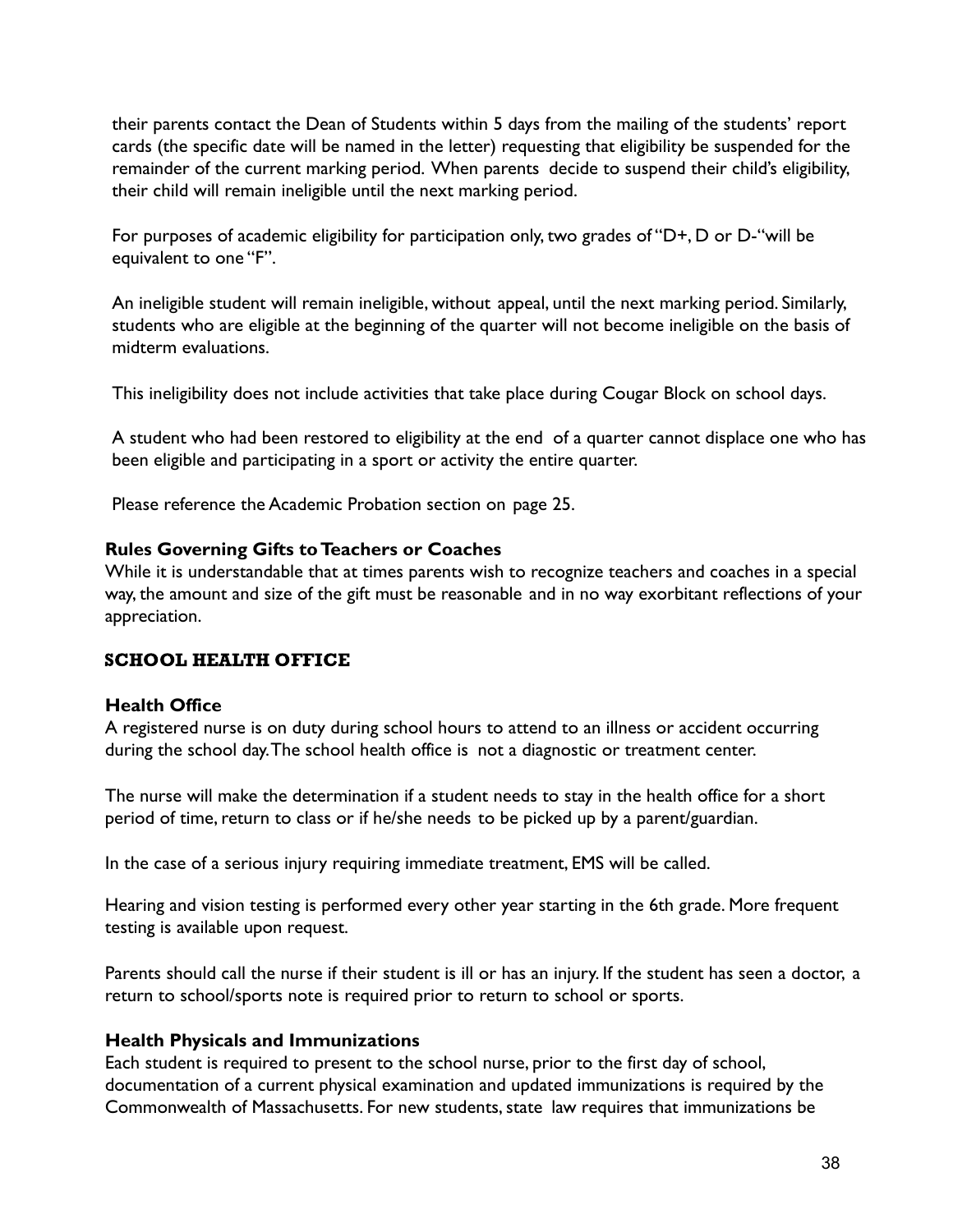current and that health records be received within thirty days of enrollment. Please forward all updated immunization reports to the School in a timely manner.

The Health Office collects and stores annual student physicals.A current physical must be kept on file in the Health Office.Valid physicals are part of the required packet of documentation needed for students to attend school or to participate in athletic activities. Physicians must submit students' most current physical to the Austin Preparatory School Health Office electronically via the secure Health Office fax portal of 781-728-6158.

Any student participating in the Austin Preparatory School Athletic Program must have a current physical on file in the Nurse's office and remain current during the season in order to maintain eligibility.

## **Dispensing of Medications**

Austin Preparatory School will not dispense any medications, whether they are over-the- counter medications or prescriptive, at school, unless all necessary forms are completed and filed in the student's health record before the start of school. There is a form related to over-the-counter medications and a separate form for prescription medications. Each form is required yearly and must be completed in accordance with the procedure set forth in Austin Preparatory School Health Information, which is attached hereto as Appendix B.

## **Students Age 18 and Older**

Some students enrolled at the School will reach the age of 18 before graduation. In the Commonwealth of Massachusetts, 18 is the age of majority, which means that legally, an 18 year old student is able to enter into contractual obligations (and is required to abide by those obligations). As a condition of continued enrollment, students and/or parent(s) or guardian(s) will be asked to agree that when any student turns 18 while enrolled at Austin Prep, the School shall continue to have the right to communicate with the student's parent(s) or guardian(s) about a variety of topics regarding the student including, but not limited to, academics, conduct and discipline, medical and mental health, or financial matters, or any issue whatsoever that the School deems necessary. Once the student turns 18, the student and parent(s) or guardian(s) will receive a reminder about this obligation. If a student refuses to confirm these conditions of enrollment in writing, the student may be asked to withdraw. (See Appendix C).

## **RIGHTS OF ADMINISTRATION**

The Administration reserves the right to evaluate the effort, academic record, attendance, behavior record, honor and integrity of any student displaying problems in any of the areas covered in this handbook. Depending upon the outcome of this evaluation, a student may be asked to leave Austin Preparatory School during the current year or the following year. **Continued enrollment at Austin Preparatory School is not automatically given.** It must be earned by both the parent/guardians and the student honoring and respecting the tenets of this Handbook on a daily basis.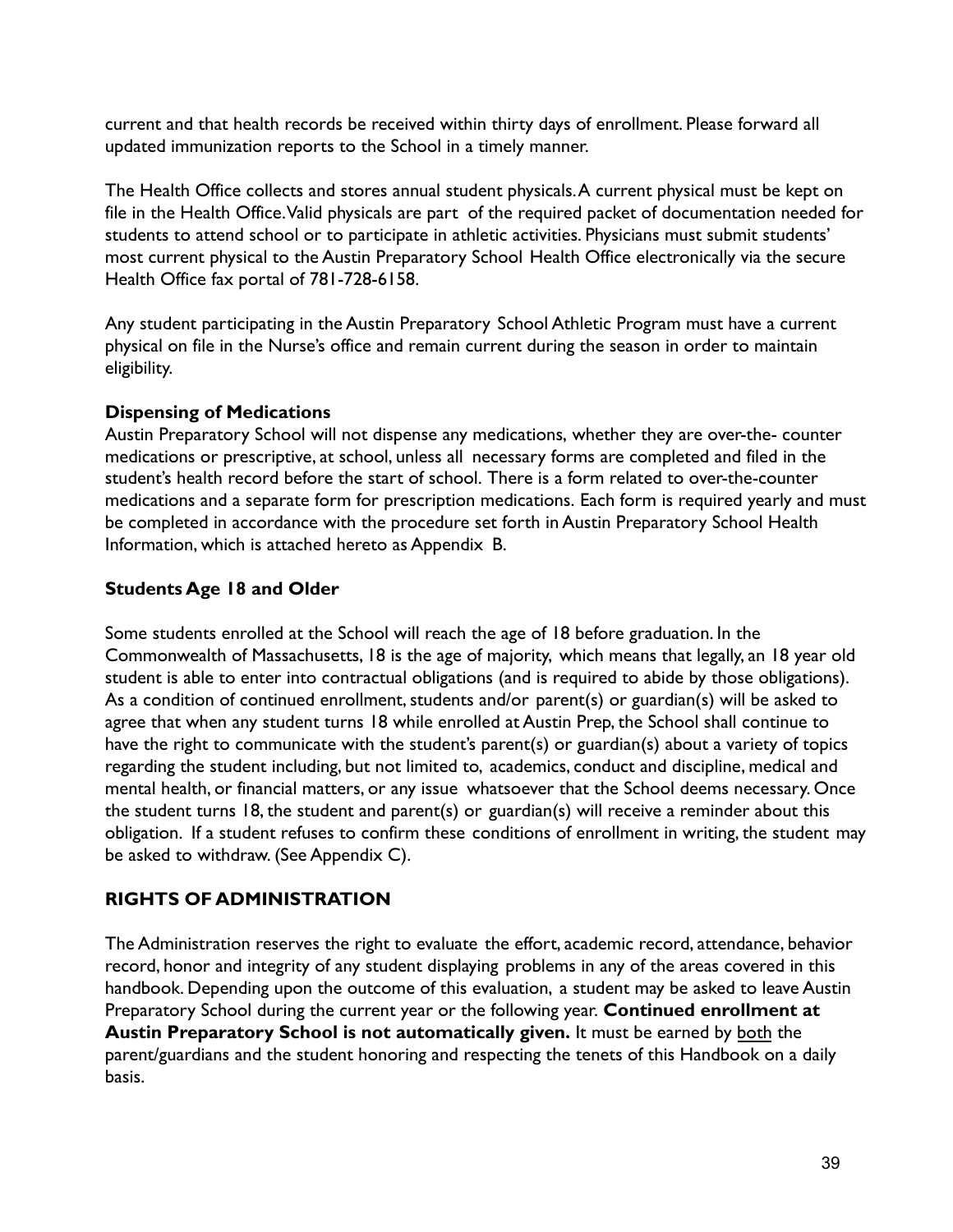As it is impossible for any set of rules to make specific reference to all offenses, the Administration reserves the right to interpret these rules and extend their application in a manner consistent with their intent.Therefore, the Administration reserves the right to take action which may be necessary to accomplish these ends.

In addition, the Administration reserves the right to revise this handbook throughout the year should situations warrant its revision. Students and parents will be notified of such changes in the form of an email and text message through the school's Veracross portal account. Changes made to the handbook will be updated in the electronic copy of this document which is linked in the student portal.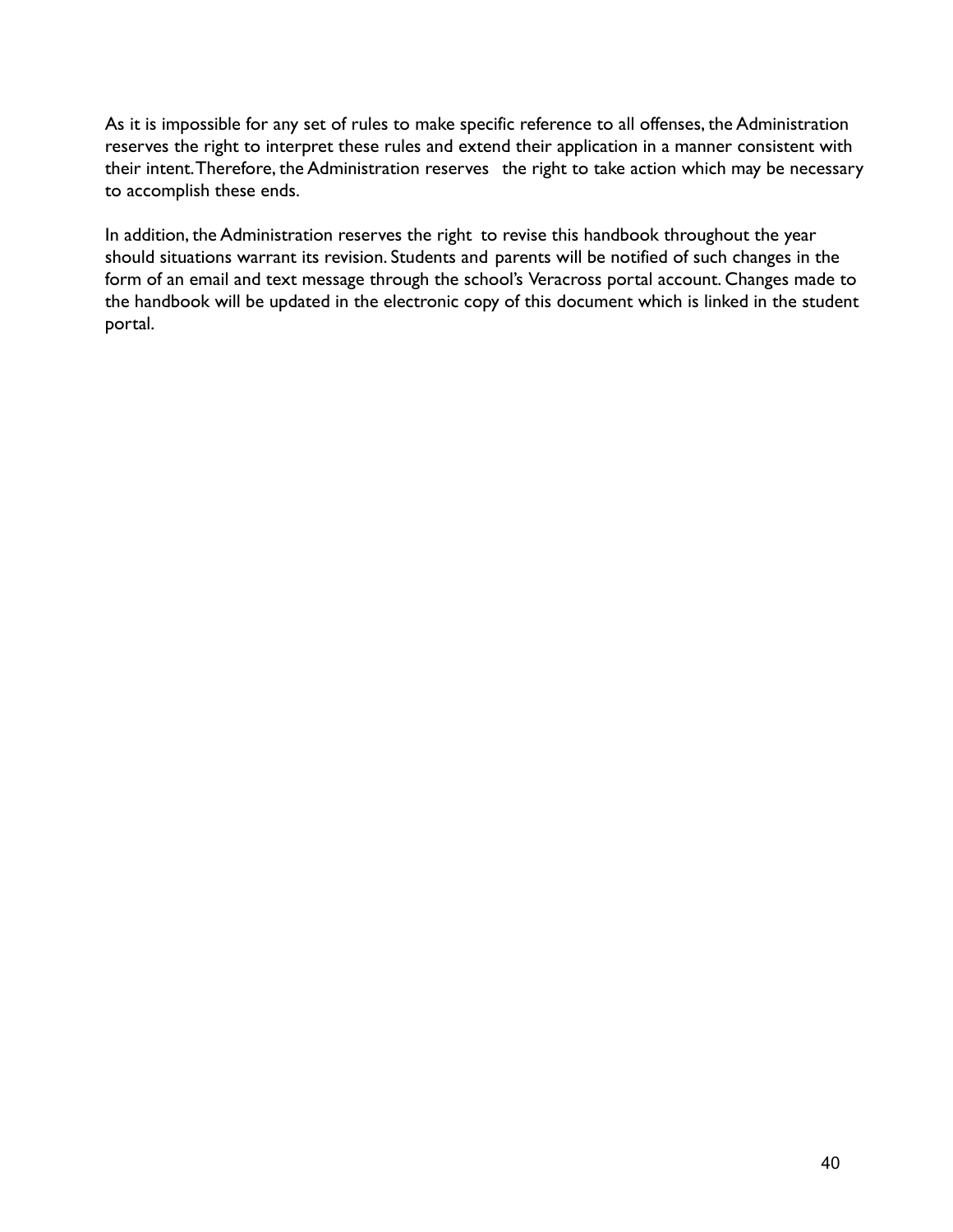## **Appendix A**

#### **Massachusetts Hazing Law**

Hazing; organizing or participating; hazing defined (Mass. Gen. Laws, ch. 269, § 17)

Whoever is a principal organizer or participant in the crime of hazing, as defined herein, shall be punished by a fine of not more than three thousand dollars or by imprisonment in a house of correction for not more than one year, or both such fine and imprisonment.

The term "hazing" as used in this section and in sections eighteen and nineteen, shall mean any conduct or method of initiation into any student organization, whether on public or private property, which willfully or recklessly endangers the physical or mental health of any student or other person. Such conduct shall include whipping, beating, branding, forced calisthenics, exposure to the weather, forced consumption of any food, liquor, beverage, drug or other substance, or any other brutal treatment or forced physical activity which is likely to adversely affect the physical health or safety of any such student or other person, or which subjects such student or other person to extreme mental stress, including extended deprivation of sleep or rest or extended isolation.

Notwithstanding any other provisions of this section to the contrary, consent shall not be available as a defense to any prosecution under this action.

#### Failure to report hazing (Mass. Gen. Laws, ch. 269, § 18)

Whoever knows that another person is the victim of hazing as defined in section seventeen and is at the scene of such crime shall, to the extent that such person can do so without danger or peril to himself or others, report such crime to an appropriate law enforcement official as soon as reasonably practicable.Whoever fails to report such crime shall be punished by a fine of not more than one thousand dollars.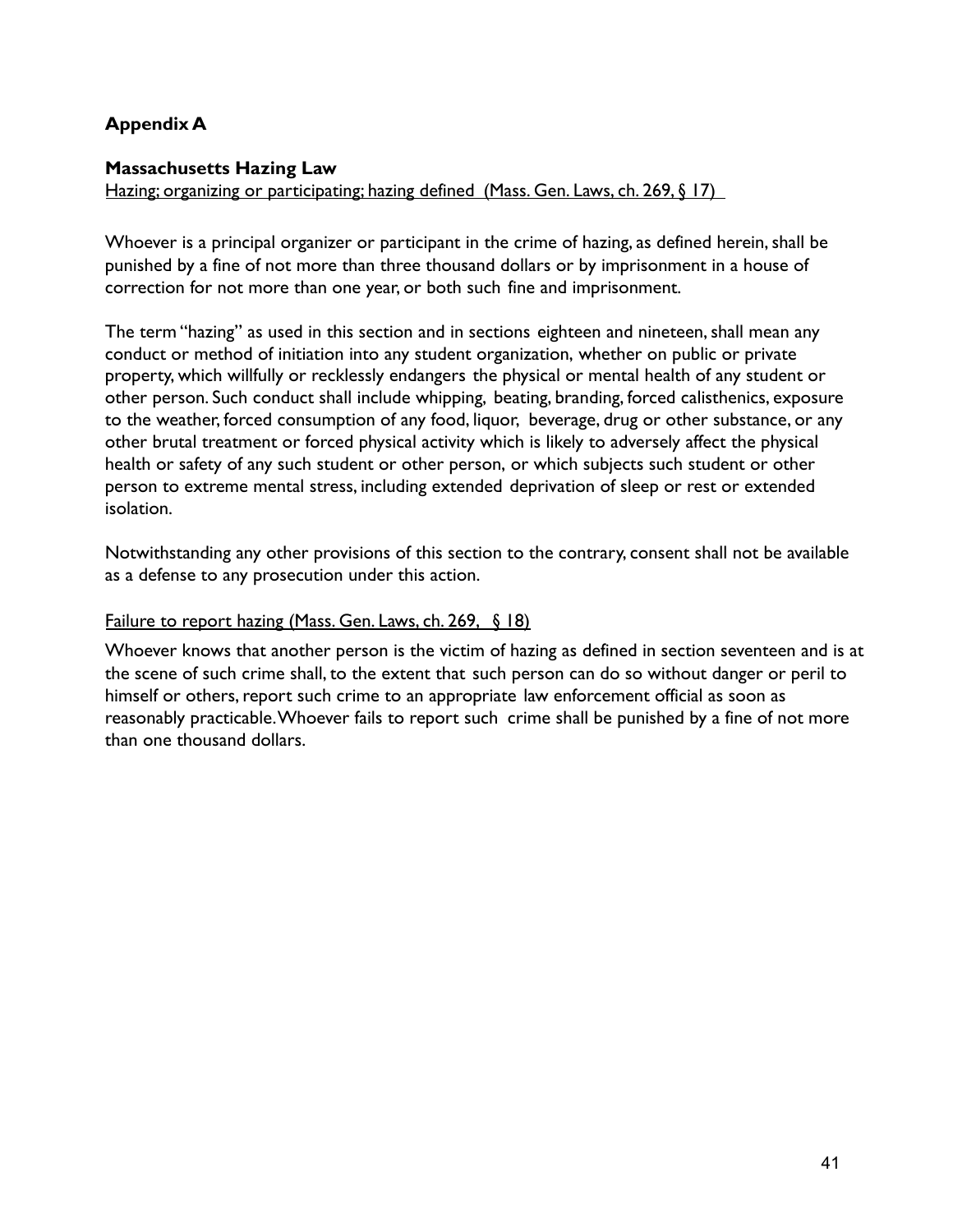## **Appendix B**

#### **Austin Prep Health Information**

Austin Preparatory School Health/Nurse's Office follows the policies and guidelines from the Massachusetts Department of Public Health and the Archdiocese of Boston to help ensure the health and safety of your children.

Austin Preparatory School will not dispense any medications at school unless all required forms are completed and filed in your child's health record before the start of school. Please see below for necessary forms.These forms are required YEARLY and all completed health forms must be in the student's file by the start of the academic year. Please complete all necessary forms and send them to the attention of the school nurse.

## **All students must have:**

#### **Current Physical Exam/Health Form and Immunizations**

All new students are required to have a physical exam BEFORE ENTERING Austin Preparatory School and a record of all immunizations. School transfer records do not suffice for a current physical.

If your child is planning to participate in athletics, a current annual physical (within 13 months) is necessary to maintain eligibility during the season and must be current for tryouts.You can use the Massachusetts School Health Record or your own Physician's form.

- <http://www.mass.gov/eohhs/docs/dph/com-health/school/health-record-form.pdf>
- <http://www.mass.gov/eohhs/docs/dph/com-health/school/certificate-> immunization-form.pdf

## **Health History Questionnaire**

All parents are required to complete the Health History Questionnaire Form.

## **General Medical Release for Over-the-Counter Medications, Routine First Aid and Vision and Hearing Screening**

This form covers dispensing over-the-counter medications and administering routine first aid. Over-the-counter medications include but are not limited to:Tylenol;Advil; cough drops;Tums; Pepto Bismol; calamine lotion; and Neosporin.

All parents are required to complete this form whether they wish to authorize Austin Preparatory School to administer over-the-counter medications or not.

The form also covers administering routine first aid and vision and hearing screening.

## **PRESCRIPTION MEDICATION FORMS – (If Necessary)** Required Annually at the beginning of school year

Prescription Medications Forms for:Antibiotics, inhalers, ADHD medication,Asthma etc.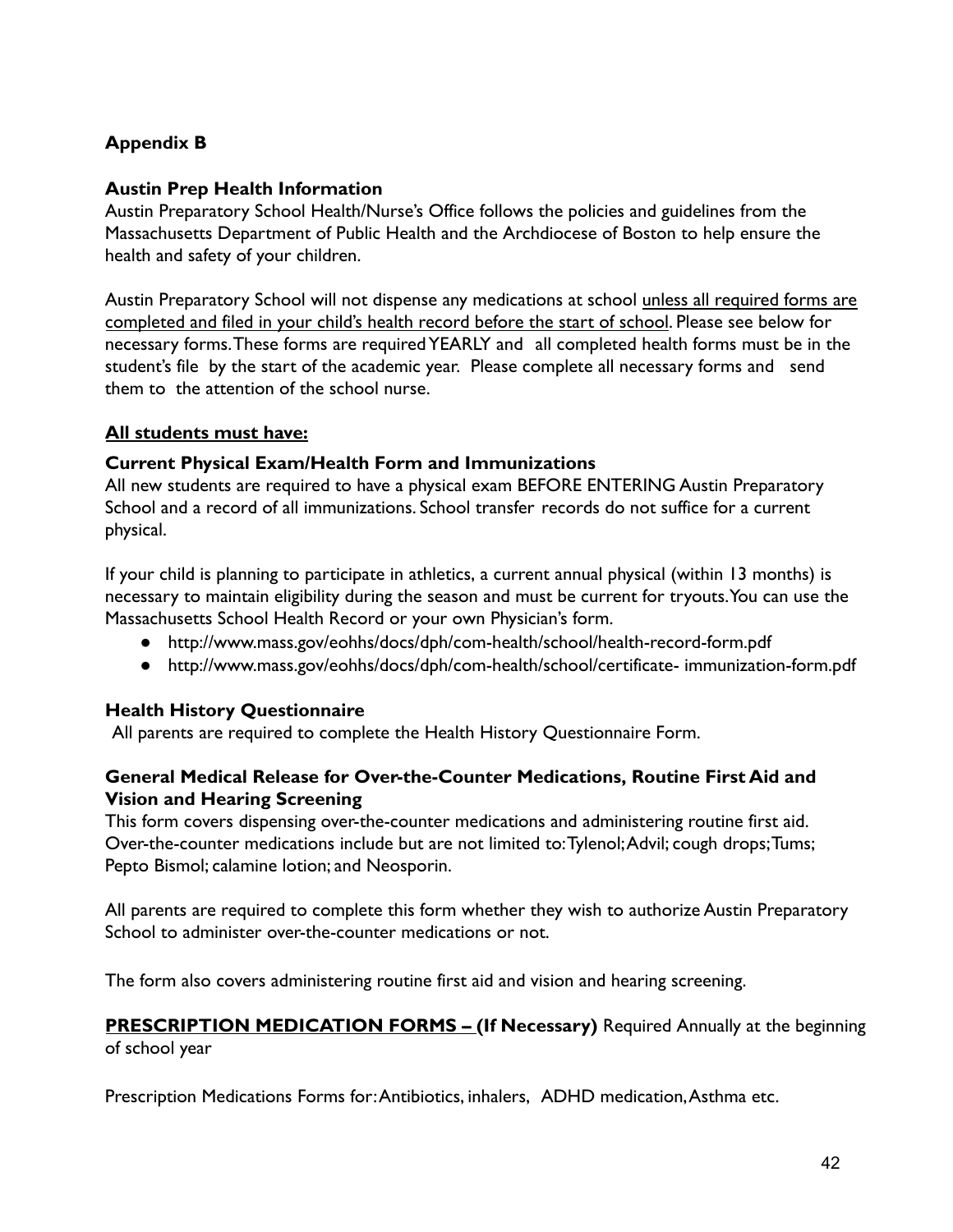- Prescription Medication Order Form Your Physician must fill out and sign
- Parent Prescription Medication Authorization/Consent Form Parent to fill out Parent Prescription Medication Information Procedures Form – Parent to fill out

Epipen Medication Forms

- Epi-Pen Medication Form Your Physician must fill out and sign
- Parent Prescription Medication Information Procedures Form Parent to fill out

Asthma Action Plan Forms

- Asthma Action Plans Provided by your own Physician
- Parent Prescription Medication Information Procedures Form Parent to fill out

Individual Health Plan Forms – e.g., Diabetes

- Individual Health Plan e.g., Diabetes Provided by your own Physician
- Parent Prescription Medication Information Procedures form Parent to fill out If you have any questions, please do not hesitate to contact the school Nurse.